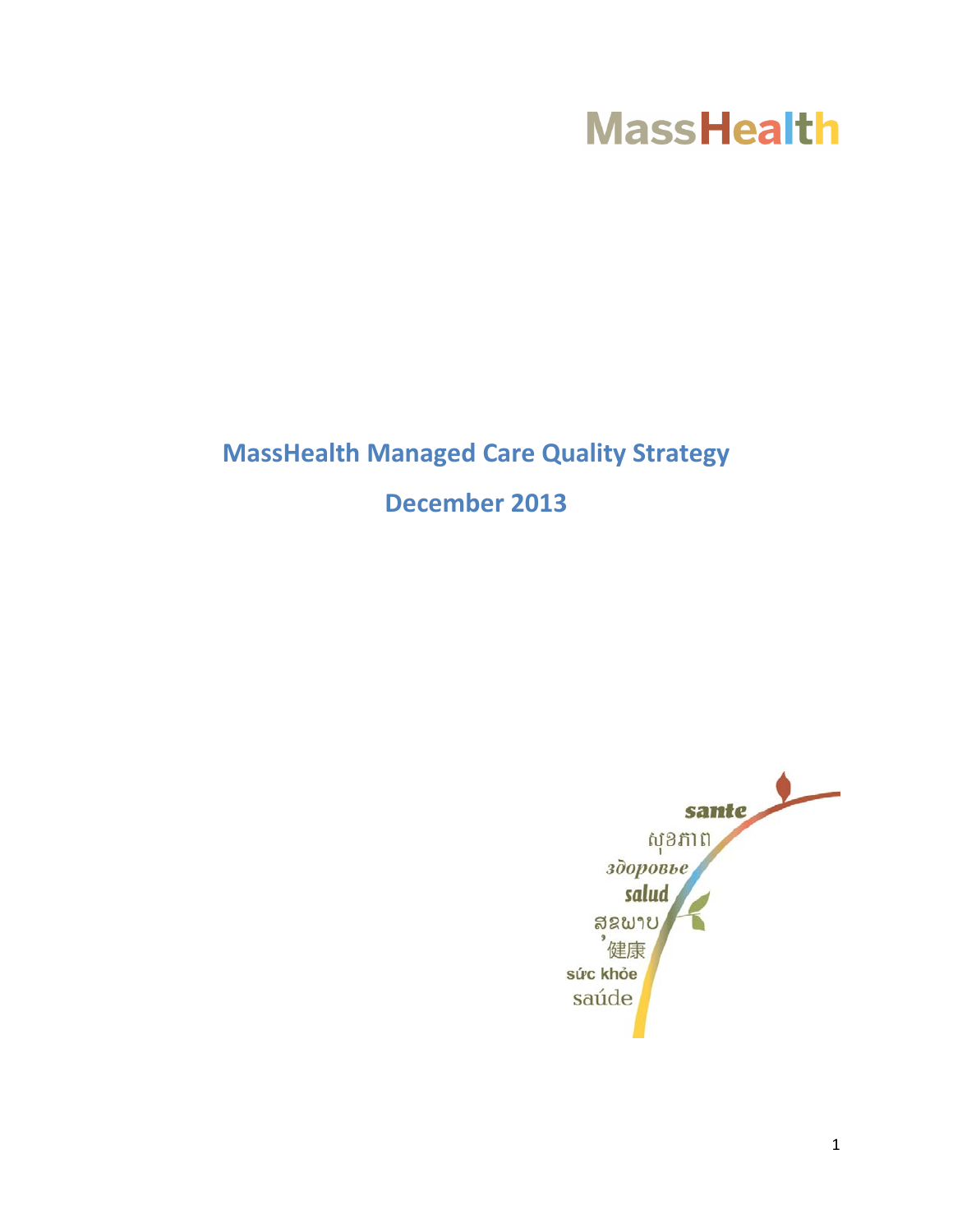# **Table of Contents**

| Section 1A: |  |
|-------------|--|
|             |  |
|             |  |
|             |  |
|             |  |
|             |  |
|             |  |
|             |  |
|             |  |
|             |  |
|             |  |
|             |  |
|             |  |
|             |  |
|             |  |
|             |  |
|             |  |
|             |  |
|             |  |
|             |  |
|             |  |
|             |  |
|             |  |
|             |  |
|             |  |
|             |  |
|             |  |
|             |  |
|             |  |
|             |  |
|             |  |
|             |  |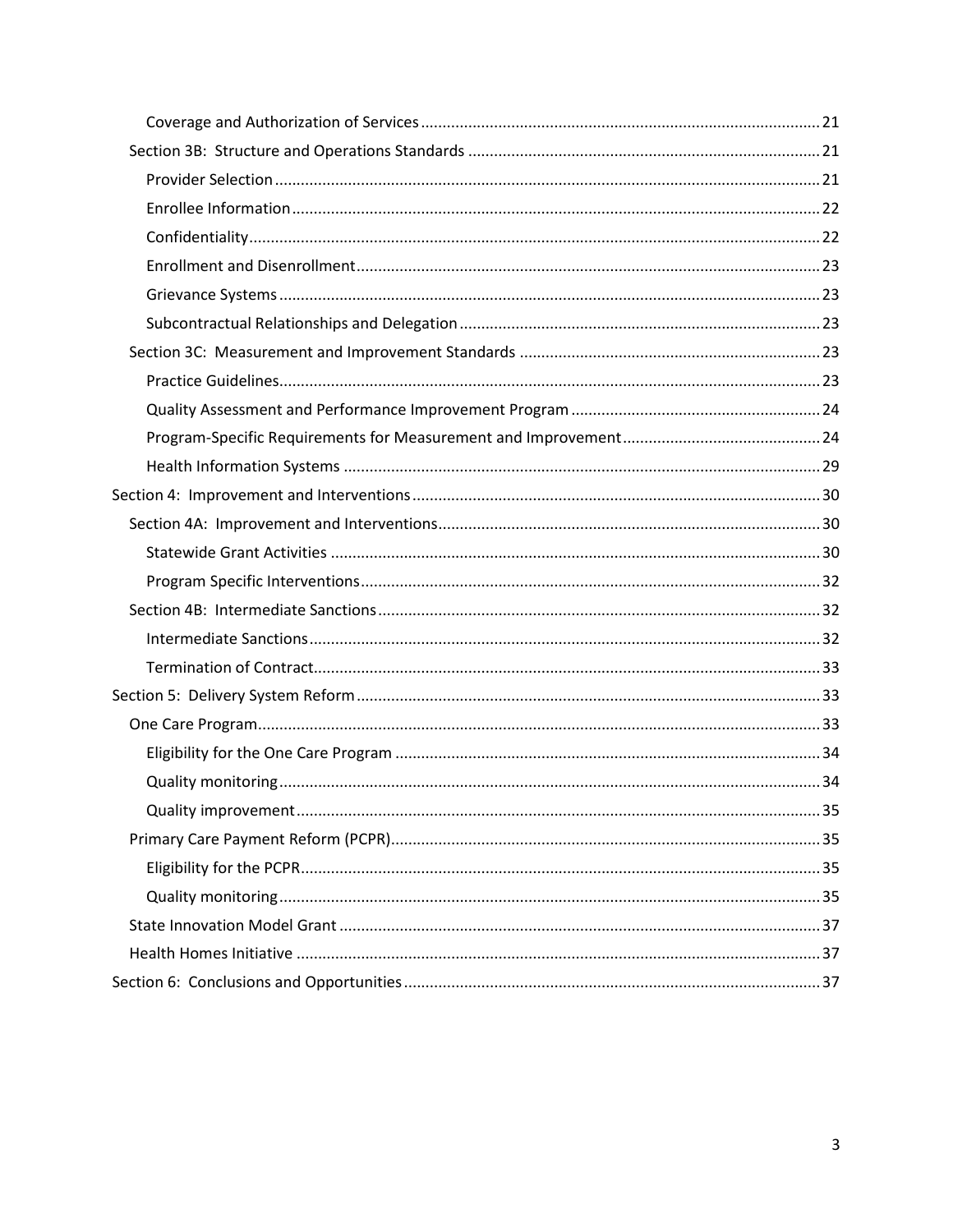## <span id="page-3-0"></span>**Section 1: Introduction**

This is the third revision of the Massachusetts Managed Care Quality Strategy, a strategy required by 42 CFR 438, et seq. The Strategy was first developed in 2006 and updated in 2008 and 2010. This document includes the elements of the Quality Strategy required by CMS, but also includes state specific managed care quality goals and measures.

## <span id="page-3-1"></span>**Section 1A: Managed Care Goals, Objectives and Overview**

## <span id="page-3-2"></span>*History of Massachusetts Medicaid and CHIP Managed Care*

Massachusetts began enrolling families and children in managed care in 1997 as part of an 1115 waiver approved in 1995 to expand Medicaid eligibility. The 1997 waiver covered families and children up to 200 percent of the federal poverty level (FPL). The same year, the Massachusetts legislature passed Chapter 170 combining the Children's Health Insurance Program (CHIP) with Medicaid by expanding Medicaid coverage for children through the age of 18 from the previous level of 133 percent FPL to 150 percent FPL. Chapter 170 also provided presumptive eligibility for children while income and other information to verify eligibility were obtained.

Over time, MassHealth managed care programs have expanded to seniors and members with dual eligibility. MassHealth operates or is in the final stages of preparing to implement, the following managed care programs:

- Managed Care Organization (MCO) Program a capitated model for members under the age of 65. Members are not eligible for managed care programs if they have any kind of TPL.
- Primary Care Clinician (PCC) Plan Program the Plan is a primary care case management model of managed care for members under the age of 65 and without any third party insurance, with a capitated Behavioral health (BH) plan (PCC Plan BH Program)
- Senior Care Options (SCO) Program a capitated model for dually eligible members age 65 and older
- Program of the All-Inclusive Care for the Elderly (PACE) Program, for members age 55 and older managed care through direct contracts with providers rather than through managed care entities
- OneCare a capitated model for dually eligible members under the age of 65
- Primary Care Payment Reform (PCPR) a new managed care program with a bundled payment to the PCC through direct contracts with the PCC rather than through managed care entities. for members of the PCC Plan which provides a bundled payment to the PCC primary care clinician

The entities required by federal regulations (42 CFR 438.2) to be covered by the quality strategy and the products they offer are displayed in [Table 1.](#page-4-1) For the purposes of this document, these entities will be described as managed care plans, or manage care entities (MCEs). The BBA relates to managed care entities, rather than the programs offered by the entity. Sub-contracted services (e.g. behavioral health) are not included in the table. Though not required, the PCC Plan will be included in the strategy, where appropriate.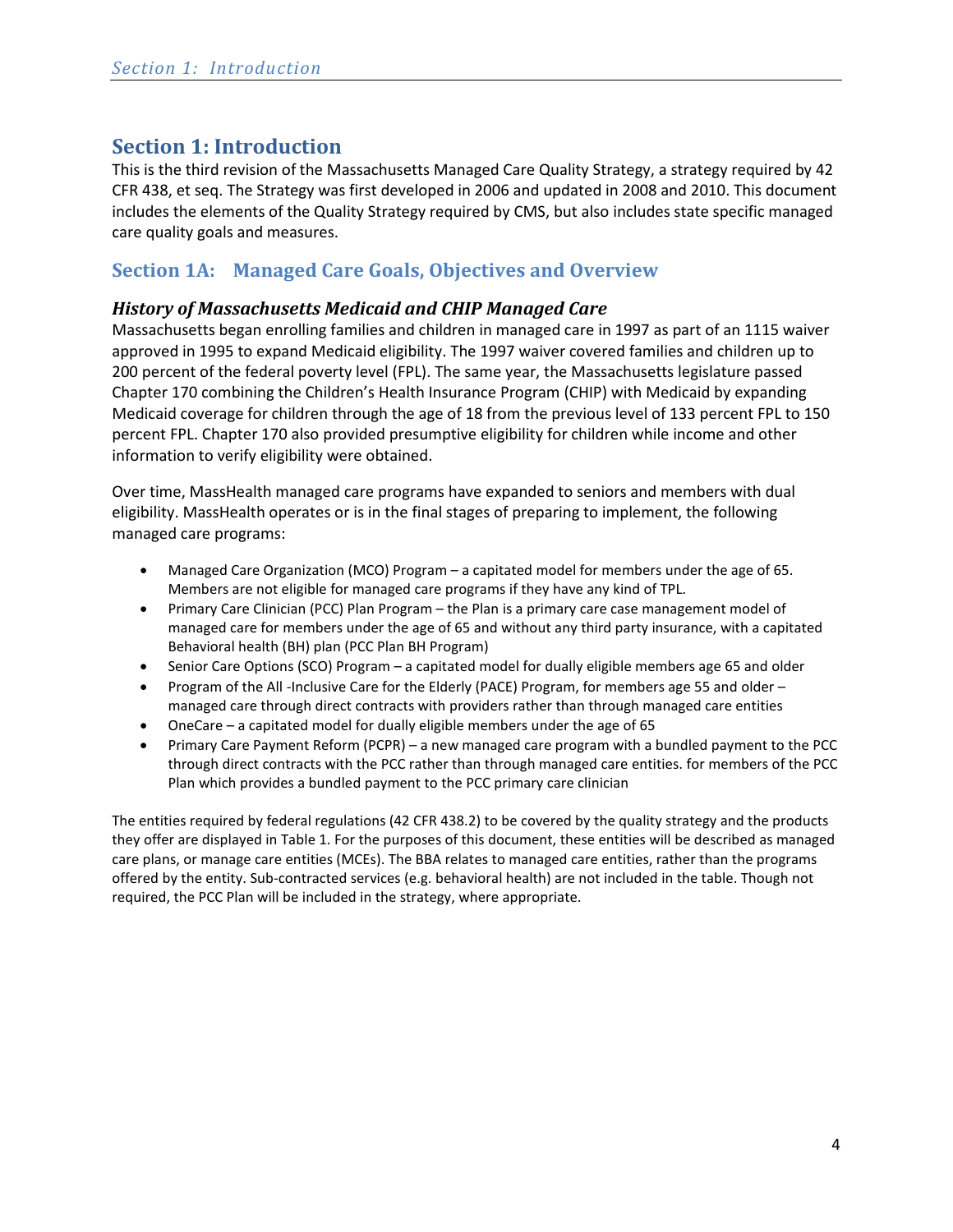|                                              | Members under age 65 |                    | Members 65+     |                    |
|----------------------------------------------|----------------------|--------------------|-----------------|--------------------|
| <b>Medicare Status</b>                       | Non-dually eligible  |                    | Dually eligible | Dually eligible    |
| Program                                      | <b>MCO Program</b>   | PCC Plan           | One Care        | <b>SCO Program</b> |
|                                              |                      | <b>Behavioral</b>  | Program         |                    |
| <b>Managed Care Entity</b>                   |                      | <b>Health Care</b> |                 |                    |
| <b>Boston Medical Center Health Net</b>      | X                    |                    |                 |                    |
| <b>Commonwealth Care Alliance</b>            |                      |                    | X               | x                  |
| <b>Fallon Health Plan</b>                    | X                    |                    | Χ               | X                  |
| Health New England                           | x                    |                    |                 |                    |
| Massachusetts Behavioral Health              |                      | X                  |                 |                    |
| Partnership                                  |                      |                    |                 |                    |
| Neighborhood Health Plan                     | X                    |                    |                 |                    |
| Network Health                               | X                    |                    | x               |                    |
| Senior Whole Health                          |                      |                    |                 | x                  |
| <b>Tufts Health Plan Senior Care Options</b> |                      |                    |                 | x                  |
| <b>United Healthcare</b>                     |                      |                    |                 | X                  |

## <span id="page-4-1"></span>**Table 1: MassHealth Managed Care Entities and Services Provided, 2013[1](#page-4-2)**

## <span id="page-4-0"></span>*Goals for MassHealth Managed Care*

The entire MassHealth enterprise engaged in an extensive and comprehensive strategic planning process in calendar year 2012. That process resulted in an updated mission statement and five strategic goals. These goals and objectives, as well as the Triple Aim of "better health, better healthcare, lower cost," serve as a framework for Quality Strategy Goals.

#### **MassHealth Goals and Objectives**

**MassHealth Mission Statement:** To improve the health outcomes of our diverse members, their families and their communities, by providing access to integrated health care services that sustainably promote health, well-being, independence, and quality of life.

#### **MassHealth Strategic Goals**

<span id="page-4-2"></span>l

**Goal 1**: Deliver a seamless, streamlined, and accessible member experience

**Goal 2**: Promote integrated care systems that share accountability for better health, better care, and lower costs

**Goal 3:** Shift the balance toward preventative, patient-centered primary care, and communitybased services and supports

**Goal 4**: Maintain our commitment to careful stewardship of public resources through innovative program integrity initiatives

**Goal 5**: Create an internal culture and infrastructure to support our ability to meet the evolving needs of our members and partners

The goals above were in turn mapped to specific objectives by the MassHealth strategic planning team. Many of the objectives touch the managed care programs of MassHealth.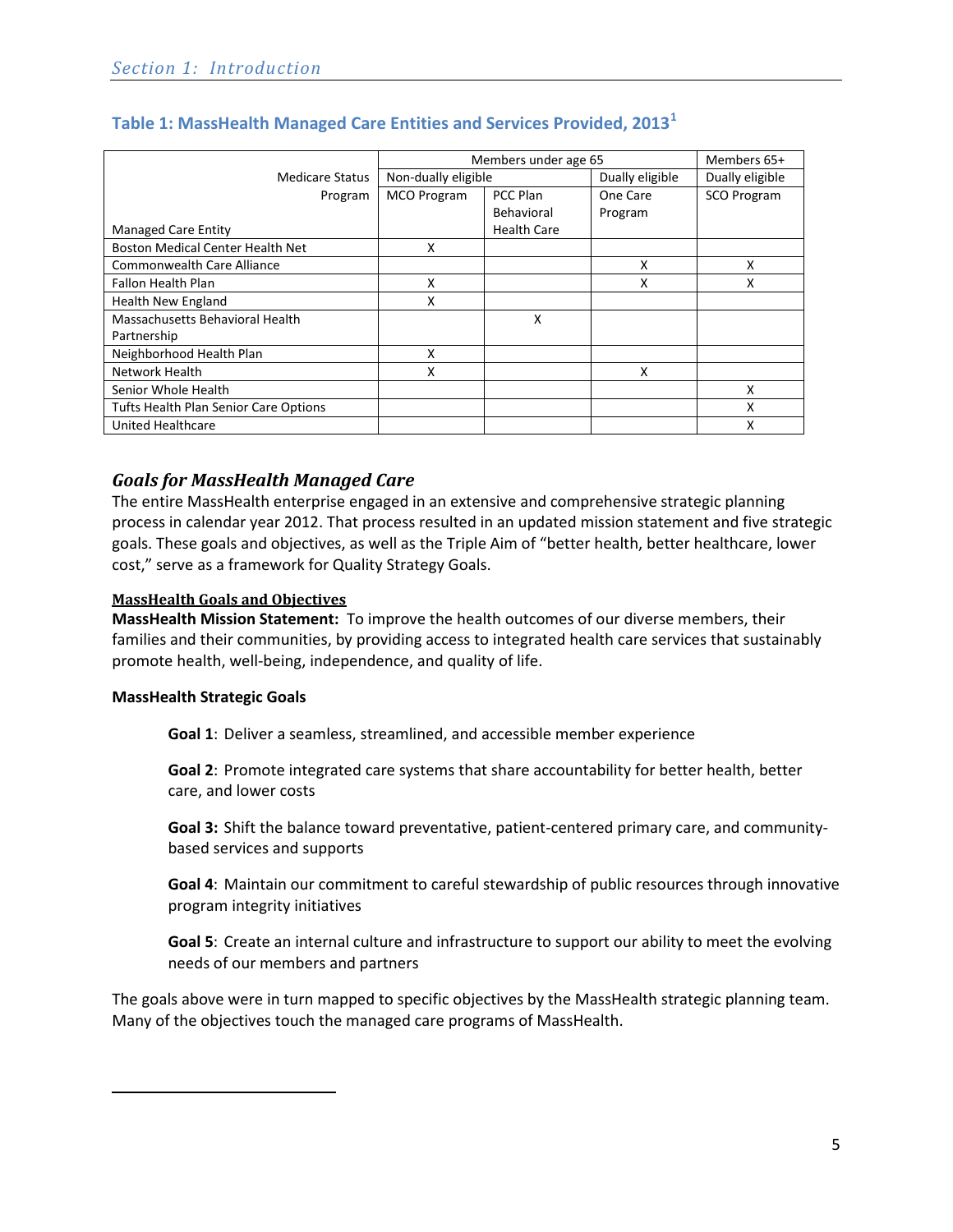## **Table 2: MassHealth goals mapped to strategic objectives related to managed care programs[2](#page-5-0)**

|    | <b>MassHealth Strategic Goals</b> |     | <b>MassHealth Strategic Objectives</b>                                                          |
|----|-----------------------------------|-----|-------------------------------------------------------------------------------------------------|
| 1: | Deliver a seamless,               |     | 1.1 Deliver information that is clear, engaging, timely, accessible, and culturally and         |
|    | streamlined, and accessible       |     | linguistically appropriate to our members and providers                                         |
|    | member experience                 |     | 1.2 Engage community-based organizations in partnerships to better communicate                  |
|    |                                   |     | with our members and to improve member access                                                   |
|    |                                   |     | 1.3 Solicit regular member and provider feedback to drive process improvement                   |
|    |                                   |     | and report back lessons learned and next steps                                                  |
| 2: | Promote integrated care           |     | 2.1 Use alternative payment methodologies to promote care delivery innovations                  |
|    | systems that share                |     | such as team based care, group visits, telehealth, virtual office visits, and                   |
|    | accountability for better         |     | community health workers                                                                        |
|    | health, better care, and lower    |     | 2.2 Prioritize access to integrated models of care delivery for high cost members               |
|    | costs                             |     | with complex care needs                                                                         |
|    |                                   |     | 2.3 Promote and scale the patient-centered medical home model across all<br>MassHealth programs |
|    |                                   |     | 2.4 Operationalize primary-care behavioral health integration                                   |
|    |                                   |     | 2.5 Align quality measures across initiatives and tie payments to quality                       |
|    |                                   |     | 2.6 Leverage payment strategies to drive adoption and use of EHRs to enhance care               |
|    |                                   |     | coordination and quality improvement                                                            |
|    |                                   | 2.7 | Give providers access to timely data to accelerate care improvement                             |
| 3: | Shift the balance toward          |     | 3.1 Invest in community-based behavioral health and long-term services and                      |
|    | preventative, patient-centered    |     | supports that promote independent living                                                        |
|    | primary care, and community-      |     | 3.2 Promote active member engagement in the development of their care plan and                  |
|    | based services and supports       |     | self-management strategies for chronic diseases                                                 |
|    |                                   |     | 3.3 Hold providers accountable for reducing readmissions, ER visits and admissions              |
|    |                                   |     | for ambulatory sensitive conditions such as asthma and diabetes                                 |
|    |                                   |     | 3.4 Partner more closely with other agencies for development and rollout of                     |
|    |                                   |     | prevention and wellness initiatives across MassHealth Programs                                  |
|    |                                   |     | 3.5 Creatively engage and incentivize members to participate in wellness initiatives            |
|    |                                   |     | focused on smoking cessation and obesity                                                        |
| 4: | Maintain our commitment to        |     | 4.1 Hold contracted entities accountable for identifying and reporting fraud.                   |
|    | careful stewardship of public     |     |                                                                                                 |
|    | resources through innovative      |     |                                                                                                 |
|    | program integrity initiatives     |     |                                                                                                 |
|    |                                   |     |                                                                                                 |
| 5: | Create an internal culture and    |     | 5.1 Meet members where they are                                                                 |
|    | infrastructure to support our     |     | 5.2 Be data driven                                                                              |
|    | ability to meet the evolving      |     |                                                                                                 |
|    | needs of our members and          |     |                                                                                                 |
|    | partners                          |     |                                                                                                 |
|    |                                   |     |                                                                                                 |

#### **Objectives for MassHealth Managed Care Programs**

 $\overline{\phantom{a}}$ 

Overall, MassHealth Managed Care Goals mirror the Agency's goals:

- 1 Deliver a seamless, streamlined, and accessible experience to all managed care members.
- 2 Promote managed care systems that provide integrated care and that share accountability for better health, better healthcare, and cost efficient care.

<span id="page-5-0"></span><sup>2</sup> Presentation prepared by Dr.Julian Harris and Corbin Petro, **MassHealth Strategic Planning Document 2012- 2014,** MassHealth Program: Boston, MA, November 2012.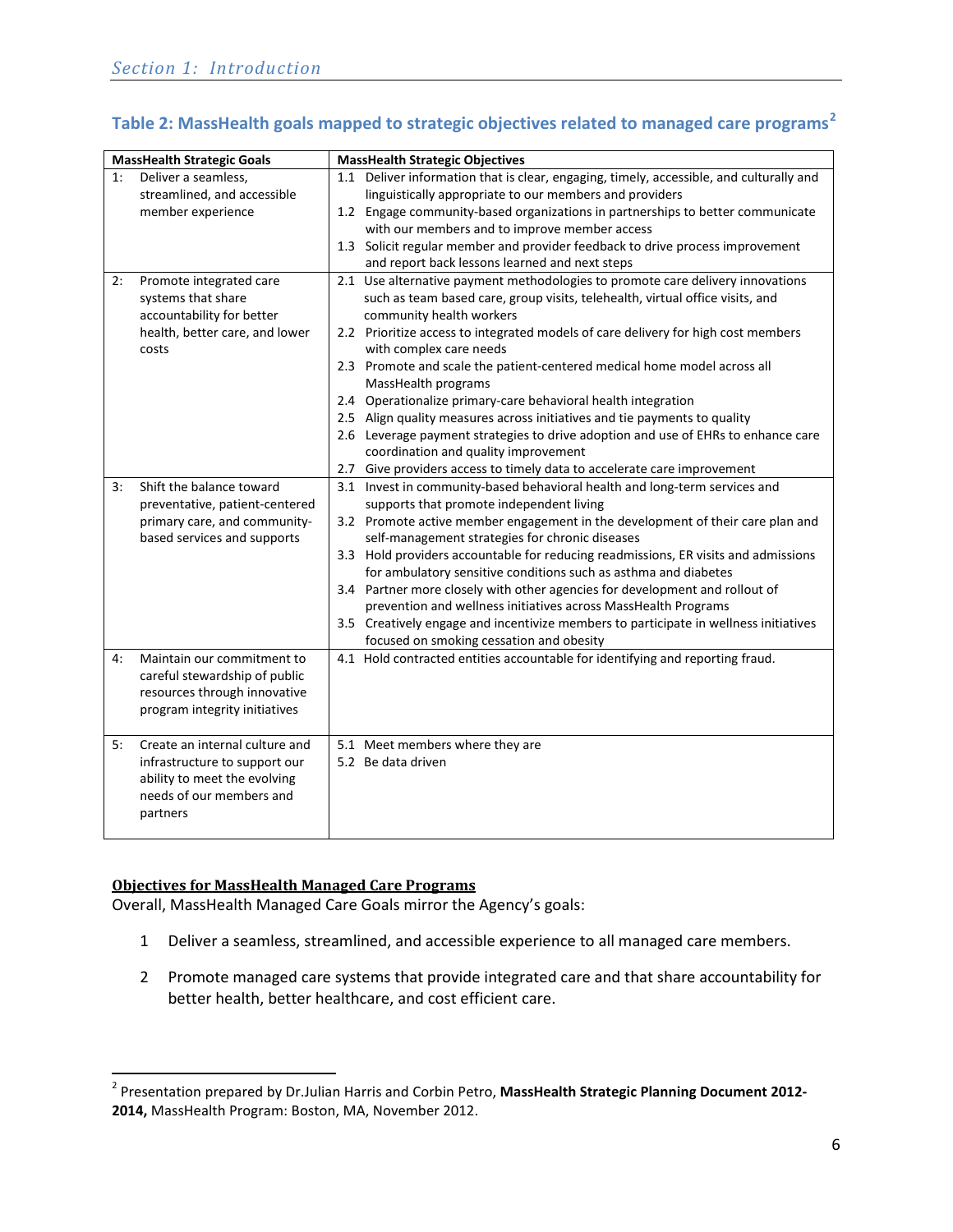3 Encourage managed care systems to shift the balance toward preventative, patient-centered primary care, and community-based services and supports.

#### **Strategic Partnerships**

MassHealth managed care is implemented in an environment where multiple strategic partners with the state participate. Strategic partners include:

- Department of Mental Health
- Department of Public Health
- Department of Youth Services
- Department of Children and Families
- Department of Developmental Services

## <span id="page-6-0"></span>*Quality Management in MassHealth*

MassHealth quality management functions cut across all programs and units. Functions include designing for quality, measurement, and improvement (see bars o[n Figure 1\)](#page-7-0). These functions may be conducted at the member, provider or MassHealth level (see dotted lines running perpendicular to the function bars).

Some functions are centralized in a dedicated quality office, the MassHealth Quality Office (MQO); others reside in quality management positions at the program level. A Quality Manager's Committee consisting of quality management staff from within the programs meets quarterly to discuss crosscutting quality activities, including the Quality Strategy.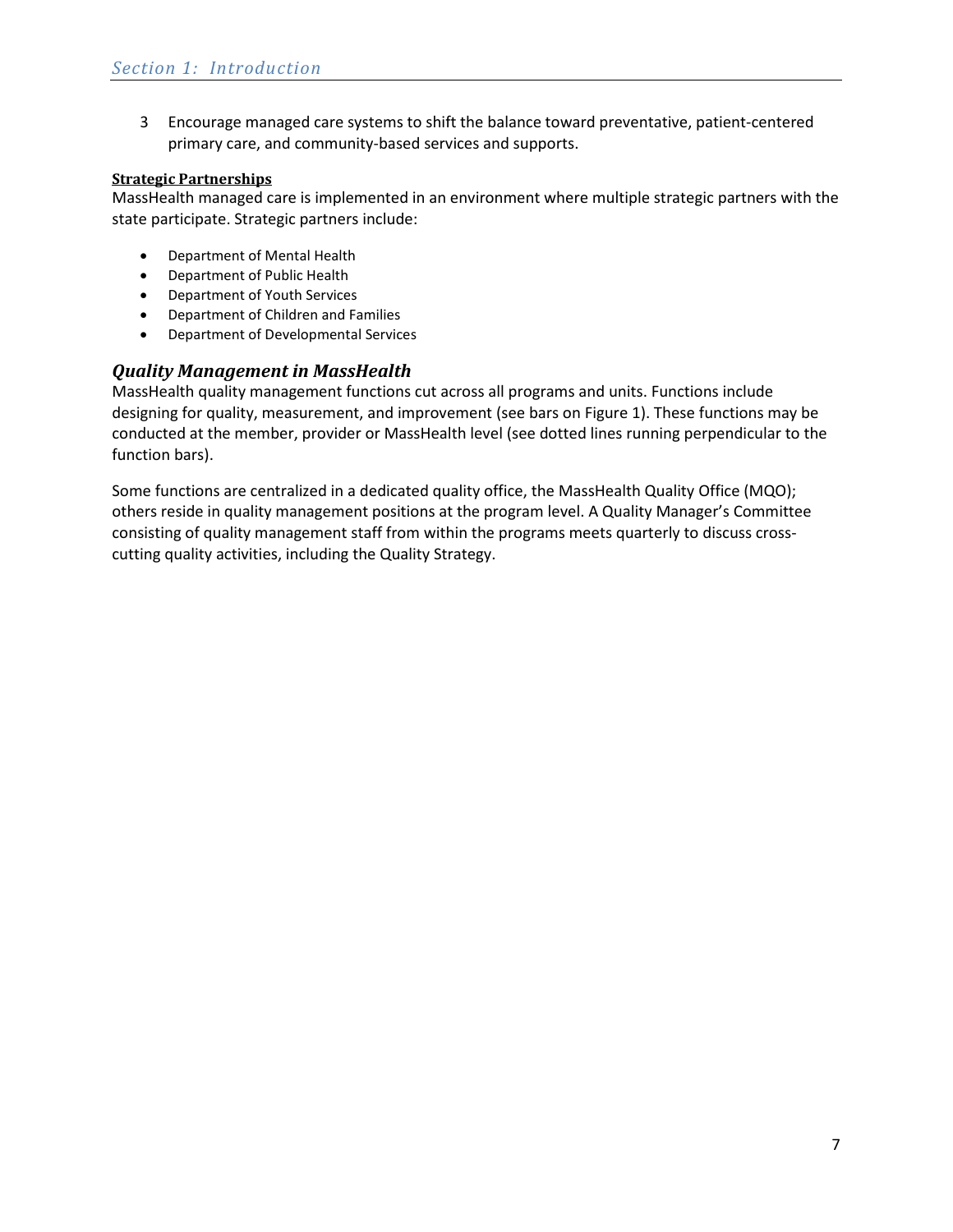

<span id="page-7-0"></span>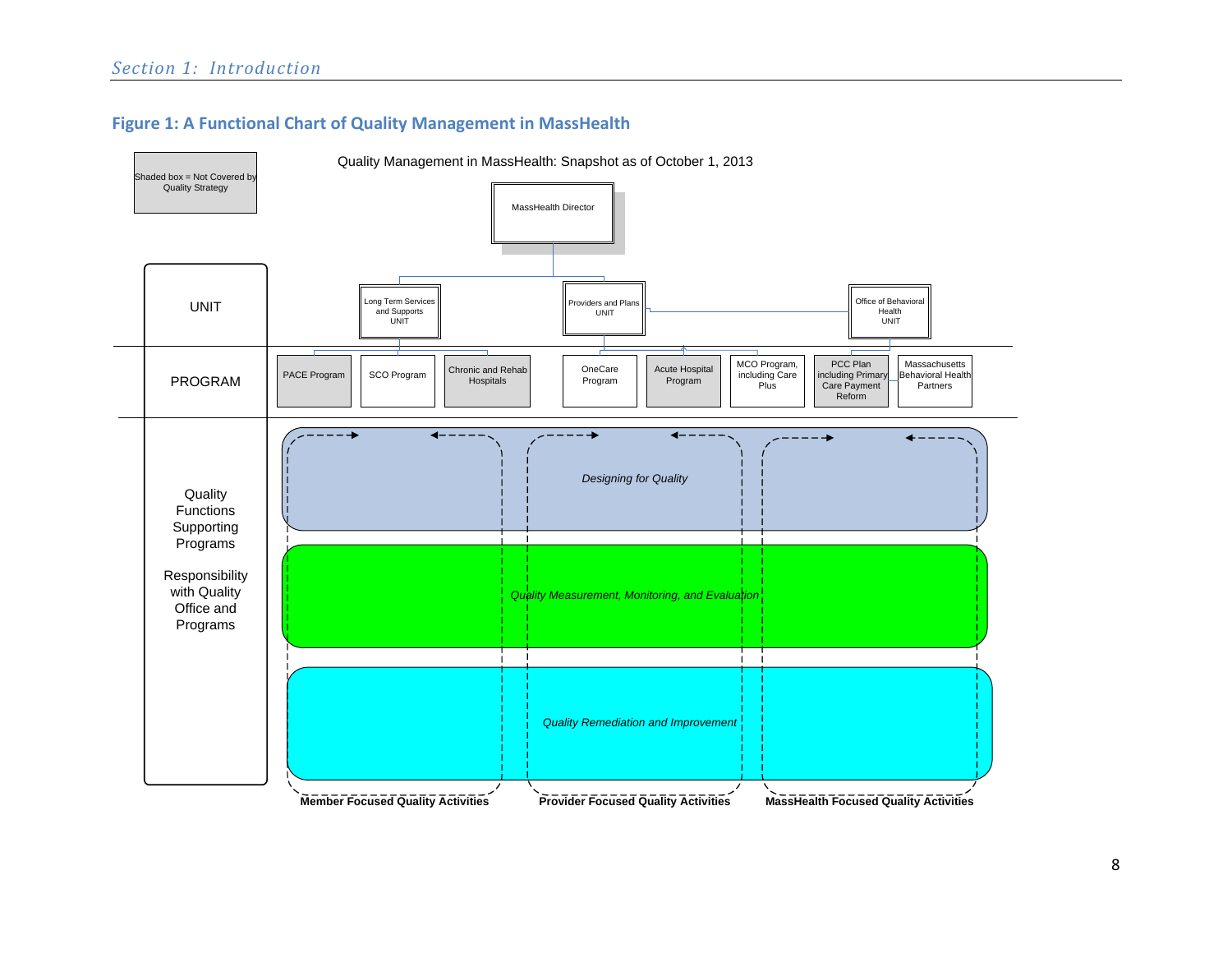The process for managing quality is shown i[n Figure 2.](#page-8-3)

## <span id="page-8-3"></span>**Figure 2: MassHealth Quality Management Process**



## <span id="page-8-0"></span>**Section 1B: Development & Review of Quality Strategy**

## <span id="page-8-1"></span>*Strategy Development*

This Strategy was developed with input from multiple stakeholders, subject to a public comment period, and will be updated routinely (see below, ["Ongoing Review of Strategy"](#page-8-2)).

The 2013 Strategy was drafted by a workgroup comprised of State staff familiar with managed care contractual and programmatic activities and facilitated by a member of the MQO. The staff represented the Office of Providers and Plans, the Office of Behavioral Health, the Office of Medicaid, the Office of Long Term Services and Supports. After internal review by the executive staff of the offices and departments listed above, the Strategy was made available to external stakeholders including the managed care community, providers, consumer advocates and MassHealth enrollees through a posting of a draft of the document on the MassHealth web site and published notice in the Massachusetts Register.

## <span id="page-8-2"></span>*Ongoing Review of Strategy*

The 2013 Quality Strategy document represents the first major refocusing of the structure and content of the strategy since the first strategy was published in 2006. Monitoring goals and objectives in relation to the strategy will be the responsibility of the Quality Managers' Committee. In addition, the Quality Managers' Committee will undertake to review the document for relevance and currency at least annually.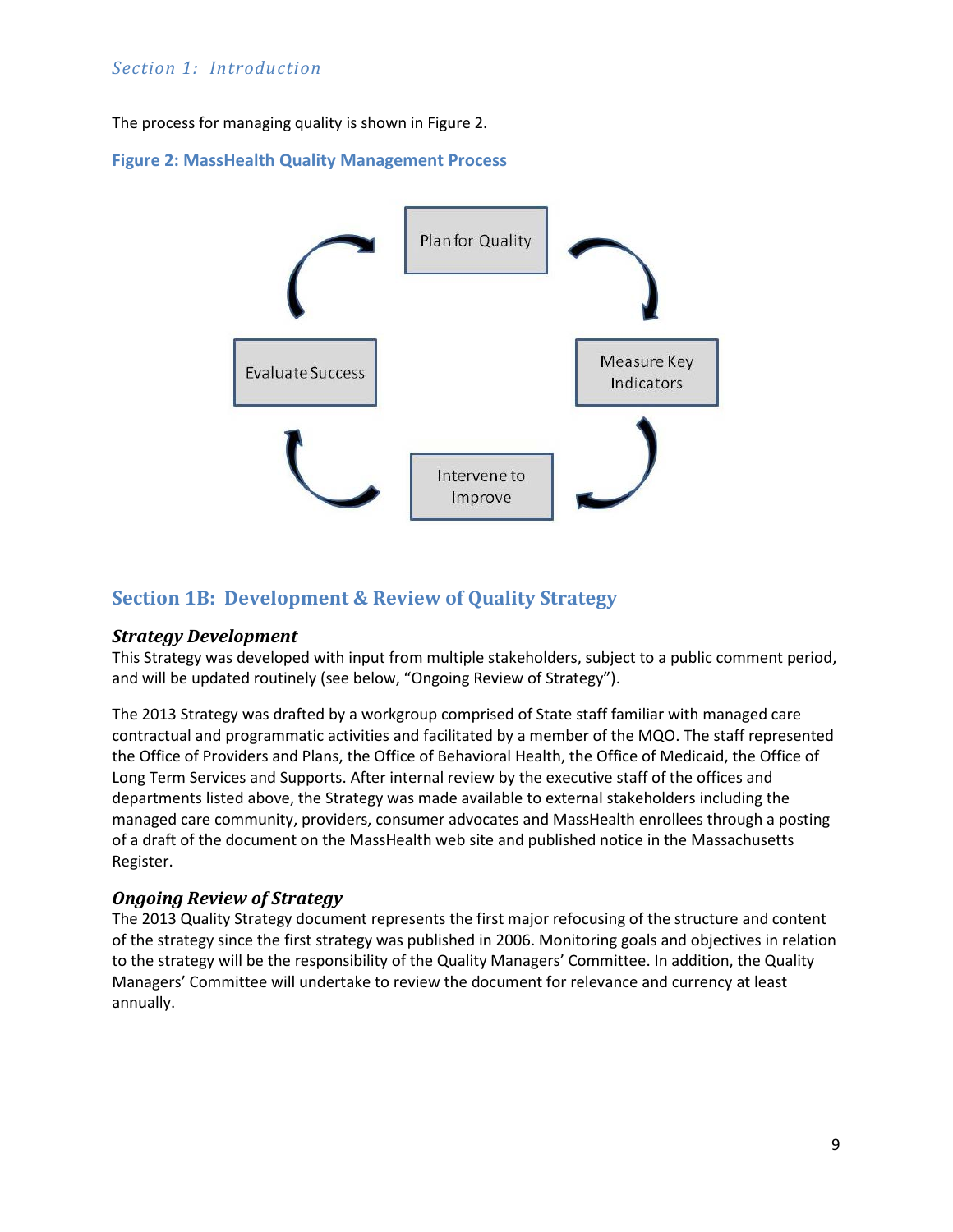# <span id="page-9-0"></span>**Section 2: Assessment**

## <span id="page-9-1"></span>**Section 2A: Quality and Appropriateness of Care**

## <span id="page-9-2"></span>*Quality Assessment in MassHealth*

Quality assessment in MassHealth occurs through at least three mechanisms:

- Contract management
- Program management dashboards
- State-level data collection and monitoring

#### **Contract management and quality assessment**

All managed care contracts and contracts with entities participating in capitated payment programs include quality provisions. A typical contract includes requirements for quality measurement, quality improvement, and reporting. Contract managers in each program review submissions from the entities and evaluate whether the managed care entity has satisfactorily met the contract requirements.

#### **Program management dashboards**

The MassHealth Quality Office in collaboration with MassHealth stakeholders from different MassHealth programs is working to develop and implement several dashboards that would permit MassHealth managers to monitor their programs on key indicators and that would aid in identifying quality improvement goals. Dashboards under development include a multi-program Managed Care Dashboard, an Operations Dashboard, and a Medical Trends Report.

The Managed Care Dashboard includes indicators that measure performance across multiple domains such as eligibility and enrollment, access and availability, cost of care, use of services, behavioral health, chronic care management, dental care, care integration, member satisfaction and services, program and data integrity. The initial measurement set is primarily based on nationally recognized measures, such as HEDIS<sup>®[3](#page-9-4)</sup>. In addition to serving as a management tool for performance monitoring and improvement, the Managed Care Dashboard will also serve to promote transparency and standard measurement across MassHealth programs.

#### **State-level quality assessment**

MassHealth routinely collects HEDIS data from its managed care plans and periodically conducts patient experience surveys of managed care members. HEDIS and patient experience data are summarized in reports which are posted on the MassHealth website. [Table 3](#page-11-1) and [Table 4](#page-11-2) in Section 2B show the HEDIS and other measures collected by managed care entities and reported to MassHealth that relate to CMS core sets. [Table 5](#page-13-2) displays other HEDIS measures that MassHealth requires MCEs to collect.

## <span id="page-9-3"></span>*Special Health Care Needs*

l

Each managed care plan must have mechanisms in place to assess enrollees identified as having special health care needs. These enrollees may include, at a minimum, those who have or are at increased risk to have chronic physical, developmental, or behavioral health conditions. For each enrollee that the managed care program confirms as having special health care needs, the individual's need for ongoing treatment and monitoring must be determined. In addition, for those determined through an assessment by appropriate health care professionals to need a course of treatment or regular care

<span id="page-9-4"></span> $3$  HEDIS® is a registered trademark of the National Committee for Quality Assurance (NCQA).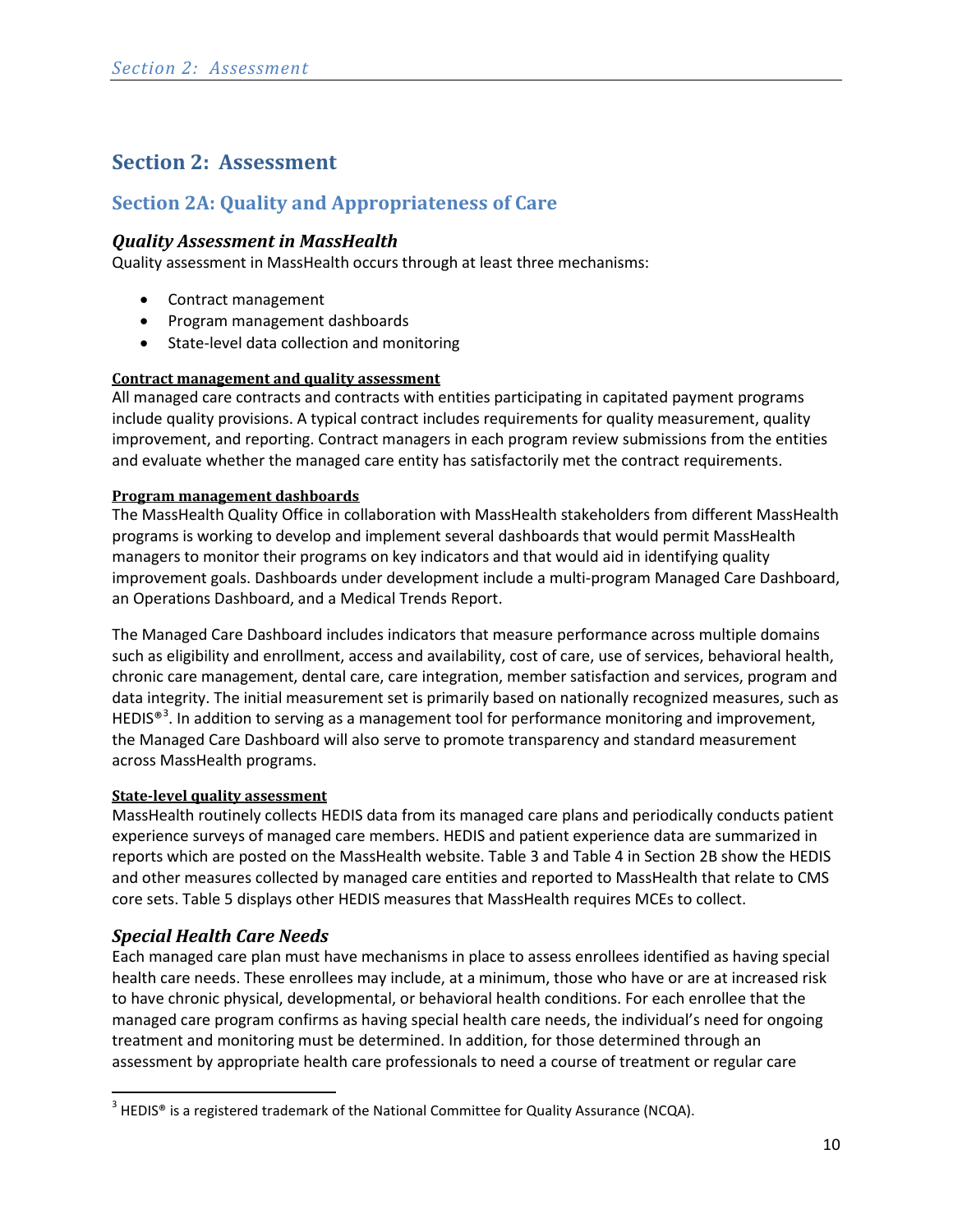monitoring, each managed care program must have a mechanism in place to allow such enrollees direct access to a specialist(s) (for example, through a standing referral or an approved number of visits) as appropriate for the enrollee's condition and identified needs.

In identifying enrollees with special health care needs, managed care entities may rely on information shared by the State. This includes Categories of Assistance, such as SSI disabled only, to which enrollees are assigned by MassHealth, as well as information provided by other State agencies.<sup>[4](#page-10-3)</sup>

On December 31, 2007, EOHHS began requiring primary care providers to offer to use standardized behavioral health screening tools when administering the behavioral health screening component of the well-child care visit as required by the Commonwealth's Early and Periodic Screening, Diagnosis and Treatment (EPSDT) Medical Periodicity Schedule to all MassHealth enrolled children under the age of 21.

## <span id="page-10-0"></span>*Preventing Disparities*

Data regarding potential disparities come from several different sources. First, at the time of enrollment, MassHealth members self-declare their race, ethnicity and primary language. These data can be linked to claims data and analyzed. A second source of data for monitoring disparities comes from the periodic patient surveys. The demographic section at the end of the survey includes information about selfreported race, ethnicity, primary language and chronic conditions. These data permit subgroup analyses of the survey returns. Because the survey data are always anonymous, there is no possibility of linking the survey returns to other types of data such as claims. Finally, contracts with the managed care organizations include requirements for the entities to report data by sub-populations to ensure that quality of care is uniform across all enrollees.

## <span id="page-10-1"></span>**Section 2B: National Performance Measures**

MassHealth collects and reviews a substantial proportion of the CMS adult and child core performance measures as shown i[n Table 3](#page-11-1) and [Table 4.](#page-11-2) Only the Child and Adult Core measures are reflected in these tables.

MassHealth's experience with performance measurement extends back to 1996 when it began collecting and reporting on HEDIS measures for its managed care 'products' - the Primary Care Clinician (PCC) Plan (the state's primary care case management program) and the Managed Care Organizations (MCOs) with which it contracts. In 2010, MassHealth began collecting HEDIS measures for the Senior Care Organizations (SCOs). MassHealth uses a measure rotation approach to determining which measures will be included in each annual administration of HEDIS, so measures are not collected each year. MassHealth has also collected CAHPS measures since 2001 on a biennial basis.

## <span id="page-10-2"></span>*Children's Health Insurance Program Reauthorization Act (CHIPRA) Core Measures*

The CHIPRA measures are collected and calculated at both the plan and practice-level for managed care members.

l

<span id="page-10-3"></span><sup>&</sup>lt;sup>4</sup> Identification of enrollees receiving services from DMH, DYS, and DSS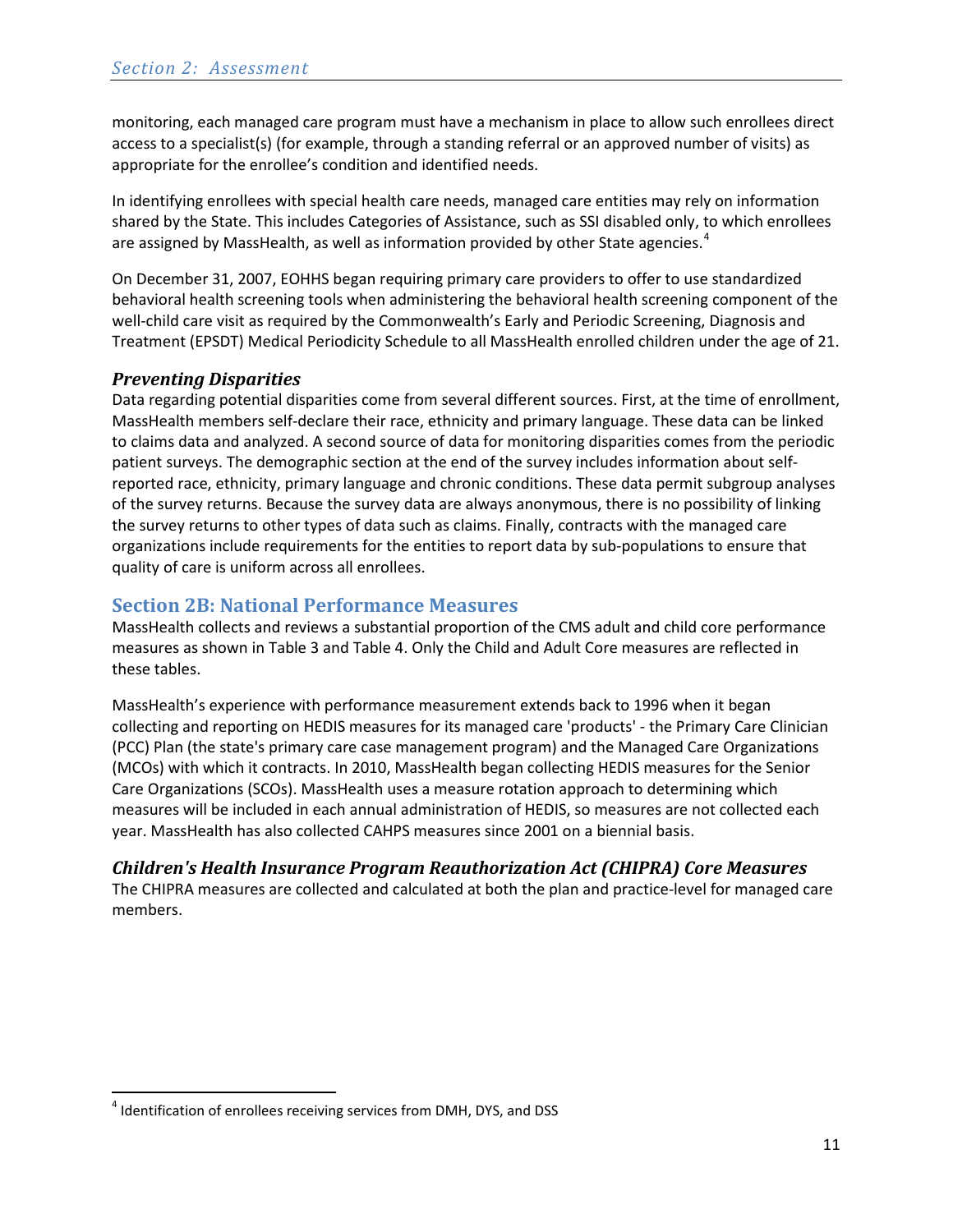## <span id="page-11-1"></span>**Table 3: CMS Child Core Measures Used by MassHealth**

| Measure                                                                                | First collected (or<br>to be collected) | Program <sup>5</sup> |
|----------------------------------------------------------------------------------------|-----------------------------------------|----------------------|
| <b>Prevention and Promotion</b>                                                        |                                         |                      |
| Frequency of ongoing prenatal care                                                     | 1997                                    | MCO, PCC Plan        |
| Timeliness of prenatal care                                                            | 2005                                    | MCO, PCC Plan        |
| Childhood immunization status                                                          | 1996                                    | MCO, PCC Plan        |
| Immunizations for adolescents                                                          | 1998                                    | MCO, PCC Plan        |
| BMI documentation 2-18 year olds                                                       | 2014                                    | MCO, PCC Plan, PCPR  |
| Developmental screening using standardized<br>tools                                    | 2014                                    | MCO, PCC Plan, PCPR  |
| Chlamydia screening for women                                                          | 2010                                    | MCO, PCC Plan, PCPR  |
| Well Care Visits in first 15 months of life                                            | 1997                                    | MCO, PCC Plan, PCPR  |
| Well Care Visits in the $3^{rd}$ , $4^{th}$ , $5^{th}$ , and $6^{th}$ years of<br>life | 1997                                    | MCO, PCC Plan, PCPR  |
| <b>Adolescent Well Care Visits</b>                                                     | 2004                                    | MCO, PCC Plan, PCPR  |
| Eligibles receiving preventive dental services                                         | 2010                                    | MCO, PCC Plan        |
| <b>Management of Acute Conditions</b>                                                  |                                         |                      |
| Dental treatment                                                                       | 2010                                    | MCO, PCC Plan        |
| <b>ED</b> utilization                                                                  | 2010                                    | MCO, PCC Plan, PCPR  |
| <b>Management of Chronic Conditions</b>                                                |                                         |                      |
| Asthma patients with >= 1 asthma related ED                                            | 2010                                    | MCO, PCC Plan        |
| visits                                                                                 |                                         |                      |
| Follow-up care for children with ADHD                                                  | 2009                                    | MCO, PCC Plan, PCPR  |
| Follow-up after hospitalization for mental illness                                     | 1996                                    | MCO, PCC Plan, PCPR  |
| Annual HbA1c testing for children with diabetes                                        | 2010                                    | MCO, PCC Plan        |
| <b>Family Experiences of Care</b>                                                      |                                         |                      |
| CAHPS Health Plan survey*                                                              | 2001                                    | MCO, PCC Plan, PCPR  |

\* Health Plan Survey in 2001, 2004, 2013. CAHPS-CG in 2008, 2011, 2013.

## <span id="page-11-0"></span>*Adult Core Measures*

 $\overline{\phantom{a}}$ 

<span id="page-11-2"></span>**Table 4: CMS Adult Core Measures Used by MassHealth**

| Measure                                | First collected<br>(or to be<br>collected) | Program <sup>4</sup>          |
|----------------------------------------|--------------------------------------------|-------------------------------|
| <b>Prevention and Health Promotion</b> |                                            |                               |
| Adult BMI assessment                   | 2014                                       | MCO, PCC Plan, PCPR, One Care |

<span id="page-11-3"></span><sup>5</sup> MCO= Boston Medical Center Healthnet, Fallon Health Plan, Neighborhood Health Plan, Network Health, Health New England.

PCC Plan=Primary Care Clinician Plan

PCPR=Primary Care Payment Reform Initiative

SCO= Commonwealth Care Alliance, Fallon Total Care, Senior Whole Health, Tufts Health Plan Senior Care Options, United Healthcare

One Care= Commonwealth Care Alliance, Fallon Total Care, Senior Care Options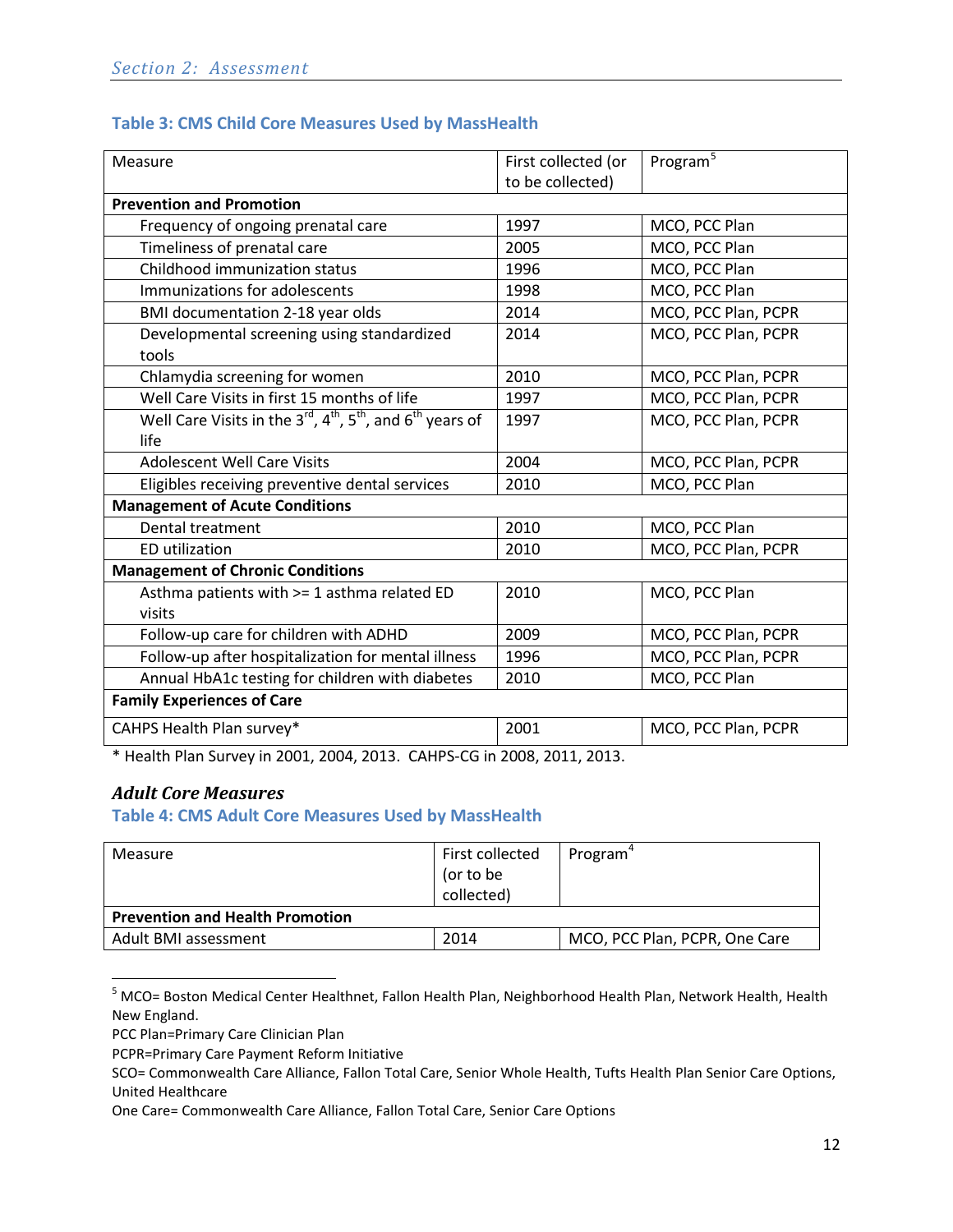| Measure                                      | First collected | Program $4$                    |
|----------------------------------------------|-----------------|--------------------------------|
|                                              | (or to be       |                                |
|                                              | collected)      |                                |
| Breast cancer screening                      | 1996            | MCO, PCC Plan, PCPR, One Care  |
| Cervical cancer screening                    | 1996            | MCO, PCC Plan, PCPR, One Care  |
| Medical assistance with smoking and          | 2014            | <b>PCPR</b>                    |
| tobacco use                                  |                 |                                |
| Screening for clinical depression            | 2014            | MCO, PCC Plan, PCPR, One Care  |
| Plan all-cause readmission                   | 2013            | SCOs, MCO, PCC Plan, PCPR, One |
|                                              |                 | Care                           |
| Diabetes short-term complications            | 2014            | MCO, PCC Plan, PCPR, One Care  |
| admission rate                               |                 |                                |
| <b>COPD</b> admissions                       | 2014            | MCO, PCC Plan, PCPR, One Care  |
| <b>CHF</b> admissions                        | 2014            | MCO, PCC Plan, PCPR, One Care  |
| Adult asthma admission rate                  | 2014            | MCO, PCC Plan, PCPR, One Care  |
| Chlamydia screening in women                 | 2010            | MCO, PCC Plan, PCPR, One Care  |
| <b>Management of Acute Conditions</b>        |                 |                                |
| Follow-up after hospitalization for mental   | 1996            | MCO, PCC Plan, PCPR, One Care, |
| illness                                      |                 | SCO                            |
| Elective delivery                            | Began with RFA  | Hospital P4P program           |
|                                              | 2012            |                                |
| <b>Management of Chronic Conditions</b>      |                 |                                |
| Controlling high blood pressure              | 2005            | MCO, PCC Plan, PCPR, One Care, |
|                                              |                 | SCO                            |
| CDC: HgbA1c testing                          | 2002            | MCO, PCC Plan, PCPR, One Care  |
| Antidepressant medication management         | 2003            | MCO, PCC Plan, PCPR, One Care, |
|                                              |                 | SCO                            |
| <b>Family Experiences of Care</b>            |                 |                                |
| <b>CAHPS Health Plan survey</b>              | 2001            | MCO, PCC Plan, PCPR, One Care  |
| <b>Care Coordination</b>                     |                 |                                |
| Transition record transmitted to health care | Began with RFA  | Hospital P4P program, One Care |
| professional                                 | 2012            |                                |
| Availability                                 |                 |                                |
| Initiation and engagement of alcohol and     | 2007            | MCO, PCC Plan, PCPR, One Care  |
| other drug dependence treatment              |                 |                                |
| Prenatal and post-partum care                | 2005            | MCO, PCC Plan, PCPR, One Care  |

## <span id="page-12-0"></span>*Other National Measures*

MassHealth requires reporting on several measures that are not part of either the CHIPRA or Adult Core sets. These measures are displayed i[n Table 5.](#page-13-2)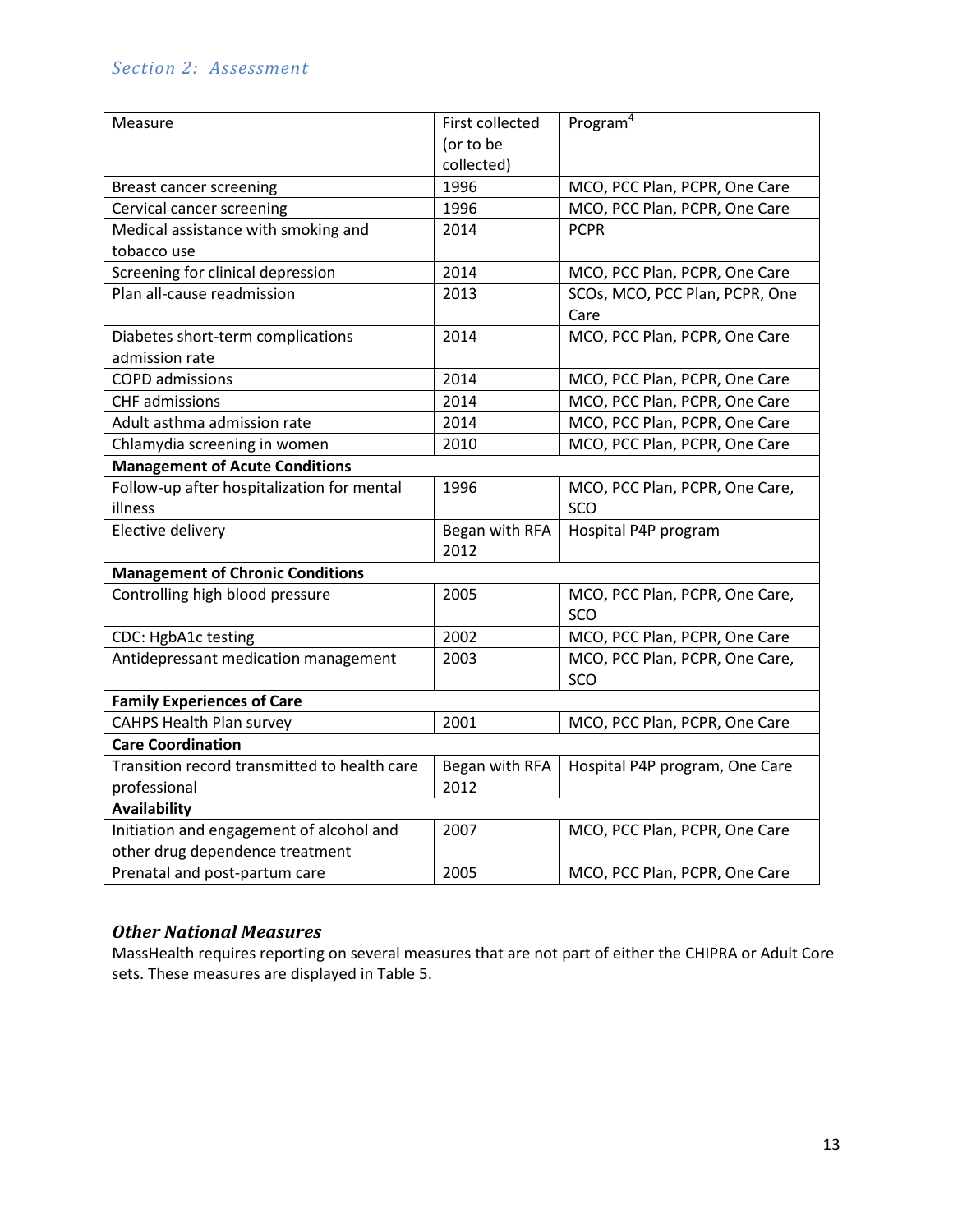<span id="page-13-2"></span>

| Table 5: Other HEDIS measures required by MassHealth |  |  |
|------------------------------------------------------|--|--|
|------------------------------------------------------|--|--|

| Measure                                              | First collected | Program <sup>4</sup> |
|------------------------------------------------------|-----------------|----------------------|
|                                                      | (or to be       |                      |
|                                                      | collected)      |                      |
| Glaucoma screening in older adults                   | 2010            | SCO                  |
| Care for older adults - advanced care planning       | 2012            | SCO                  |
| Medication reconciliation post discharge             | 2013            | SCO                  |
| Osteoporosis management in women who h ad a          | 2010            | SCO                  |
| fracture                                             |                 |                      |
| Annual monitoring for patients on persistent         | 2010            | SCO                  |
| medication;                                          |                 |                      |
| Potentially harmful drug-disease interactions in the | 2010            | SCO                  |
| elderly;                                             |                 |                      |
| Use of high-risk medications in the elderly          | 2010            | SCO                  |
| Frequency of ongoing prenatal care                   | 1997            | MCO, PCC Plan        |
| Mental health utilization                            | 1997            | MCO, PCC Plan        |
| Board certification                                  | 2010            | SCO                  |
| Colorectal cancer screening                          | 2010            | SCO                  |
| Pharmacotherapy management of COPD exacerbation      | 2013            | SCO                  |

[Table 6](#page-13-3) shows the patient experience surveys that MassHealth requires and reviews as part of its quality assessment strategy.

## <span id="page-13-3"></span>**Table 6: National patient experience surveys required by MassHealth**

| Survey Tool                                         | Program          | Survey Level   |
|-----------------------------------------------------|------------------|----------------|
| CAHPS 5.0H                                          | MCO, PCC Plan,   | Plan level     |
|                                                     | One Care         |                |
| $CAHPS - CG$                                        | PCPR, SIM grant, | Practice level |
|                                                     | <b>PCMHI</b>     |                |
| Health Outcomes Survey (HOS)                        | One Care         | Plan level     |
| Home and Community Based Services Experience Survey | One Care         | Plan level     |
| (when final)                                        |                  |                |
| Young and Bullock                                   | One Care         | Plan level     |

## <span id="page-13-0"></span>*MassHealth Use of Performance Measures*

MassHealth uses the results of HEDIS and CAHPS to identify opportunities for improvement and to inform its approach to quality management work undertaken with the managed care entities. The HEDIS and CAHPS results also guide MassHealth's work in supporting the PCC Plan's providers in quality improvement work.

## <span id="page-13-1"></span>**Section 2C: Monitoring and Compliance**

MassHealth monitors compliance with contractual and Federal requirements multiple ways. Appendix 1 lists the specific reports used by MassHealth to ensure compliance.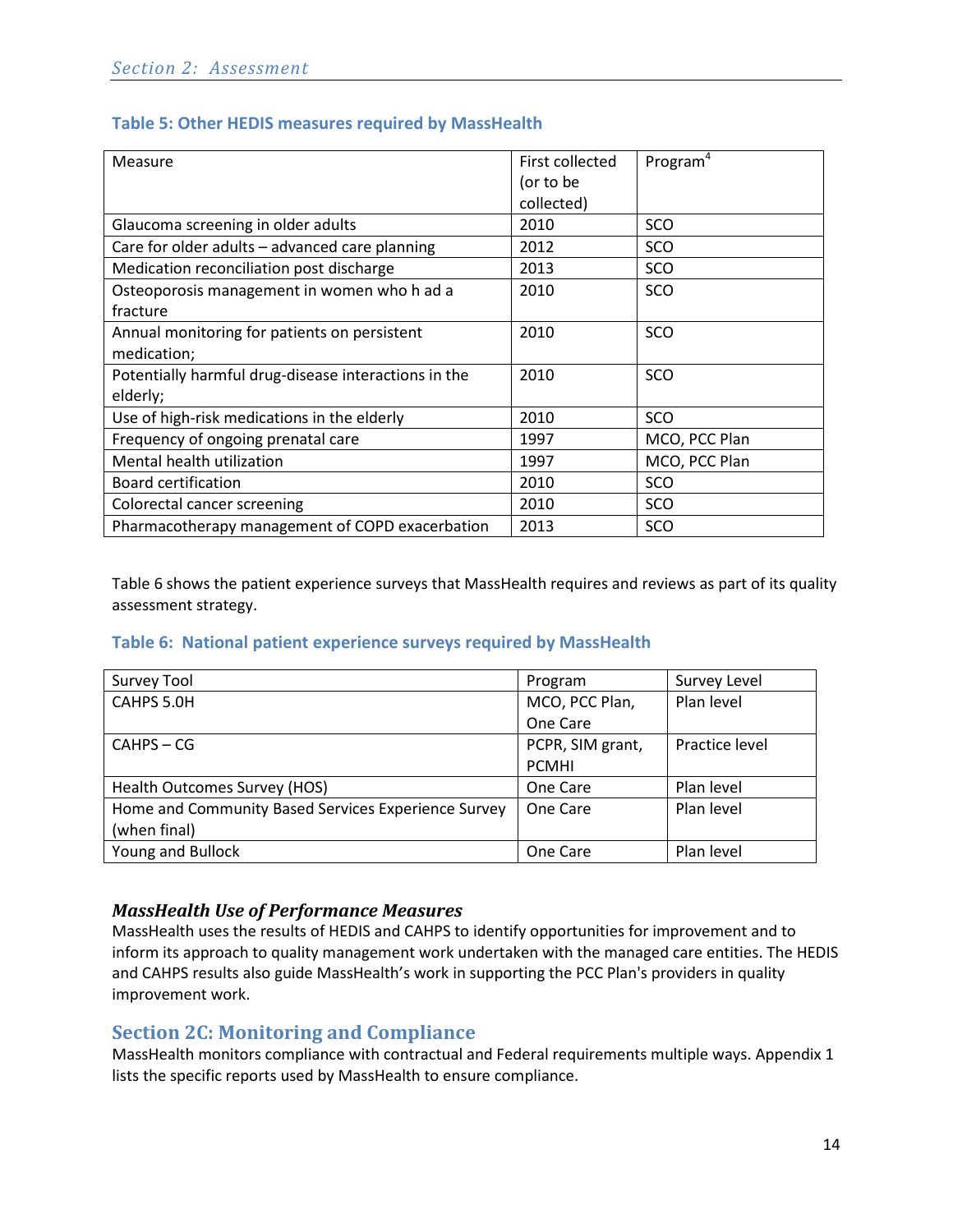## <span id="page-14-0"></span>**Section 2D: External Quality Review**

Massachusetts contracts with a qualified External Quality Review Organization (EQRO) in accordance with 42 USC 1396u-2(c)(2) and 42 CFR 438.310, et seq.. Since 2006, Massachusetts has contracted with Innovative Resource Group LLC D/B/A APS Healthcare Midwest (APS) for external quality review functions.

## <span id="page-14-1"></span>*Mandatory Activities*

Massachusetts contracts for the following mandatory activities set forth in 42 CFR 438.358(b):

- Annual validation of performance measures reported to EOHHS, as directed by EOHHS, or calculated by EOHHS;
- Annual validation of performance improvement projects required by EOHHS; and
- At least once every three years, review of compliance with standards mandated by 42 CFR Part 438, Subpart D, and at the direction of EOHHS, regarding access, structure and operations, and quality of care and services furnished to Enrollees.

## <span id="page-14-2"></span>*Voluntary Activities*

Massachusetts plans to add the validation of encounter data to the activities performed by the EQRO as an optional activity pursuant to 42 CFR 438.358(c). This activity will commence as soon as details are negotiated between MassHealth and the EQRO vendor.

## <span id="page-14-3"></span>*Covered Entities*

All managed care entities will now participate in an EQRO review, including the three new One Care Plans and the previously exempted SCO program entities (see Table 1). MassHealth has determined that the most efficient mechanism for quality oversight of these entities will be the EQRO.

## <span id="page-14-4"></span>*Review Cycle*

MassHealth is transitioning the external quality review (EQR) process from a fiscal year (July through June) to a calendar year (January through December). In order to achieve this transition, the project year extends 18 months during the first cycle, from July 1, 2012 through December 31, 2013. Commencing with the CY 2014 cycle, the project year will be 12 months.

In December of each project year, a full technical report for the measurement year assesses performance measures for the MCOs, SCO, PIHP, and the PCC Plan, and performance improvement projects for the MCOs, SCO, and PIHP.

## <span id="page-14-5"></span>*Managed Care Entity Responsibilities*

Each managed care entity (MCE) is required to take all steps necessary to support the External Quality Review Organization (EQRO) contracted by EOHHS to conduct External Quality Review (EQR) Activities, in accordance with 42 CFR 438.358. The MCE must:

- Designate a qualified individual to serve as Project Director for each EQR Activity who shall, at a minimum:
	- o Oversee and be accountable for compliance with all aspects of the EQR activity;
	- o Coordinate with staff responsible for aspects of the EQR activity and ensure that staff responds to requests by the EQRO and EOHHS staff in a timely manner;
	- o Serve as the liaison to the EQRO and EOHHS and answer questions or coordinate responses to questions from the EQRO and EOHHS in a timely manner; and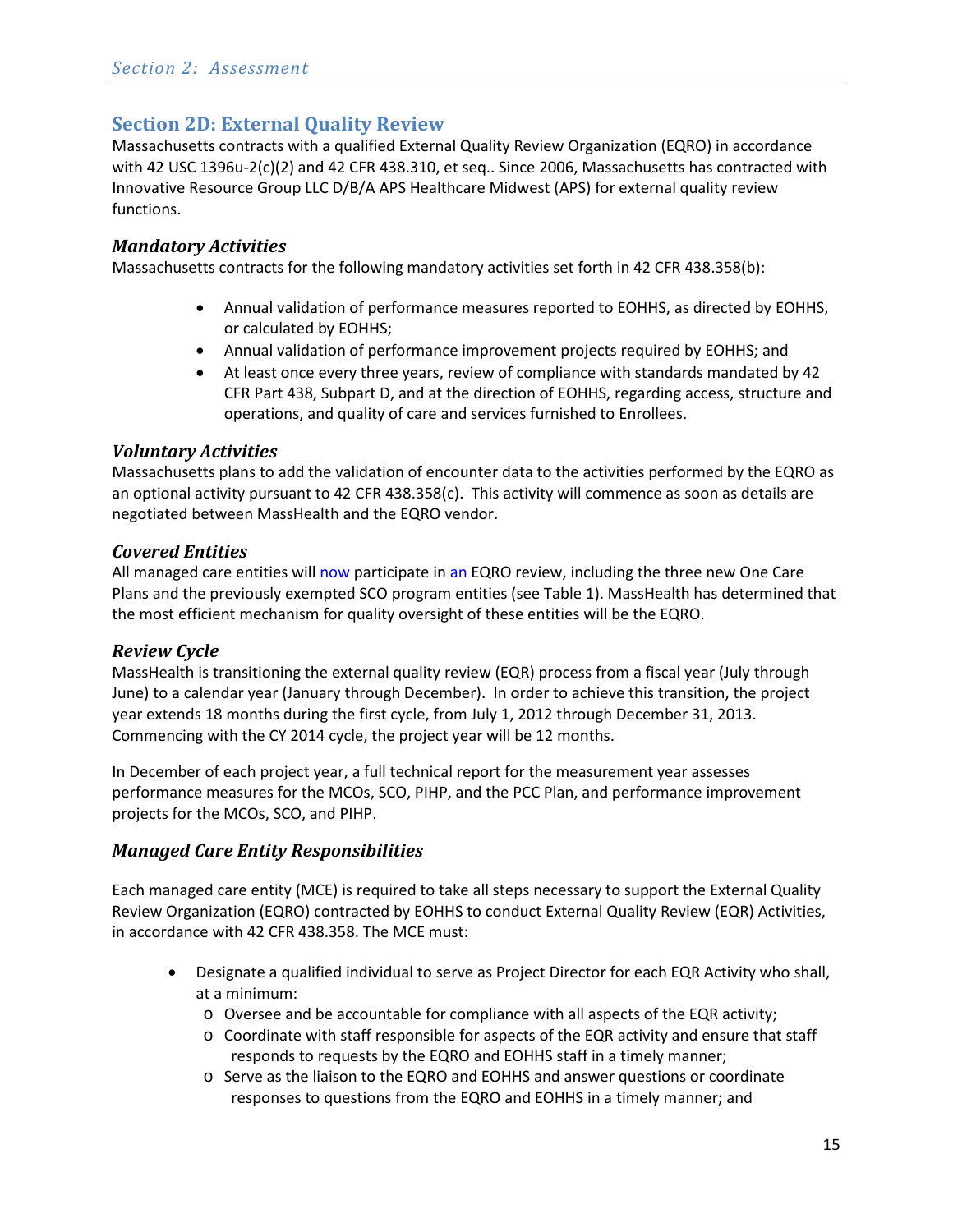- o Ensure timely access to information systems, data, and other resources, as necessary for the EQRO to perform the EQR Activity and as requested by the EQRO or EOHHS.
- Maintaining data and other documentation necessary for completion of EQR Activities specified above. The MCE shall maintain such documentation for a minimum of seven years;
- Reviewing the EQRO's draft EQR report and offering comments and documentation to support the correction of any factual errors or omissions, in a timely manner, to the EQRO or EOHHS;
- Participating in MCE-specific and cross-MCE meetings relating to the EQR process, EQR findings, and/or EQR trainings with the EQRO and EOHHS;
- Implementing actions, as directed by EOHHS, to address recommendations for quality improvement made by the EQRO, and sharing outcomes and results of such activities with the EQRO and EOHHS in subsequent years; and
- Participating in any other activities deemed necessary by the EQRO and approved by EOHHS.

## <span id="page-15-0"></span>*Non-Duplication Provisions*

MassHealth encourages the EQRO to use the NCQA Managed Care Toolkit at [http://www.ncqa.org/Portals/0/Public%20Policy/2012\\_NCQA\\_Medicaid\\_Managed\\_Care\\_Toolkit\\_Summ](http://www.ncqa.org/Portals/0/Public%20Policy/2012_NCQA_Medicaid_Managed_Care_Toolkit_Summary_-_March_2012_Final.pdf) ary - March 2012 Final.pdf to reduce duplication of effort of review.

# <span id="page-15-1"></span>**Section 3: State Standards**

## <span id="page-15-2"></span>**Section 3A: Access Standards**

All MassHealth MCEs (MCO Program, One Care Program, SCO Program) are required to maintain standards for access to care including availability of services, care coordination and continuity of care, and coverage and authorization of services required by 42 CFR 438.206-438.210.

## <span id="page-15-3"></span>*Availability of Services*

In accordance with the standards in 42 CFR 438.206 MassHealth ensures that services covered under contracts are accessible to enrollees and that the service contracts address geographic, organizational and equitable access. Each Plan must maintain and monitor a network of providers that is supported by written agreements and sufficient to provide adequate access to all services covered under the contract. In establishing and maintaining the network, each plan must take into account the following:

- Anticipated MassHealth enrollment
- Expected use of services by enrollees, considering the characteristics and health care needs of specific MassHealth enrollee populations
- Numbers and types (in terms of training, experience, and specialization) of providers required to furnish contracted services
- Numbers of network providers who are not accepting new MassHealth patients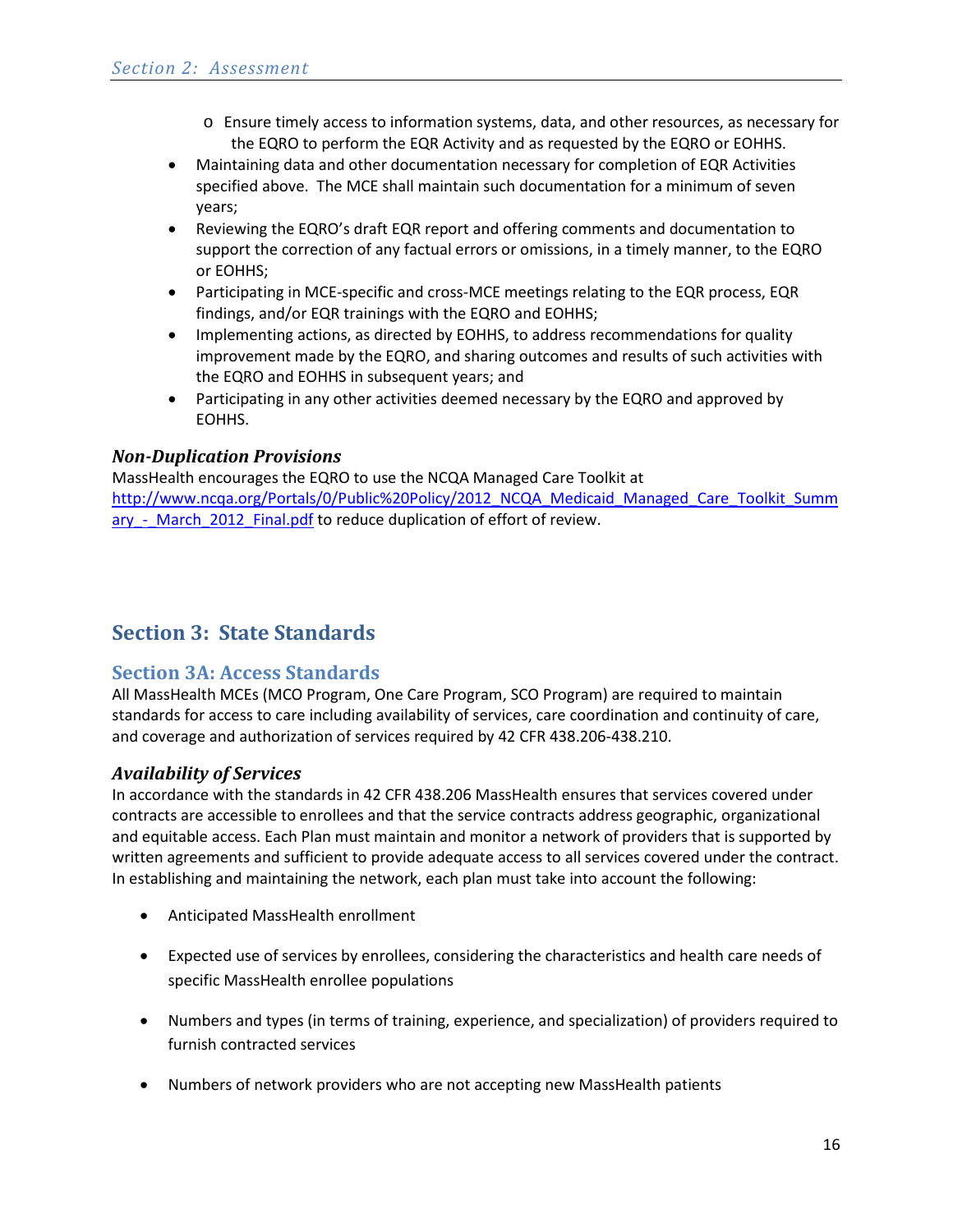• Geographic location of providers and MassHealth managed care enrollees, considering distance, travel time and modes of transportation typically used by MassHealth managed care enrollees, and whether the location provides physical access for MassHealth enrollees with disabilities

Plans must provide female enrollees with direct access to a women's health specialist, including an obstetrician or gynecologist, within the network to provide women's routine and preventive health care services. This is in addition to the enrollee's designated source of primary care if that source is not a women's health specialist. MassHealth contracted plans must also provide for a second opinion from a qualified health care professional within the provider network, or arrange for the enrollee to obtain one outside the network, at no cost to the enrollee.

Timely access to care and services, taking into account the urgency of the need, is a requirement of all Plans. Availability standards must ensure that network providers offer members appointments for covered health care services and medically necessary specialty care twenty four hours a day, seven days a week. Plans monitor providers for compliance with the standards regularly and take corrective action to come into compliance with the access standards.

If a Plan's network is unable to provide necessary services covered under its contract that Plan must sufficiently cover those necessary services in a timely manner for as long as the Plan's network is unable to provide those services. MassHealth Plans must negotiate agreements with out-of-network providers with respect to payment.

#### <span id="page-16-0"></span>*Program-Specific Requirements for Availability*

The following describes examples of Program-specific activities to monitor access to care and availability of services.

#### **MCO Program**

#### Cultural Considerations

MassHealth requires that services and care are delivered in a culturally competent manner and address any barriers to access. MassHealth participates in efforts to promote the delivery of services in a culturally competent manner to all enrollees, including those with limited English proficiency and diverse cultural backgrounds. All Plans ensure availability of multi-lingual providers and skilled medical interpreters for the commonly used languages in each community. Written information is available to enrollees in prevalent languages, as determined by the State. Prevalent languages are those spoken by 5% or more of MassHealth enrollees. Through analyses of MassHealth data, State-wide and by EOHHS region (Boston, Metro West, Central MA, Western MA, Northeastern MA and Southeastern MA), EOHHS has currently defined Spanish and English as the prevalent languages in which written information must be made available.

In addition MassHealth plans make available, free of charge, oral interpretation services in all non-English languages to assist enrollees with interpretation of all written materials provided to enrollees. Informational materials distributed to members via mail is accompanied by a babel card that indicates that the enclosed materials are important and should be translated immediately. The babel card also provides information on how the enrollee may obtain help with getting the materials translated.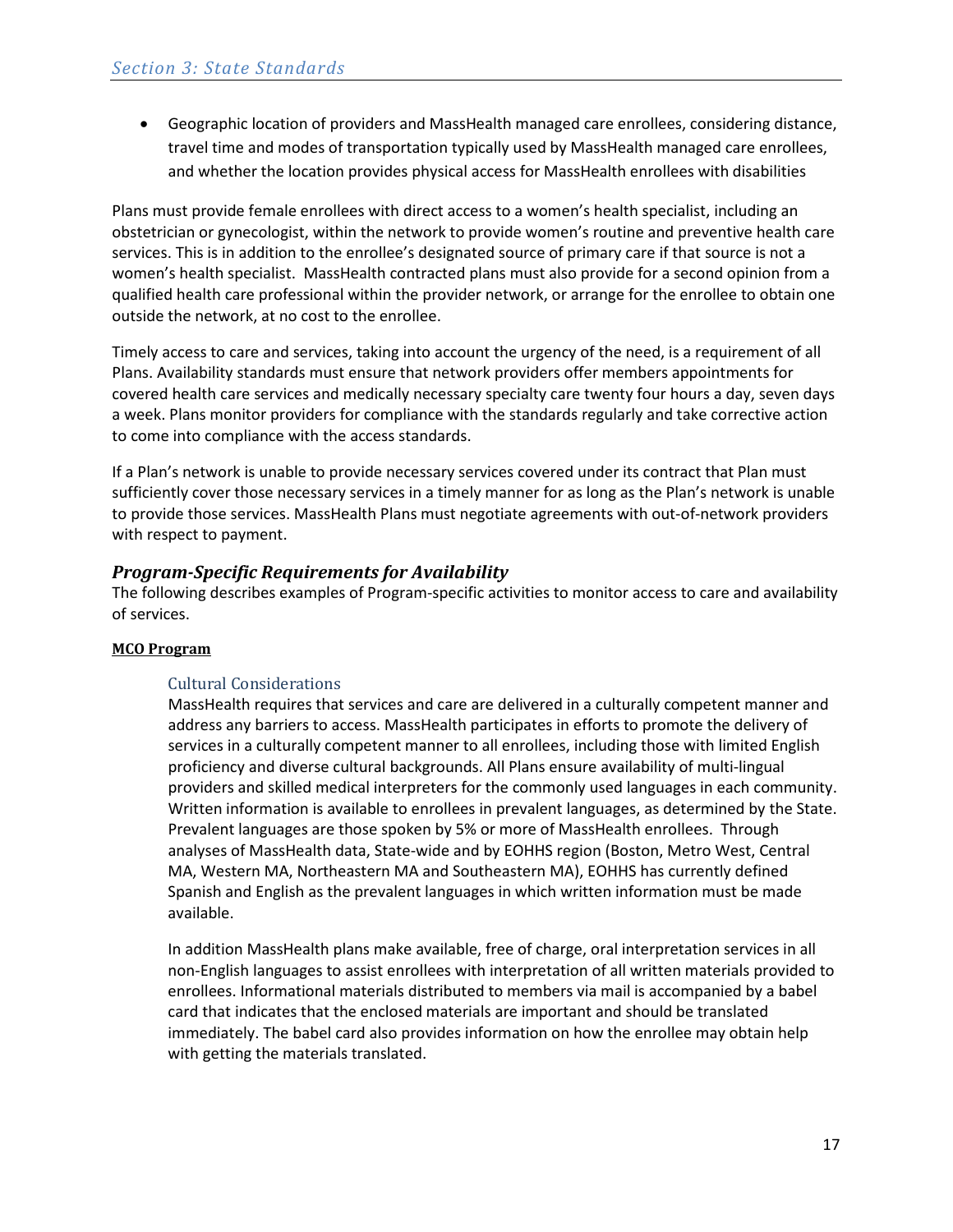#### Quality Improvement Goals

MassHealth's Managed Care Organization (MCO) Program Quality Improvement Goals (Goals) specifications require that MCOs implement quality interventions in a culturally competent manner. In addition, the most recent cycle of Goals evaluates how MCOs align their staffing structure with the range of diversity among members receiving services and care.

#### **PCC Plan**

#### Primary Care Network Report

The PCC Plan monitors its primary care provider network through two monthly reports. One is the PCC Provider Report. This report gives a snapshot of MassHealth enrollment by service location (SL) and whether the SL is open to new enrollees. The second report is the PCC Changes Report which includes new SLs and increases or decreases in the number of members enrolled at any SL.

#### Health Disparities

Primary Care Clinician (PCC) Plan members receive inpatient services through the MassHealth Acute Hospitals contracted to provide services for MassHealth members with Fee-for-Service benefits. Acute hospitals are required in their contract with the Commonwealth to report on a Health Disparities measure. This composite measure is comprised of aggregate data from all individual "clinical process measures" (i.e., a maternity measure set, pediatric asthma measure set, community acquired pneumonia measure set, and surgical care infection prevention measure set). Hospitals must ensure that all clinical measures data collected include Race, Hispanic Indicator, and Ethnicity codes and allowable values as required by DHCFP regulations (now known as the Center for Health Information and Analysis). (See [http://massqex.ehs.state.ma.us/massqex/index/hqi.](http://massqex.ehs.state.ma.us/massqex/index/hqi))

#### **One Care Program**

## Unique Covered Services

The One Care Program adds services to the usual Medicare and Medicaid covered benefits to advance wellness, recovery, self-management of chronic conditions, independent living, and as alternatives to high-cost acute and long-term institutional services. Additional services include community crisis stabilization, Community Support Program, acute treatment and clinical support services for substance abuse, psychiatric day treatment, day services, home care, respite care, peer support, care transitions assistance, and Community Health Workers.

## <span id="page-17-0"></span>*Assurances of Adequate Capacity and Services*

MassHealth requires Plans to retain the capacity to serve expected enrollment in their service areas in accordance with MassHealth's standards for access to care and to provide supporting documentation that demonstrates compliance with CMR 438.206.

## <span id="page-17-1"></span>*Coordination and Continuity of Care*

Procedures for how coordination of care is monitored are required by all MassHealth MCEs. These procedures include determining need for targeted case management services, establishing referral processes, development of disease management services and procedures for authorizing out of network services.

MassHealth Plans must ensure that each enrollee has an ongoing source of primary care appropriate to his or her needs and a person or entity formally designated as primarily responsible for coordinating the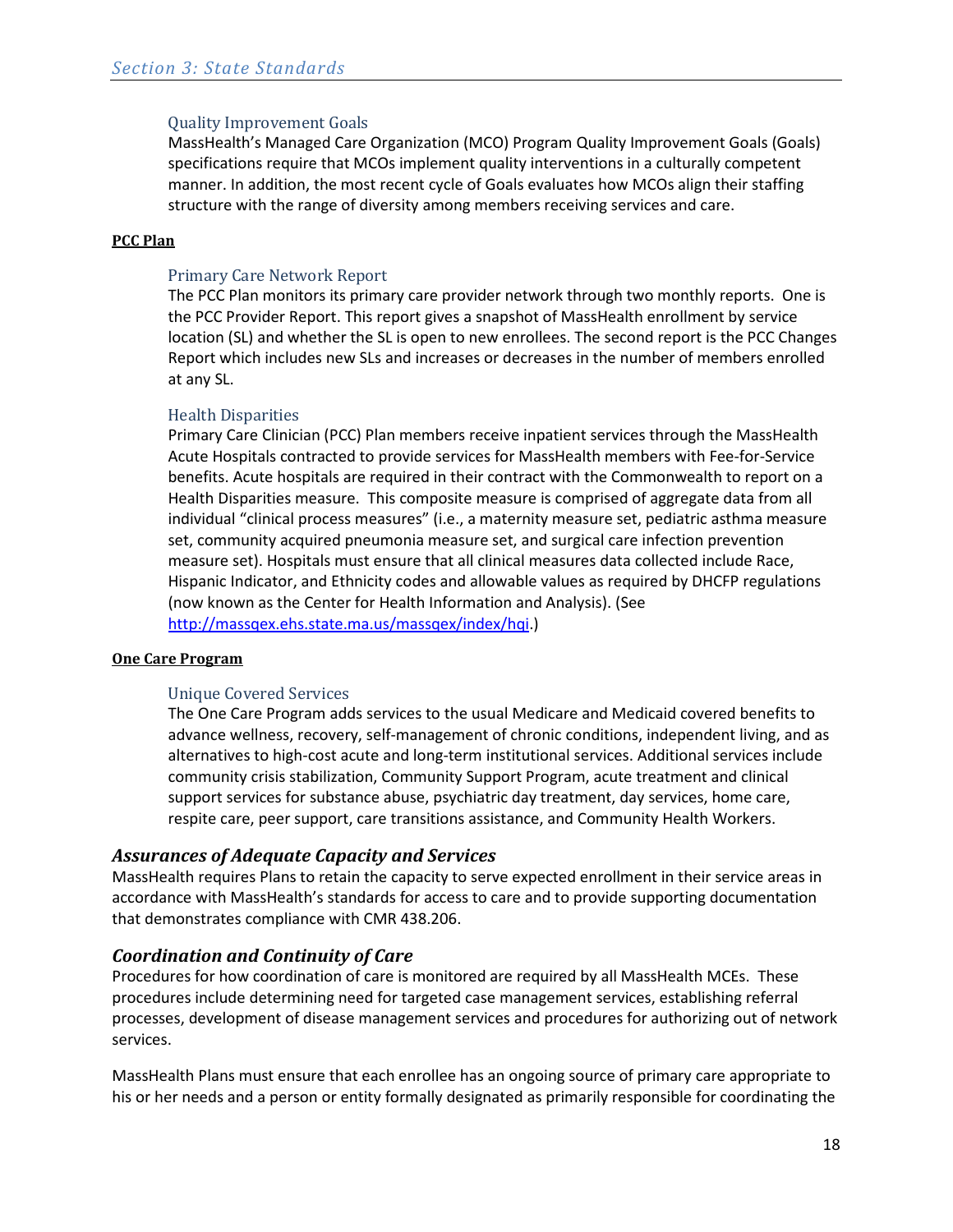health care delivered to the enrollee. Timely and coordinated access to all medically necessary services, including behavioral health and specialty services is provided to all enrollees. Plans are required to provide linkages with staff in other agencies and/or community service organizations if the agency/organization is already involved in meeting the enrollee's needs, or if the agency/organization is identified as helpful in meeting such needs.

Plans must have mechanisms in place to assess enrollees identified as having special health care needs. For each enrollee that the managed care program confirms as having special health care needs, the individual's need for ongoing treatment and monitoring must be determined. In addition, for those determined through an assessment by appropriate health care professionals to need a course of treatment or regular care monitoring, each Plan must have a mechanism in place to allow such enrollees direct access to a specialist(s) (for example, through a standing referral or an approved number of visits) as appropriate for the enrollee's condition and identified needs.

In identifying enrollees with special health care needs, managed care entities may rely on information shared by the State. This includes Categories of Assistance, such as SSI disabled only, to which enrollees are assigned by MassHealth, as well as information provided by other State agencies.

Plans are required to deliver specified health services, including well child screenings, use of the standardized behavioral health screening tools in accordance with the EPSDT Medical Protocol and Periodicity Schedule for members under the age of 21, prenatal and postpartum services for female members, management of members with asthma, or other chronic or long-term health conditions including HIV/AIDS, mental illness, or substance use disorders.

Plans must maintain care management programs for any enrollee (adults and children) who needs assistance in coordinating physical and behavioral health services and benefits to maintain optimal levels of health. Moreover, care management programs must be structured to accommodate the range of care needs exhibited by enrollees, to include, at a minimum, the following specific levels of care management: Case Management, Wellness and Disease Management, Complex Care Management and Intensive Clinical Management. These programs must include enrollee education for disease selfmanagement, provider education for practicing evidence-based medicine, and periodic assessments of performance and enrollee outcomes.

MassHealth requires that Plans exercise best efforts to provide coordinated covered and non-covered care management services in settings such as adult and family shelters, especially for enrollees who are homeless, at an enrollee's home, when office visits are unsafe or inappropriate for an enrollee's health status, at the Enrollee's place of employment or school and other residential placements especially for children in the custody of the Commonwealth. Children and youth under 22 years of age who are in the care or custody of the Massachusetts Department of Children and Families and meet certain medical necessity criteria due to severe traumatic injury or birth defects are enrolled in a special complex care management program aimed at providing complex multi-disciplinary care in community-based foster home settings.

Contracted Plans ensure that a care management approach is coordinated with a dedicated group of clinicians and other professionals including the enrollee, the enrollee's guardian, representative and/or family member(s) as appropriate; the enrollee's Primary Care Physician (PCP); as appropriate; providers from relevant specialties, sub-specialties, and other ancillary health care services (e.g., mental health and substance abuse, nutrition, and rehabilitation, as appropriate); and a Care Management Coordinator and one or more Care Management individuals representing the Plan, or Subcontractor.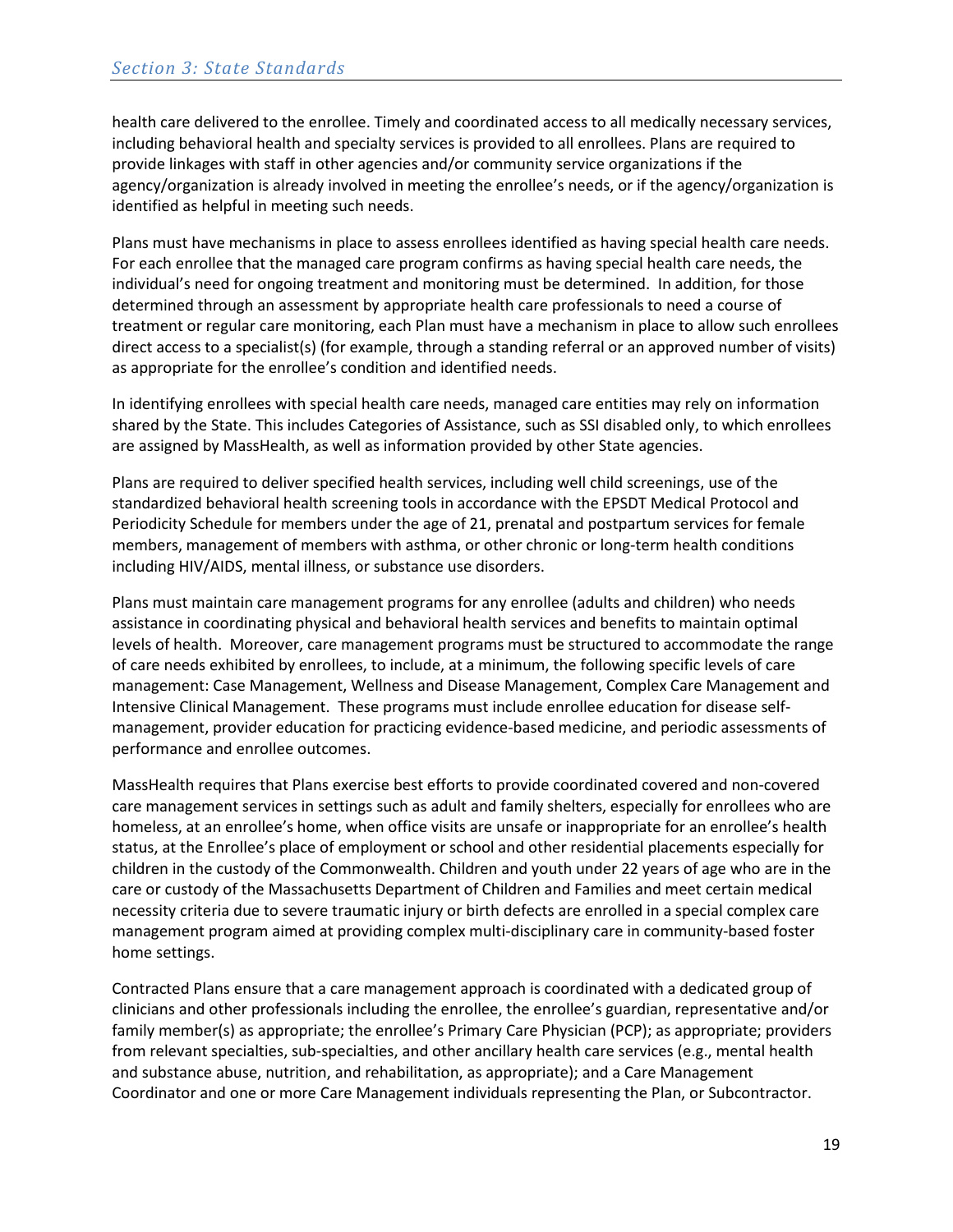The Care Management Coordinator determines whether an Individual Care Plan (ICP) should be developed to address an enrollee's unique care needs and if so, developing, following and monitoring the enrollee's ICP, maintaining ongoing management and assessment of an enrollee's care needs as indicated in the care plan and ensuring the regular contacts between the Care Coordinator, the enrollee's PCP and the enrollee.

#### <span id="page-19-0"></span>*Program-Specific Requirements for Care Coordination*

Some of the programs have additional program-specific requirements for care coordination. The following are example activities by MassHealth MCEs.

#### MCO Program

#### Health Needs Assessment (HNA)

Plans ensure that each new enrollee receives an HNA form and make best efforts to have enrollees complete their HNA. All MCEs implement an outreach and follow-up process to encourage members to complete the HNA. Members are contacted by a care manager or care facilitator and/or a member services representative to fill-out the HNA form.

Contracted Plans identify enrollees with special health care needs based on information contained in an enrollee's HNA and claims, pharmacy, and discharge data, Provider referral, predictive modeling, or any other available resources. Such enrollees include, at a minimum, those:

- Who have or are at increased risk to have chronic physical, developmental, or behavioral health condition(s);
- Who require an amount or type of services beyond those typically required for individuals of similar age; and
- Who may receive these services from an array of public and/or private providers across health, education and social systems of care.

#### **SCO Program**

#### Comprehensive Assessments

Comprehensive assessment for members with complex care management needs enrolled in the Senior Care Options (SCO) Plans are conducted and re-assessed every six months; when there is a change in status and quarterly for any enrollee with a Complex Care Need. Complex Care Need is defined as any condition or situation that demonstrates the Enrollee's need for expert coordination of multiple services, including, but not limited to: clinical eligibility for institutional long term care; and medical illness, psychiatric illness, or cognitive impairment that requires skilled nursing to manage essential unskilled services and care.

SCO Plans are required to maintain a Centralized Enrollee Record (CER) that documents current medical, functional, and social status. This centralized enrollee record must be available 24/7 to nurse case managers and the enrollee's clinicians to manage emergency and urgent care, as well as to manage transitions across institutional and community settings of care.

#### **One Care Program**

#### Independent Living Long-term Services and Supports Coordinator (IL-LTSS)

The One Care Program requires each MCE to offer members an IL-LTSS Coordinator to participate as part of the member's care team. The coordinator brings expertise and community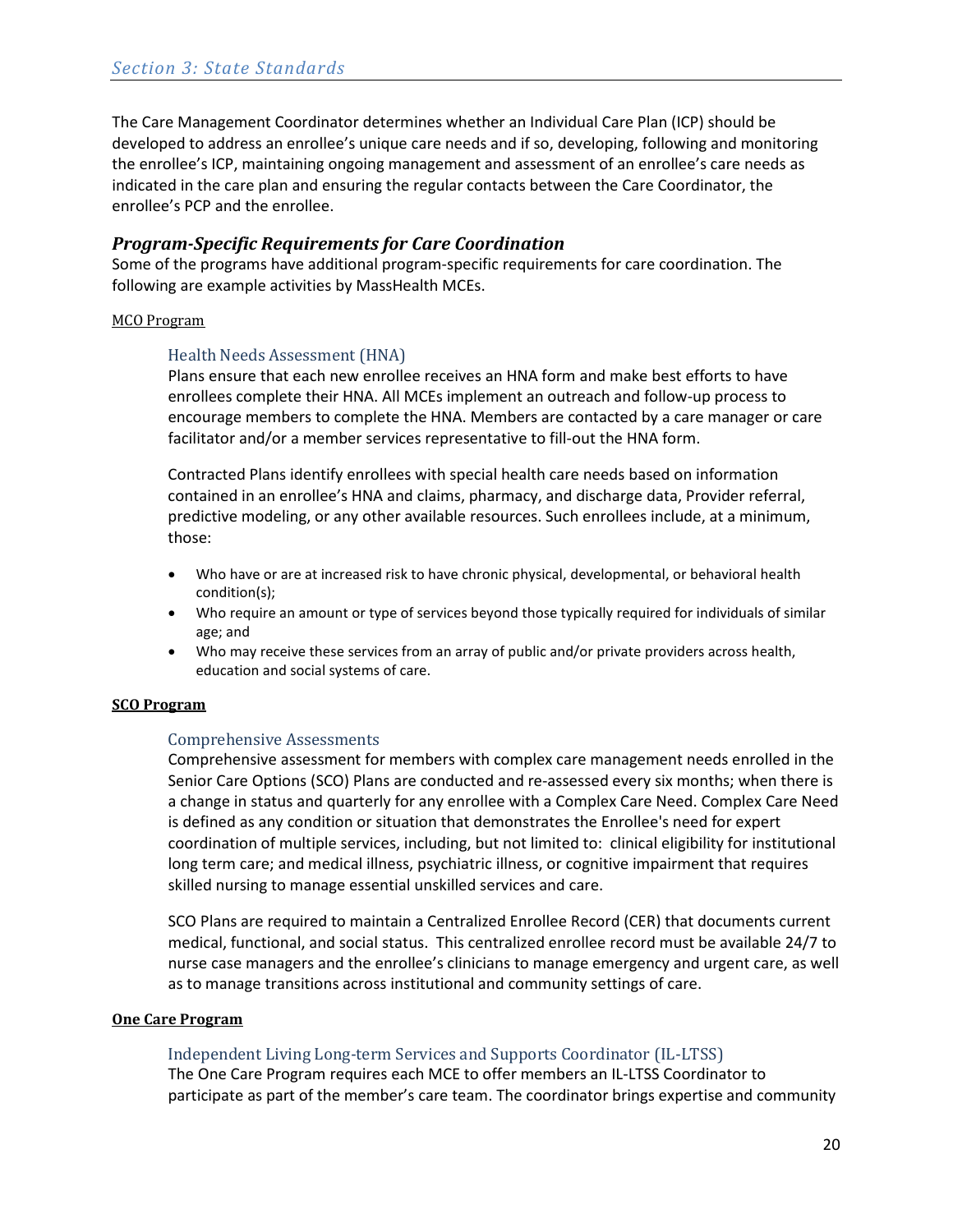supports to the member and assists with the coordination of his/her LTSS needs. The IL-LTSS Coordinator's primary responsibilities are to: ensure person-centered care, counsel potential Enrollees; provide communication and support needs; and act as an independent facilitator and liaison between the Enrollee, the ICO and their service providers.

#### **PCC Plan**

#### Integrated Care Management Program (CMP)

In collaboration with the Massachusetts Behavioral Health Partnership (MBHP), the PCC Plan provides increased support and coordination of care for members who have complex medical and /or behavioral health care needs and whose overall health care may benefit from the assistance of a care manager; and increased support for the providers that regularly manage their care. In addition, through its contract with MBHP, the Plan operates a Nurse Advice Line available to members 24 hours per day/7 days per week via a toll free telephone number.

## <span id="page-20-0"></span>*Coverage and Authorization of Services*

Each MassHealth MCE must specify the amount, duration, and scope of each covered service. Services may be no less than the amount, duration, and scope for the same services furnished to beneficiaries under MassHealth fee-for-service, may not be compromised solely because of diagnosis, type of illness, or condition of an enrollee, and must be rendered in accordance with the medical necessity standard. All MassHealth Plans operate under the same definition of medical necessity as MassHealth fee-forservice.

Written policies and procedures for processing requests for authorizations of services are in place and implemented by MassHealth MCEs. Authorization decisions must be based on consistently applied review criteria and consultation with requesting providers, when appropriate, and must be conducted in a timely fashion as required by regulation and contract.

Denials, reductions, terminations and modifications of services must be made by a health professional that has appropriate clinical expertise in treating the enrollee's condition or disease, and must notify the requesting provider and enrollee in a timely manner, as codified in entity contracts, suitable to the urgency of the enrollee's condition.

Grievance procedures related to adverse decisions can be found on pag[e 23](#page-22-1) of the Quality Strategy.

## <span id="page-20-1"></span>**Section 3B: Structure and Operations Standards**

MassHealth has contractual requirements in place for ensuring MCE compliance with the structure and operational standards of 42 CFR 438.214.

#### <span id="page-20-2"></span>*Provider Selection*

Service delivery by appropriately qualified individuals promotes patient safety and represents an essential structural component of a high quality delivery system. This standard ensures that managed care entities implement written policies and procedures for the selection and retention of providers.

Each Plan establishes documented processes to credential and re-credential providers with whom it has signed contracts or participation agreements. The State requires that the scope and structure of the processes for credentialing, at a minimum, be consistent with recognized industry standards such as those provided by the National Committee for Quality Assurance (NCQA) and relevant State regulations, including regulations issued by the Board of Registration of Medicine at 243 CMR 3.13. Plans contracted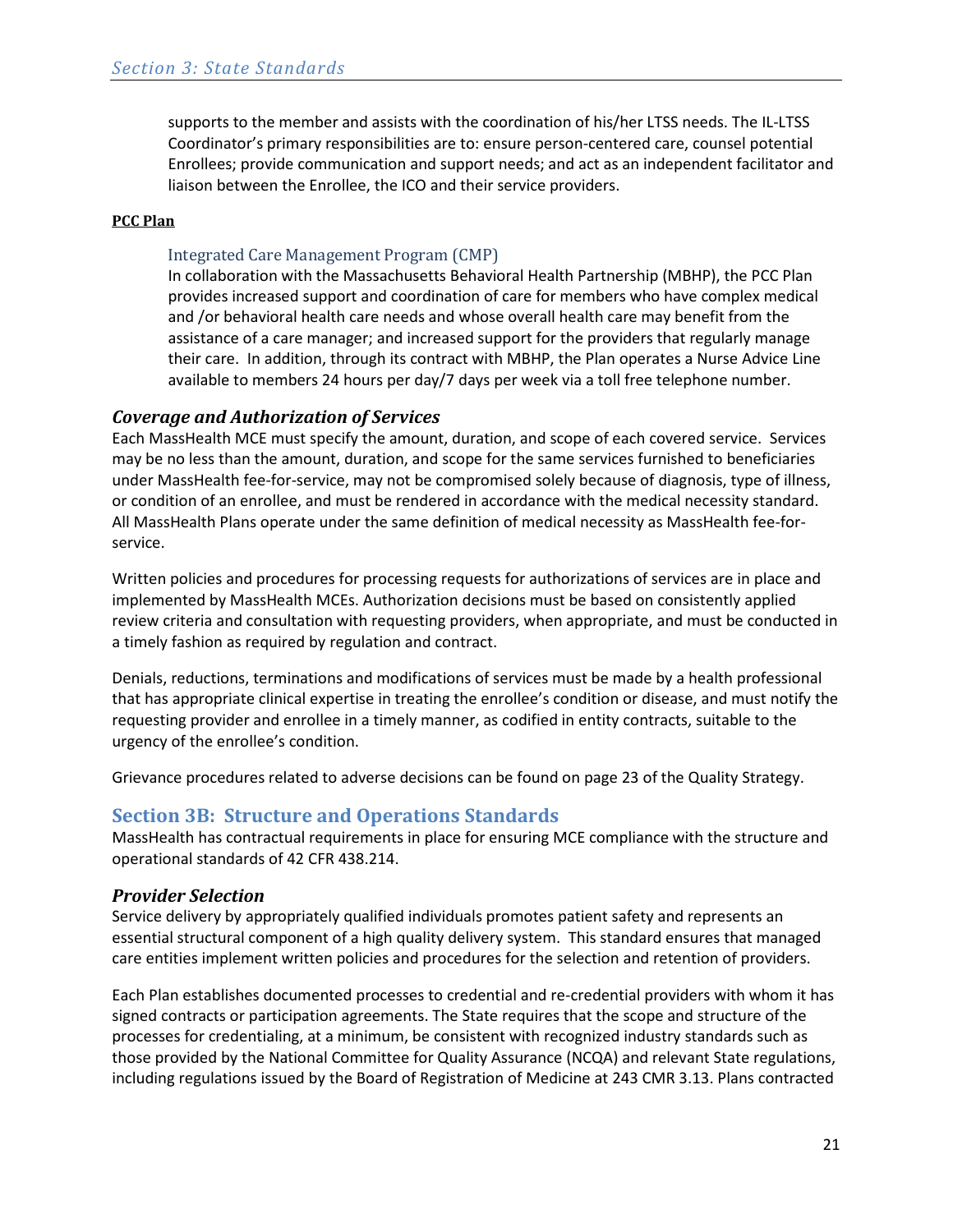for the SCO Program must follow the CMS Medicare Advantage credentialing requirements and provide complete records during onsite survey or upon request from CMS or the state.

Contracting Plans are required to implement written policies and procedures that comply with the requirements of 42 CFR 438.214 regarding the selection, retention and exclusion of providers. Plans must maintain appropriate, documented processes for the credentialing and re-credentialing of physician providers and all other licensed or certified providers who participate in the Contractor's Provider Network. All providers, including behavioral health providers, must be credentialed prior to becoming Network Providers and have had a site visit prior to delivering services to members. When establishing contractual relationships with providers, managed care entities may not discriminate against particular providers that serve high-risk populations or specialize in conditions that require costly treatment. At least every three years, Plans maintain a documented re-credentialing process that takes into consideration various forms of data including, but not limited to, grievances, results of quality reviews conducted, utilization management information collected, and enrollee satisfaction surveys collected.

Plans may not contract with providers excluded from participation in Federal health care programs under either section 1128 or section 1128A of the Social Security Act (42 U.S.C. 1320a-7). In addition, entities may not authorize any providers terminated or suspended from MassHealth to treat enrollees and must deny payment to such providers. This does not preclude Plans from terminating or suspending providers for cause prior to action by MassHealth. Plans are responsible for providing timely notification to enrollees when a provider has been terminated or suspended. SCO Plans must also exclude providers who have been terminated or suspended from the Medicare program. Regular MassHealth Provider Review Committee meetings are conducted with representatives of the MCO Program, BH Program, and PCC Plan who attend these meetings and notify affected entities when MassHealth suspends or terminates a provider.

## <span id="page-21-0"></span>*Enrollee Information*

All Plans are required by MassHealth to provide enrollee notices, informational materials and instructional material in a manner and format that may be easily understood, in accordance with 42 CFR 438.10. This includes the Plan's capacity to meet the needs of non-English linguistic groups in their service areas and to make available materials in alternative format(s) upon request. Information distributed via mail must be accompanied by a babel card. On an annual basis, MCEs must provide enrollees with notice of their right to request and obtain information on the various items required in 42 CFR 438.10(f). For SCO Plans, enrollee materials must comply with both Medicaid MCO and Medicare Advantage regulations, and must be approved by CMS and the state before they can be used.

## <span id="page-21-1"></span>*Confidentiality*

Section 438.224 of 42 CFR requires that managed care entities and the State take appropriate steps to safeguard personal health information. Plans may use and disclose individually identifiable health information only if done in a manner that is in accordance with the privacy requirements in 45 CFR parts 160 and 164, subparts A and E, to the extent that these requirements are applicable.

In accordance with the confidentiality requirements of the Health Insurance Portability and Accountability Act of 1996 (HIPAA), MassHealth operates a Privacy and Security Office to ensure compliance with the HIPAA Privacy and Security requirements.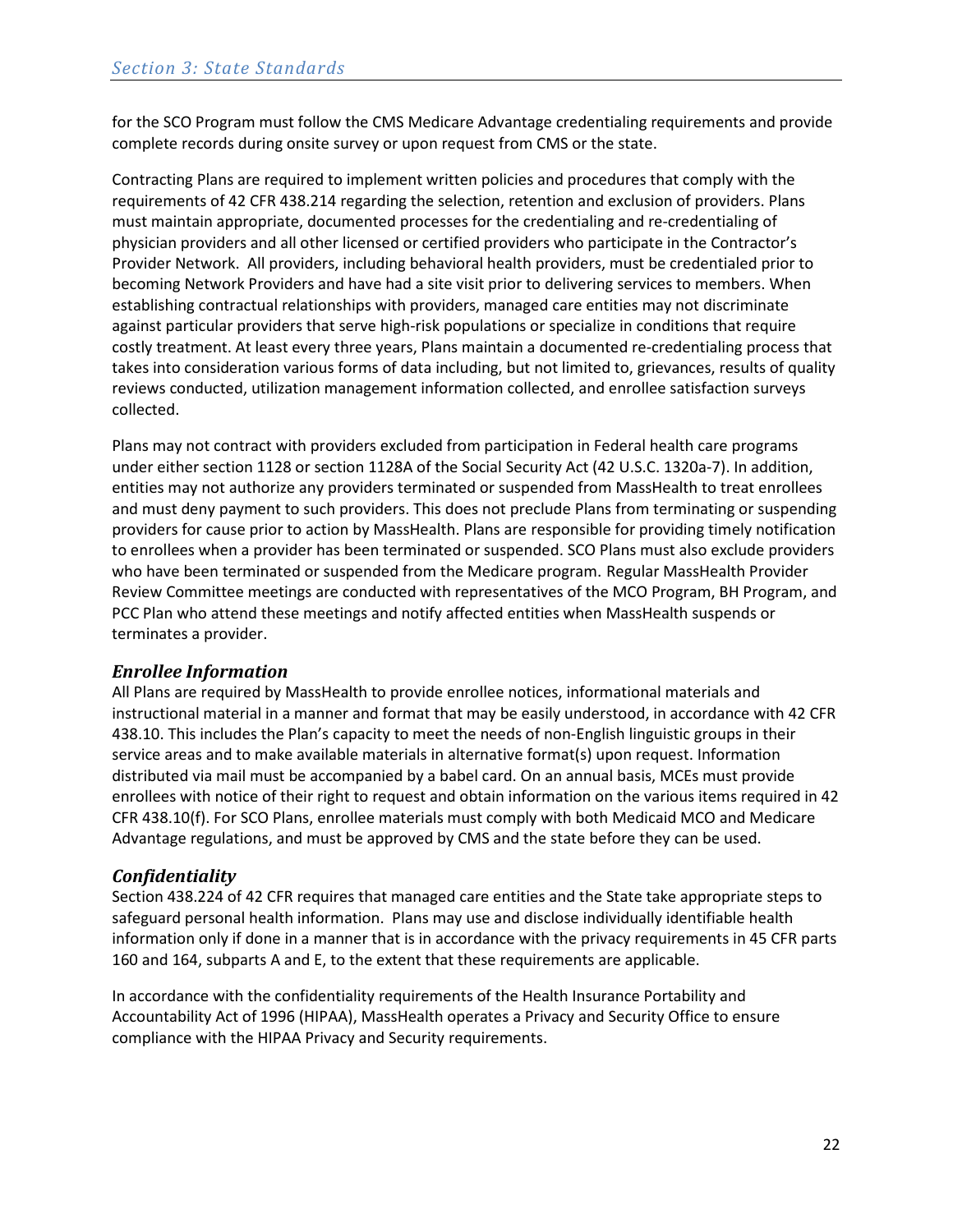## <span id="page-22-0"></span>*Enrollment and Disenrollment*

MassHealth Plans are required to adhere to requirements for enrollment and disenrollment (voluntary as well as involuntary) procedures in accordance with 42 CFR 438.5. Plans may not disenroll an individual because of any of the following: an adverse change in the enrollee's health status, utilization patterns, or behavior related to special needs. Contracted Plans must accept all persons who voluntarily enroll or are assigned to their plan. Members may switch health plans at any time without cause.

## <span id="page-22-1"></span>*Grievance Systems*

Plans are required to maintain a member grievance system in accordance with 42 CFR 438.228. Contracted entities must establish internal processes that allow enrollees the right to file a grievance about medical services and to appeal and request a fair hearing as the result of any adverse action or inaction taken by the entity. Each Plan also must notify enrollees of grievance and appeals processes and decisions in a timely manner.

Enrollees, or designated representatives, have a right to file a Grievance, Internal Appeal, or Board of Hearings Appeal regarding any adverse decision. Plans must maintain written policies and procedures for the filing by Enrollees or Appeals Representatives and for the receipt, timely resolution, and documentation by the Contractor of any and all Inquiries, Grievances, and Internal Appeals, per contract specifications.

Once the first or second level of the managed care program internal appeals process has been exhausted (when required), the State permits enrollees to request and obtain a State fair hearing, as detailed in MassHealth regulations (expedited appeals have only one level). MassHealth Member Services provides a system of tracking and maintaining member grievances. Members who are duallyeligible and enrolled in the SCO Program have access to both MassHealth fair hearings and the Medicare Advantage grievance and appeal process. .

## <span id="page-22-2"></span>*Subcontractual Relationships and Delegation*

MassHealth typically contracts with different providers and vendors of services to deliver the full package of services to enrollees. All MassHealth Plans are accountable for the actions and performance of any subcontractor. Plans must oversee and remain accountable for any functions and responsibilities that are delegated to subcontractors, including ongoing monitoring and formal review of subcontractor performance, and corrective action(s), given identification of deficiencies or areas for improvement.

## <span id="page-22-3"></span>**Section 3C: Measurement and Improvement Standards**

Plan contracts require ongoing quality assessment and performance improvement of the services provided to members as required in 42 CFR 438.236- 438.242. Continuous monitoring and improvement activities include identifying current levels of quality and areas for improvement, designing interventions to achieve improvement, and documenting progress towards quality goals. The standards in this section address MassHealth managed care quality measurement and improvement activities.

## <span id="page-22-4"></span>*Practice Guidelines*

Plans implement evidence-informed practice through dissemination and use of practice guidelines. The guidelines must stem from recognized organizations that develop evidence-based clinical practice guidelines with involvement of board-certified providers from appropriate specialties. Prior to adoption, the guidelines must be reviewed by the Plan's Medical Director, as well as other practitioners and network providers, as appropriate.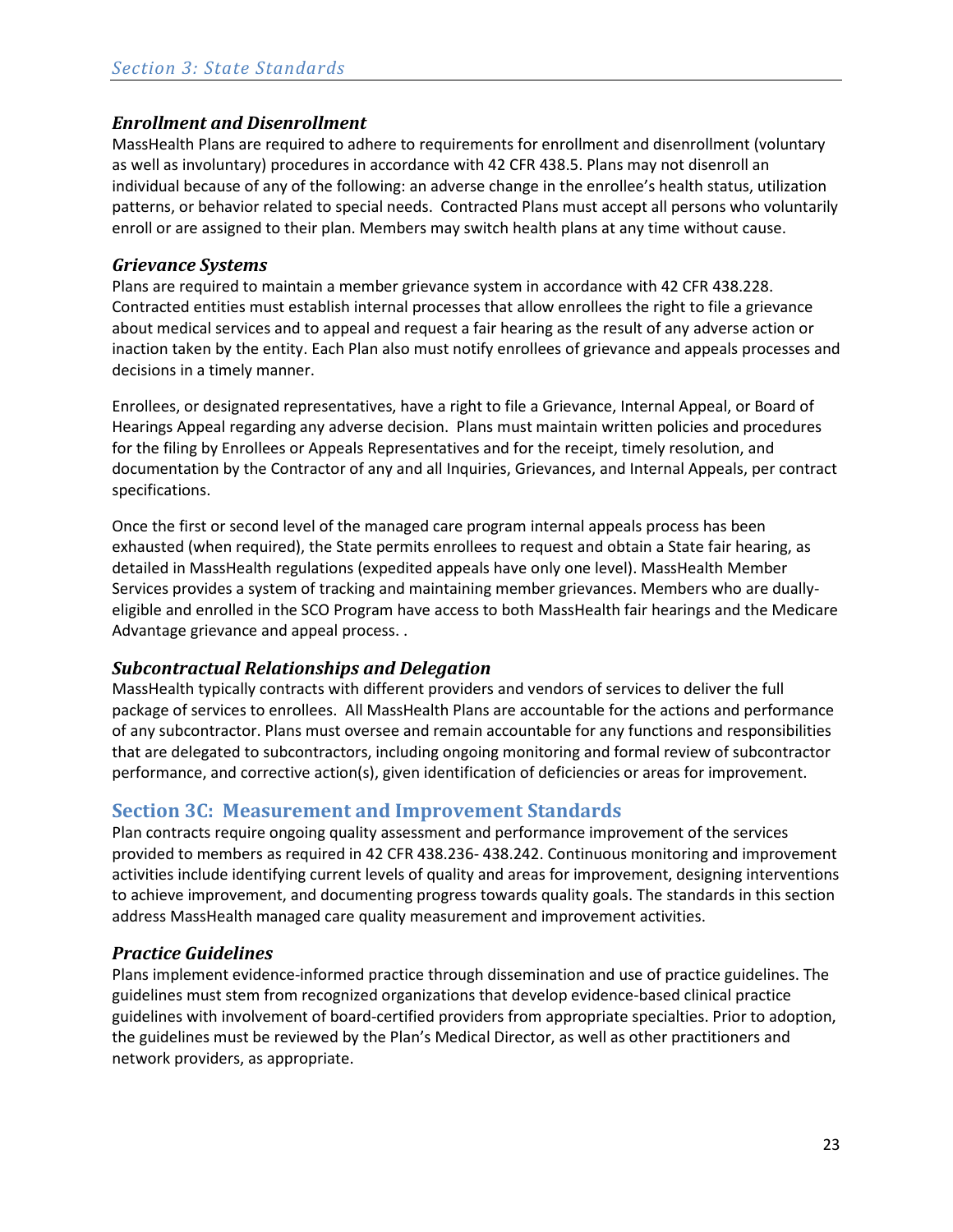Guidelines must consider the needs of enrollees and be reviewed and updated, as appropriate, at least every two years. In addition**,** Plans must develop explicit processes for monitoring adherence to guidelines, including ensuring that decisions regarding utilization management, enrollee education, coverage of services, and other areas to which the guidelines apply are consistent with the guidelines. Managed care entities also must establish processes for reviewing and updating guidelines.

With respect to behavioral health, MBHP adopts any practice guidelines established by the Massachusetts Department of Mental Health for the provision of covered services, disseminates such guidelines to their network providers and, upon request, to covered individuals, and ensures that decisions regarding utilization management, covered individual education, coverage of services, and other areas to which such practice guidelines apply are consistent with the practice guidelines.

Guidelines that MassHealth endorses include, but are not limited to, the following:

• Massachusetts Health Quality Partners Guidelines for Adult and Pediatric Preventive Care 2012/ 2013

[http://www.mhqp.org/guidelines/preventivePDF/MHQP\\_PreventiveCareGuidelines\\_Adult\\_2012](http://www.mhqp.org/guidelines/preventivePDF/MHQP_PreventiveCareGuidelines_Adult_2012.pdf) [.pdf](http://www.mhqp.org/guidelines/preventivePDF/MHQP_PreventiveCareGuidelines_Adult_2012.pdf) and

http://www.mhqp.org/guidelines/preventivePDF/MHQP\_PreventiveCareGuidelines\_Ped\_2012. pdf

- Massachusetts Department of Public Health Immunization Schedule (2013)
- Massachusetts Health Quality Partners Guidelines for Perinatal Care (2013)
- National Heart, Lung and Blood Institute (NHLBI) Expert Panel Report 3: Guidelines for the Diagnosis and Management of Asthma (2007)
- MassHealth All Provider Manual Appendix W. Early and Periodic Screening, Diagnosis, and Treatment (EPSDT) Medical and Dental Protocol and Periodicity Schedule (2011)

## <span id="page-23-0"></span>*Quality Assessment and Performance Improvement Program*

Managed care entities must establish ongoing performance improvement projects that focus on clinical and nonclinical areas and involve measurement of performance using objective quality indicators, implementation of interventions to achieve improvements, evaluation of the effectiveness of interventions, and planning and initiation of activities for sustaining improvement.

The annual HEDIS measurement initiative addresses both access and clinical quality. HEDIS measures are selected on a rotating basis with consideration of measure relevance to MassHealth and its stakeholders, as well as action-ability. Data are collected by the plans, submitted to MassHealth, and summarized in an annual report. Contracted SCO Plans must report clinical indicator data in accordance with the specific HEDIS measures developed for Medicare Advantage Special Needs Plans (SNPs) by the National Commission on Quality Assurance (NCQA), to the extent they are relevant to the SCO population.

## <span id="page-23-1"></span>*Program-Specific Requirements for Measurement and Improvement*

Several of the MCEs have additional requirements for measurement and improvement. The following are examples of activities by MassHealth MCEs.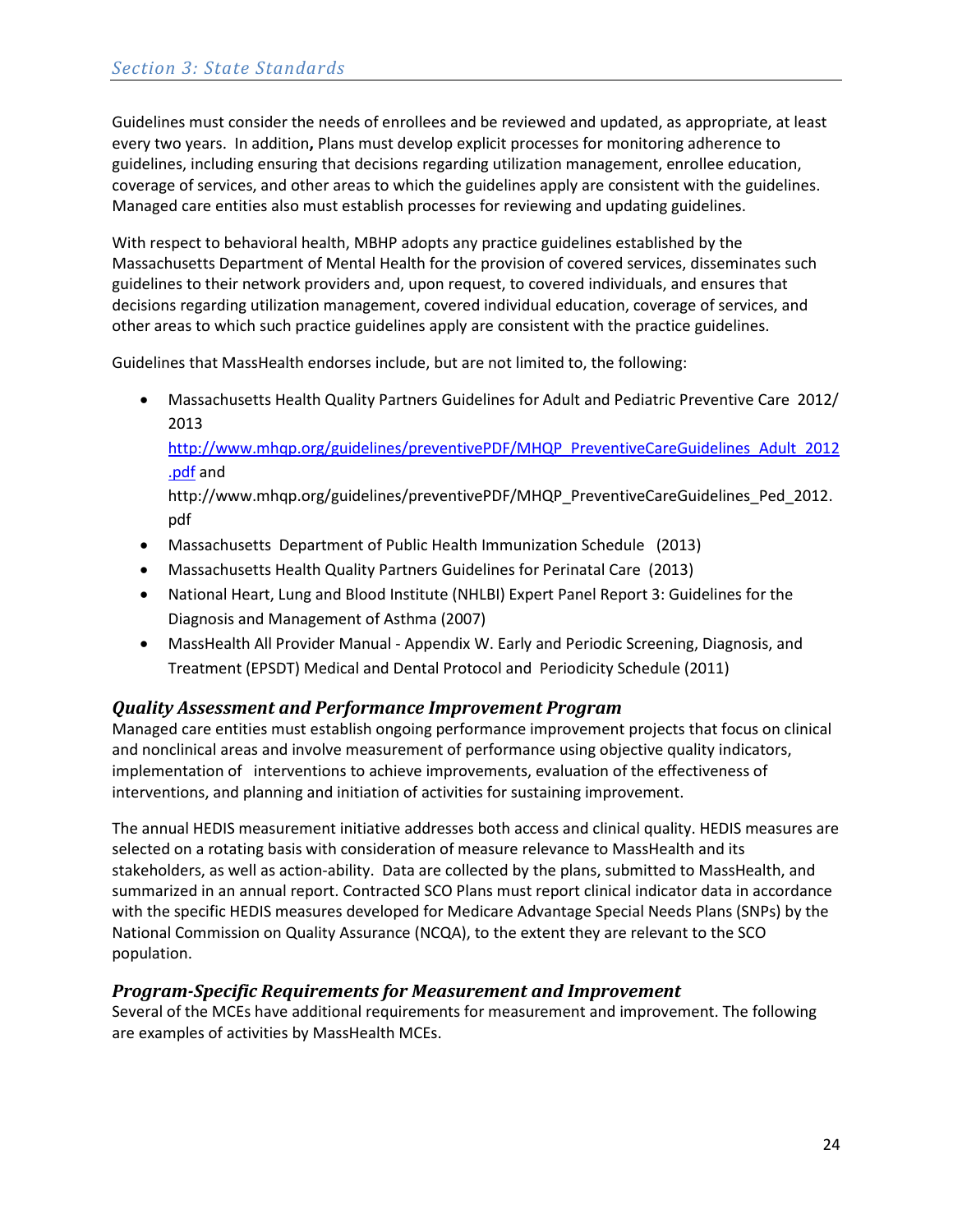#### **MCO Program**

#### Managed Care Quality Improvement Goals (QI Goals)

MassHealth requires Plans to conduct performance improvement projects, per State specifications of QI goals and measures. QI goals focus on five priority areas: population identification, access and availability, wellness and health promotion, disease management, and care management. The selected QI Goals measures and specifications are as consistent as possible with corresponding HEDIS indicators to minimize duplicity and resource burden on Plans and also to enhance comparability with national benchmarks.

The QI Goals measurement cycle spans a 2-year period, with mid-cycle and final evaluation periods to allow for tracking of improvement gains. For the 2013-2014 cycle, MassHealth will measure the success of the Care Management Program by evaluating if the metrics and interventions are implemented as planned, yielding their intended results, and resulting in meaningful changes in health outcomes.

Plans are required to submit baseline, mid-cycle and final written reports and host presentations regarding progress on QI goals for EOHHS staff at the end of each cycle. MassHealth has also initiated QI projects for measuring and improving care delivery and health outcomes for special needs populations. These include Reducing Disparities in Health Outcomes and patientcentered outcomes of enrollees in need of Complex Care Management interventions.

Tables 7 and 8 present the quality measures and interventions for the 2013-2014 Goal Cycle.

| QI Goal Domain                    | <b>QI Goal Measures</b>                                                                                   |
|-----------------------------------|-----------------------------------------------------------------------------------------------------------|
| Population                        | Measure 1: Member Demographic Profile                                                                     |
| Identification<br>(MassHealth and | Measure 2: Health Needs Assessment and ID of Health Service Need                                          |
| Care Management)                  | Measure 3: Health Needs Assessment and ID of Behavioral Health<br><b>Services</b>                         |
|                                   | Measure 4: Member Outreach with No Utilization After One Year or<br>More                                  |
|                                   | <b>Measure 5: Care Management Identification Source</b><br>Measure 6: Referral Source for Care Management |
|                                   | Measure 7: Care Management and Health Needs Assessment                                                    |
|                                   | Measure 8: Members Identified for Care Management                                                         |
|                                   | Measure 9: Member Outreach for Care Management                                                            |
|                                   | Measure 10: Member Engagement in care Management                                                          |
| Access and                        | Measure 1: Adult's Access to Preventive/Ambulatory Health Services                                        |
| Availability                      | Measure 2: Children and Adolescents' Access to Primary Care<br>Practitioners                              |
|                                   | Measure 3: Initiation and Engagement of Alcohol and Other Drug<br>Dependence Treatment (IET): 14 Days     |
|                                   | Measure 4: Initiation and Engagement of Alcohol and Other Drug                                            |

## **Table 7: MCO QI Goal Measures 2013-2014 Cycle**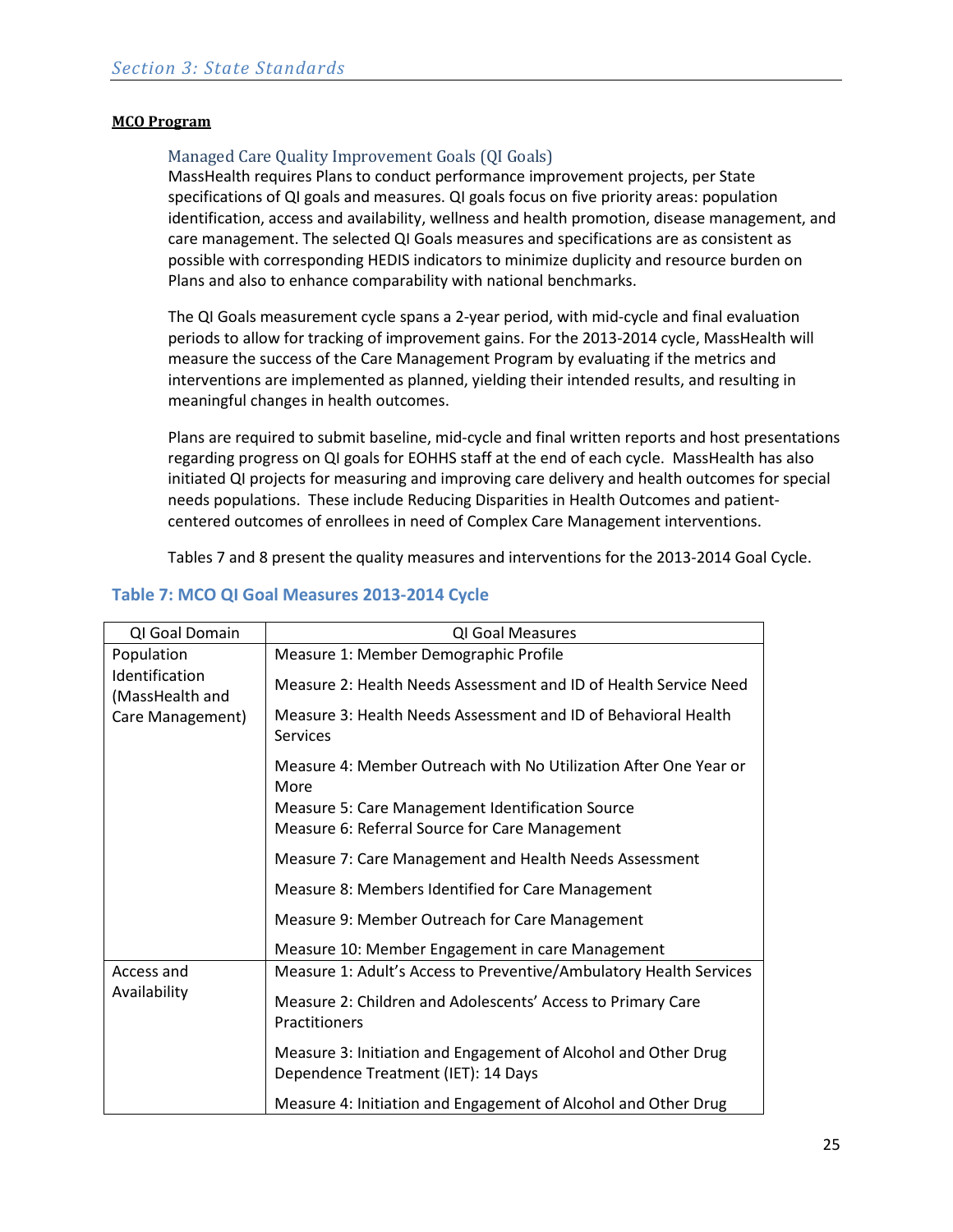|                             | Dependence Treatment (IET): 30 Days                                                                                            |
|-----------------------------|--------------------------------------------------------------------------------------------------------------------------------|
|                             | Measure 5: Timeliness of Prenatal Care                                                                                         |
|                             | Measure 6: Postpartum Care                                                                                                     |
|                             | Measure 7: Frequency of Ongoing Prenatal Care                                                                                  |
|                             | Measure 8: Emergency Department (ED) Visits                                                                                    |
|                             | Measure 9: Emergency Department (ED) Visits for Ambulatory Care<br><b>Sensitive Conditions</b>                                 |
|                             | Measure 10: Mental Health Utilization                                                                                          |
| <b>Wellness and Health</b>  | Measure 1: Weight Assessment for Children/Adolescents                                                                          |
| Promotion                   | Measure 2: Adult BMI Assessment                                                                                                |
|                             | Measure 3 Adolescent Well-Care Visits                                                                                          |
|                             | Measure 4: Well-Child Visits in the Third, Fourth, Fifth and Sixth Years                                                       |
|                             | Measure 5: Well-Child Visits in the First 15 Months of Life                                                                    |
| <b>Disease</b>              | Measure 1: Use of Appropriate Medications for People with Asthma                                                               |
| Management                  | Measure 2: Asthma Medication Ratio                                                                                             |
|                             | Measure 3: Hemoglobin A1c (HbA1c Testing)                                                                                      |
|                             | Measure 4: HbA1c Poor Control (>9.0%)                                                                                          |
|                             | Measure 5: HbA1c Control (<8.0%)                                                                                               |
|                             | Measure 6: HbA1c Control (<7.0%)                                                                                               |
|                             | Measure 7: High Blood Pressure Control (Diabetes)                                                                              |
|                             | Measure 8: LDL-C Screening (Diabetes)                                                                                          |
|                             | Measure 9: Eye Exam-Retinal (Diabetes)                                                                                         |
|                             | Measure 10: Antidepressant Medication Management-Effective<br><b>Acute Phase Treatment</b>                                     |
|                             | Measure 11: Antidepressant Medication Management-Effective<br><b>Continuation Phase Treatment</b>                              |
|                             | Measure 12: 30 Day Follow-up After Hospitalization for Mental<br><b>Illness</b>                                                |
| <b>Coordination of Care</b> | Measure 13: 7 Day Follow-up After Hospitalization for Mental Illness<br>Measure 1: Timely Transition of Transition Record-Hold |
|                             | Measure 2: Transition Record with Specified Elements Received by<br>Discharge Patients-Hold                                    |
|                             | Measure 3: Individualized Care Plan (ICP) Goals Unmet                                                                          |
|                             | Measure4: Complex Care Face to Face Consultations                                                                              |
|                             | Measure 5: Complex Care Home Visits                                                                                            |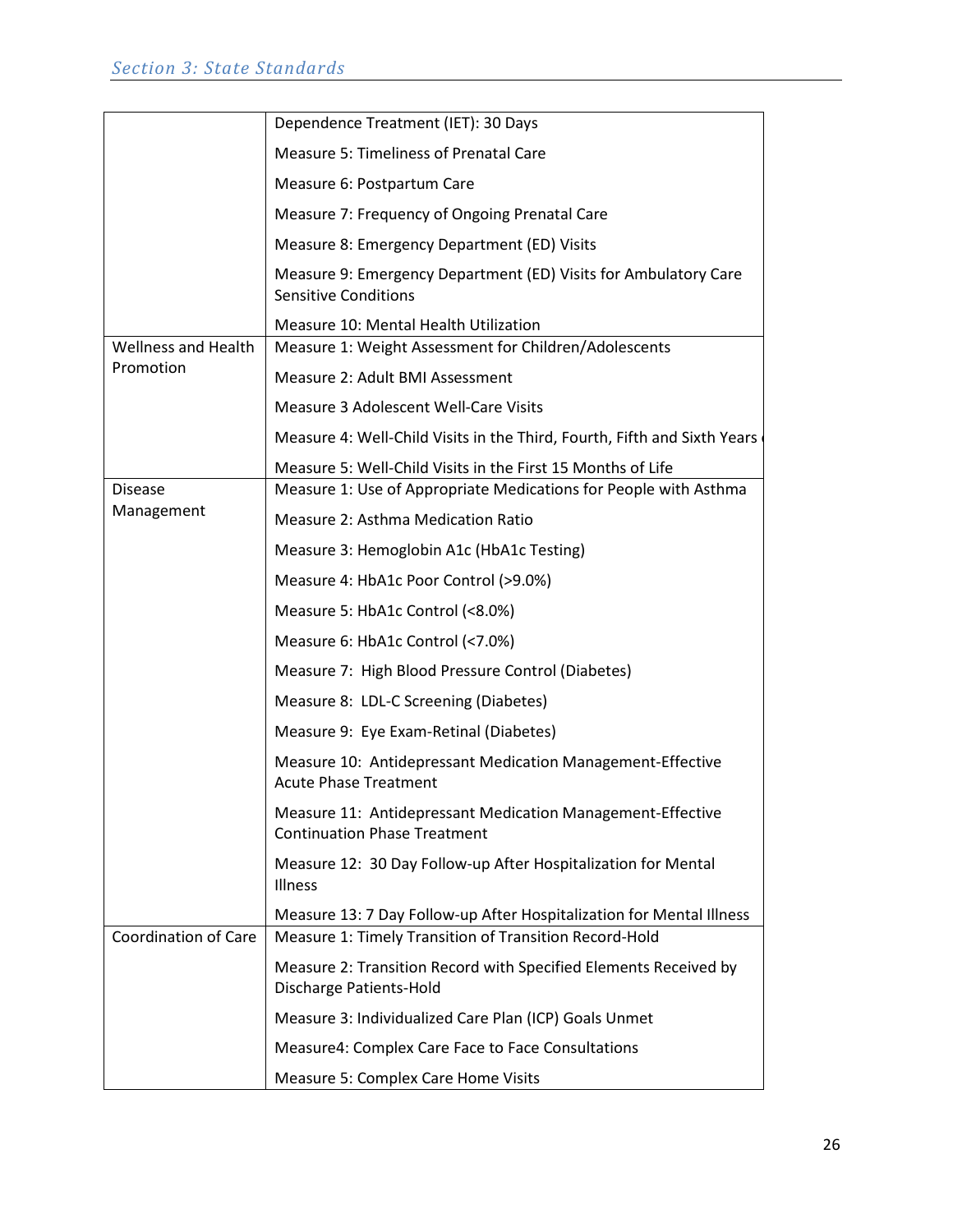| QI Goal Domain                                  | QI Goal Quality Interventions                                                                                                                                                                                                |
|-------------------------------------------------|------------------------------------------------------------------------------------------------------------------------------------------------------------------------------------------------------------------------------|
| Population<br>Identification<br>(MassHealth and | Demonstration by an MCO of a diverse care management staffing<br>1.<br>structure aligned with the range of diversity among members<br>receiving care management services.                                                    |
| Care<br>Management)                             | Design and implement one outreach strategy for members with no<br>2.<br>utilization after one year or more based on Appendix A Exhibit Q-7<br>(Enrollees with zero service utilization).                                     |
|                                                 | 3.<br>Design and implement one strategy to engage members in care<br>management by level of care management need.                                                                                                            |
|                                                 | 4.<br>Design and implement one outreach strategy for members who are<br>identified, but refuse care management.                                                                                                              |
|                                                 | 5.<br>Implement HNA-C evaluation to determine effectiveness of<br>identifying member's for care management.                                                                                                                  |
| Access and<br>Availability                      | Design and implement one provider-focused intervention designed<br>1.<br>to support members in their continuation of alcohol and other drug<br>dependence treatment after diagnosis.                                         |
|                                                 | Design and implement one provider-focused intervention designed<br>2.<br>to reduce ED visits for members with ambulatory care sensitive<br>conditions.                                                                       |
|                                                 | Design and implement one member-oriented intervention designed<br>3.<br>to educate members on the importance of keeping scheduled<br>preventive visits with a health care provider and appropriate<br>follow-up.             |
|                                                 | Design and implement one member-oriented intervention designed<br>4.<br>to improve outreach to members on postpartum visits, including<br>during discharge planning process.                                                 |
| Wellness and<br><b>Health Promotion</b>         | Design and implement one strategy implemented to improve<br>1.<br>outreach to children (age 7-11) and adolescents who are overdue<br>for well-visits.                                                                        |
|                                                 | Design and implement one provider-focused intervention focusing<br>2.<br>on facilitating nutritional and physical activity counseling with<br>members.                                                                       |
|                                                 | Design and implement one member-oriented intervention designed<br>3.<br>to educate members on health promotion and wellness, including<br>those with special health care needs.                                              |
| <b>Disease</b><br>Management                    | Design and implement one intervention designed to educate<br>1.<br>members about self-management and adherence to treatment for<br>their disease or condition. Please choose two conditions from the<br>list provided below. |
|                                                 | Asthma<br>a.                                                                                                                                                                                                                 |
|                                                 | b.<br><b>Diabetes</b>                                                                                                                                                                                                        |

# **Table 8: MCO QI Goal Interventions 2013-2014 Cycle**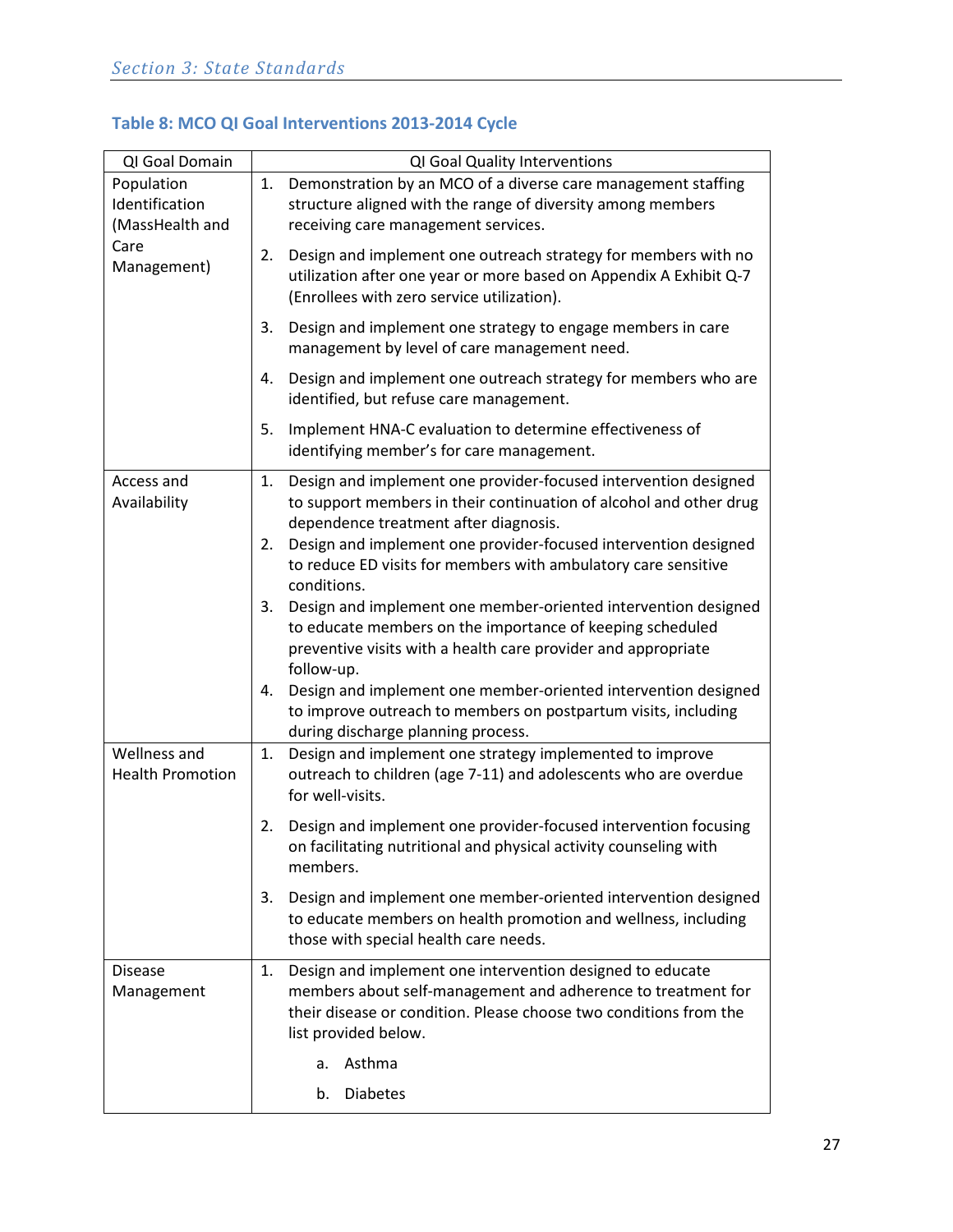|                         |    | <b>Heart Disease</b><br>C <sub>1</sub>                                                                                                                                                                                                                   |
|-------------------------|----|----------------------------------------------------------------------------------------------------------------------------------------------------------------------------------------------------------------------------------------------------------|
|                         |    | Hypertension<br>d.                                                                                                                                                                                                                                       |
|                         | 2. | Design and implement one provider-focused intervention designed<br>to improve member adherence to antidepressant medications.                                                                                                                            |
|                         | 3. | Design and implement one discharge planning strategy<br>implemented that improve aftercare coordination and outreach for<br>follow-up care for members hospitalized with a behavioral health<br>condition.                                               |
| Coordination of<br>Care | 1. | Design and implement one intervention that encourages<br>collaboration between MCO care management staff and with other<br>clinical or non-clinical staff, behavioral health services, and other<br>community resources regarding member's plan of care. |
|                         | 2. | Design and implement one culturally appropriate care coordination<br>strategy that takes into consideration the cultural diversity of the<br>members seeking healthcare.                                                                                 |

#### **SCO Program**

#### SCO Performance Improvement Projects

Plans contracted for the SCO Program are required to annually develop two specific performance improvement projects in the primary care, long term care, or behavioral health areas as well as provide documentation on each project.

#### Annual Enrollee Survey for Contracted SCO Plans

Plans conduct an annual survey of all enrollees to assess access, coordination of care and enrollee experience. In addition Plans contracted with the SCO Program report annually on the following clinical indicators:

- Preventable hospitalizations
- Discharge planning
- Preventive immunization
- Cancer screening
- Disease management
- Management of dementia
- Appropriate use of nursing facilities
- Alcohol abuse prevention and treatment
- Abuse and neglect identification
- Health promotion and wellness

#### **One Care Program**

#### Member Experience Surveys

The One Care program has adopted a multi-pronged approach to monitoring the experience of members with the program. In addition to the Medicare-required CAHPS and Health Outcomes Surveys (HOS), the One Care MCEs will be required to periodically conduct the Young and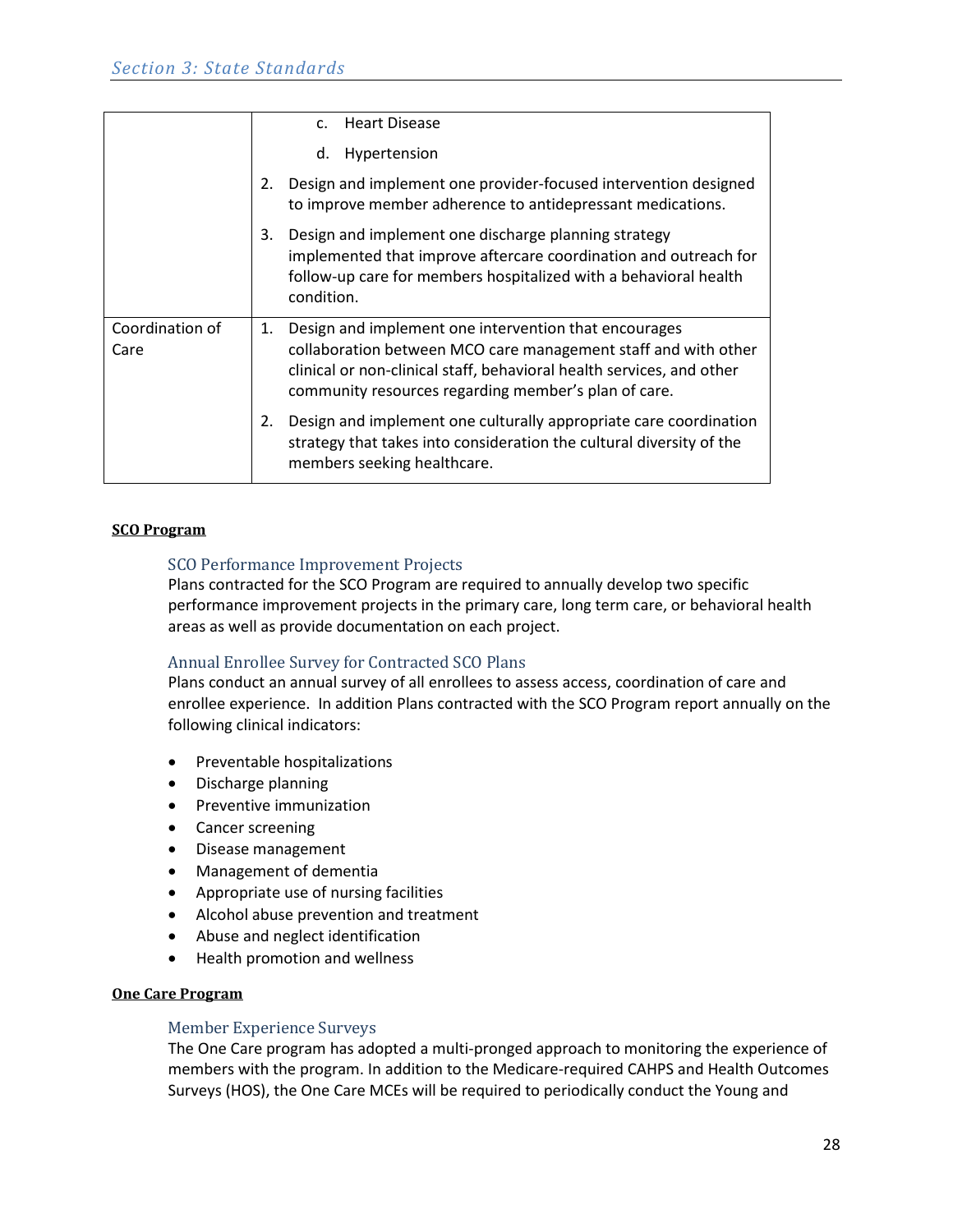Bullock Mental Health Recovery Measure survey and the national Home and Community Based Services (HCBS) Experience Survey. The later survey includes questions about behavioral health, community inclusion, employment, LTSS, and direct service workers and is to be completed by members who use the home and community based services.

#### Quality Improvement Projects

The One Care program includes three mandated quality improvement projects. The first project seeks to better understand the use of Long-Term Services Coordinators by enrollees. Plans will conduct independent interviews of a sample of enrollees to understand their experience with an LTS Coordinator to identify best practices and implement improvements. The second project focuses on Emergency Department (ED) utilization and the root causes for ED use. A sample of members who have had recent ED visits will be interviewed to better understand reasons for ED utilization and the impact of long term services and supports (LTSS) on such usage.

The final project addresses access to care to determine if enrollees experience barriers to health care and if so, to understand the nature of those barriers. Such barriers may include inaccessible medical equipment, signage, communication from Plan or providers, inadequate access to appropriate physicians for enrollees with intellectual disabilities, incomplete or poor care due to negative attitudes about disability and/or recovery from providers. As with the other two QIPs, One Care Plans will be required to conduct independent interviews with a sample of enrollees to understand their experience with access barriers.

#### **PCC Plan Program**

#### Member Level Reports for PCCs

In collaboration with MBHP, the PCC Plan produces web-based reports to assist PCCs in addressing gaps in services, coordinating member care, and identifying opportunities for quality improvement. The member level reports include a registry of members by PCC Service Location (SL) with prospective dates for routine and disease-specific medical appointments and tests; and a registry of members by SL who are eligible for and /or engaged in the Integrated Care Management Program. In addition, in 2014, the PCC SLs will be able to access their rates of performance on selected clinical measures in a web-based dashboard format. Through Performance Management Support Services, which includes face-to-face site visits, the data re used to develop practice-level quality improvement initiatives.

## Pay for Performance Behavioral Health and Care Management Outcome Incentives

MBHP behavioral health performance projects are based on annual measurement of improvements in the broad areas of Initiation and Engagement in Alcohol and Other Drug Dependence Treatment, Follow-up after Hospitalization for Mental Illness; Follow-up for Children Prescribed Attention Deficit/Hyperactivity Disorder Medication; and Service Integration for Department of Mental Health Clients. Additionally, annual measurement of outcomes in the Integrated Care Management Program includes Reduction in Polypsychopharmacology; Member Satisfaction; Reduction in Preventable Hospitalizations; and Improvement in Participant Health-Related Quality of Life. Incentive payment for each measure is based on an attainment, improvement or a benchmark level of improvement over baseline.

#### <span id="page-28-0"></span>*Health Information Systems*

Plans must maintain a health information system (or systems) that collects, analyzes, integrates and reports data. The system must collect data on enrollee and provider characteristics and on services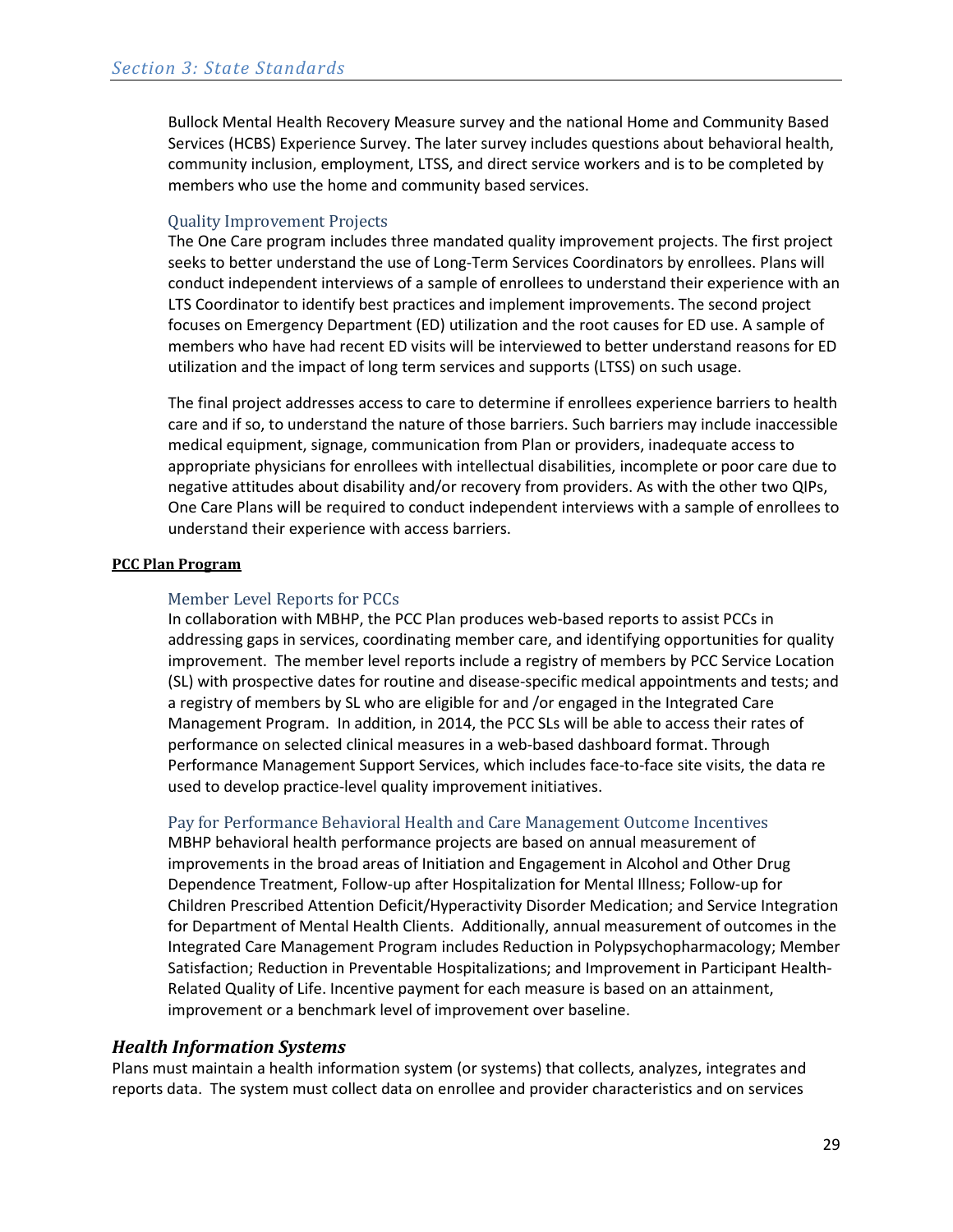furnished to enrollees. Contracted Plans, including MBHP ensure that data received from providers is accurate and complete by:

- Verifying the accuracy and timeliness of reported data
- Screening the data for completeness, logic, and consistency; and
- Collecting service information in standardized formats to the extent feasible and appropriate

MassHealth requires MCOs and MBHP to certify that information, data, and documentation in all reports is true, accurate, and complete.

# <span id="page-29-0"></span>**Section 4: Improvement and Interventions**

## <span id="page-29-1"></span>**Section 4A: Improvement and Interventions**

Improvement strategies described throughout this document are designed to improve the quality of care delivered by MCEs through ongoing measurement and intervention.

MassHealth convenes various collaborative workgroups to ensure stakeholders have opportunities to advise, share best practices, and contribute to the development of improvement projects and program services. Examples of these stakeholder groups are listed below.

- The Medical Directors Workgroup is a forum for the MCO, PCC, PACE, and SCO chief medical officers and medical directors to share best practices, create synergies, and identify opportunities for collaboration that could lead to greater efficiencies and reduction of duplicated efforts.
- The MassHealth Quality Management Committee meets bi-monthly to promote the sharing of information and advisement about quality and management of quality across MassHealth. Membership includes program directors from the Office of Provider and Plans, MassHealth Quality Office, Office of Behavioral Health, and Office of Long Term Services and Supports.

## <span id="page-29-2"></span>*Statewide Grant Activities*

Massachusetts successfully applied for and received two CMS grants to design quality improvement interventions related to the CHIPRA measure set and the Adult Core Measure Set. These activities are described below.

#### **CHIPRA**

In 2010, Massachusetts was awarded a five-year quality demonstration project established under the Children's Health Insurance Program Reauthorization Act of 2009 (CHIPRA). The demonstration is designed to create innovative approaches to improving the quality of care for children. MassHealth was awarded the grant to:

- Administer and evaluate the use of 24 core measures for children's healthcare quality endorsed by the Agency for Health Care Quality (Category A);
- Support the implementation of a medical home model of care at select child-serving practices across Massachusetts (Category C); and
- Convene a Statewide Child Health Quality Coalition to provide advice and guidance to the State and to identify gaps in pediatric quality measures (Category E).

The Massachusetts Initiative also includes an evaluation to examine each of the project categories.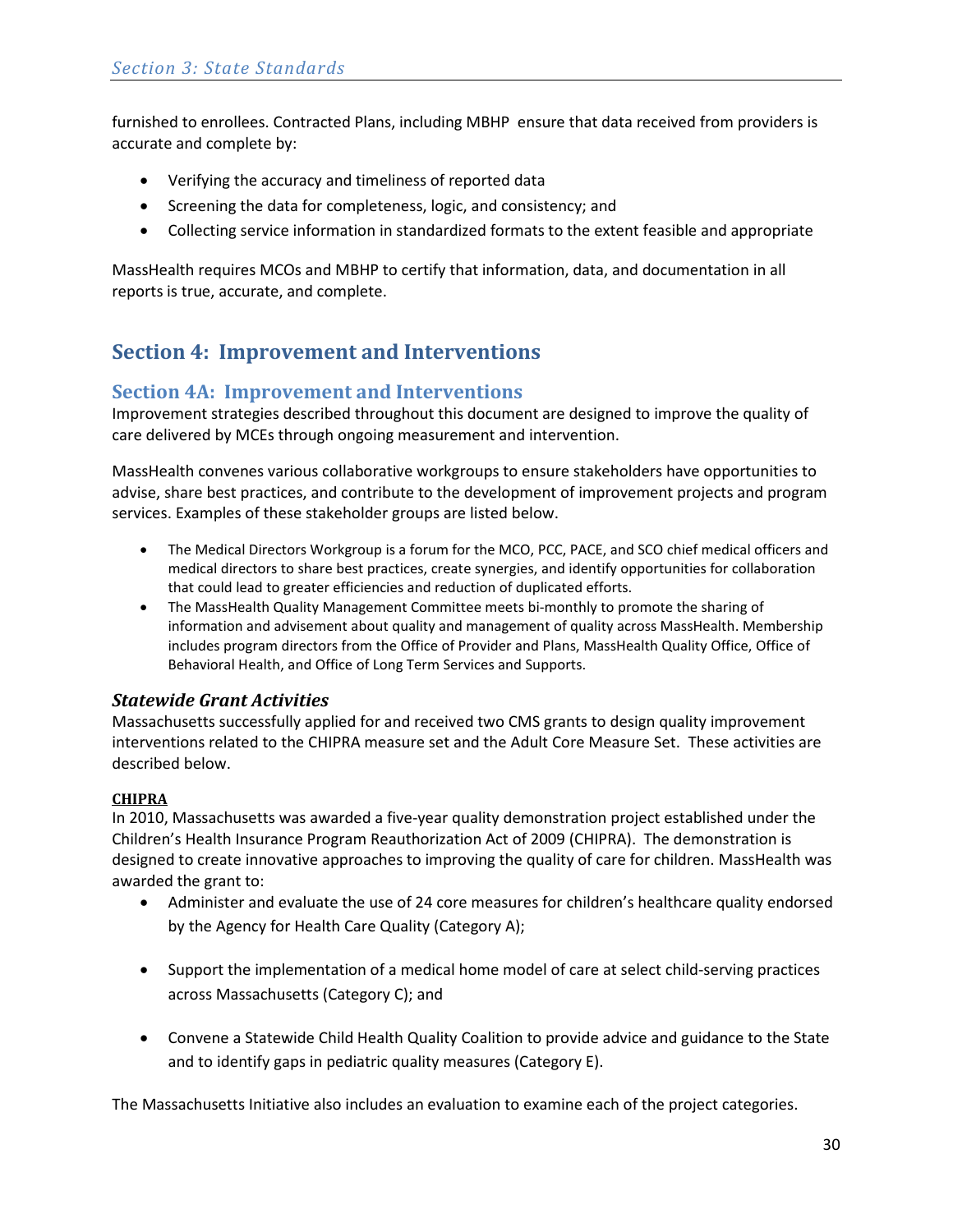#### **Adult Core Measure Grant**

In 2012, MassHealth was awarded a grant to develop staff capacity to collect, report, analyze and use data from the Initial Core of Set of Health Care Quality Measures for Adults Enrolled in Medicaid (Initial Core Set). MassHealth will collect data and report on measures from the Adult Initial Core Set in both years of the grant and will include licensing HEDIS software to expand MassHealth's HEDIS measurement capacity.

Additionally, this grant will enhance MassHealth's capacity to use quality measurement information. This may involve strategies of hiring analytic staff, designing targeting training programs for all staff working with data, and developing the skills to conducting drill-down analyses to uncover disparities.

As part of this grant, MassHealth will also conduct two quality improvement projects (QIPs) related to the Initial Core Set. The QIPs topics focus on substance abuse and postpartum visits. The first QIP seeks to identify barriers and opportunities to behavioral health screening and the initiation and engagement of substance abuse treatment. The second QIP focuses on discovering and testing ways to improve postpartum visit rates among women who have recently given birth.

#### **Nursing Facility Pay for Performance (NF P4P)**

Since 2008, EOHHS has rewarded nursing facilities for excelling in or improving the quality of services delivered to MassHealth members. This program touches members in multiple programs. The NF P4P initiative measures performance of facilities and provides monetary incentives for meeting selected program requirements or benchmarks. Participation in the program is voluntary. During fiscal year 2013, facilities were required to submit an application and select one of two components.

- Consistent Assignment: The consistent assignment component was implemented to provide continuity with fiscal year 2012's program. Facilities focusing on consistent assignment had to demonstrate the current level of consistent staff assignment used by the facility using the methodology from Advancing Excellence in America's Nursing Homes Campaign's Consistent Assignment Tracking Tool.
- Clinical indicators: For facilities selecting the quality measure option, performance was evaluated based on specific benchmarks from a selected quality measure from the Minimum Data Set (MDS) 3.0 data reports that facilities submit to CMS. The selected long stay quality measure was the percent of long-stay residents who received an antipsychotic medication.

Eligibility for the program included not having an immediate jeopardy designation by the Massachusetts Department of Public Health or be designated by CMS as a special focus facility. Facilities had to be enrolled with MassHealth and needed at least one paid MassHealth day during the measurement year. Nursing facilities were also required to demonstrate their Cooperative Effort Policy to ensure that facilities have equal representation of staff (e.g. administrators and CNAs) at their Quality Committee (QC) meetings.

The fiscal year 2014 budget appropriated funding for the NF P4P Program. Specific detail on program development and requirements are currently under way. The selected long-stay quality measures in the FY14 program include:

- *Percent of long-stay residents who received an antipsychotic medication*
- *Percent of long stay high-risk residents with pressure ulcers*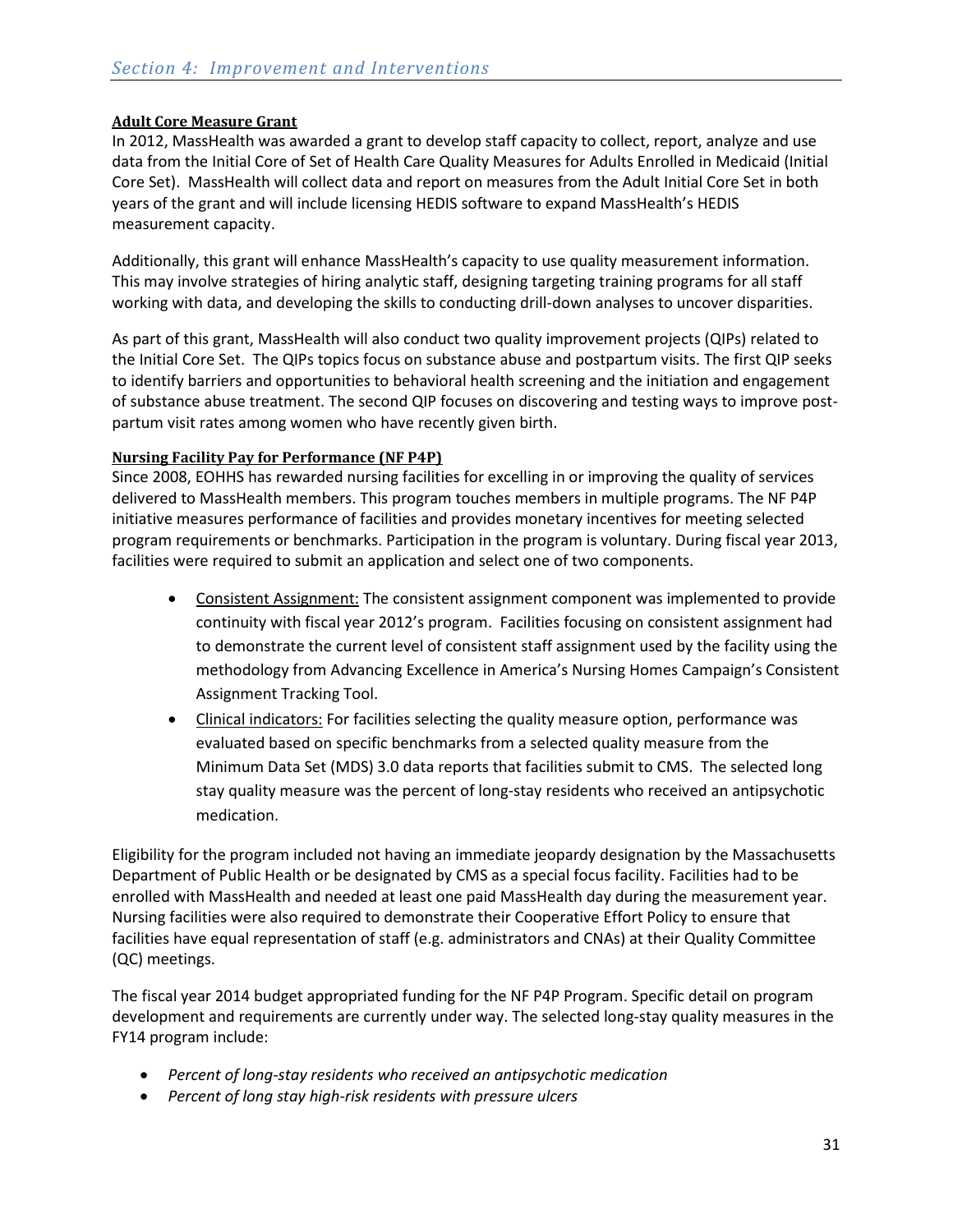• *Percent of long stay residents with a Urinary Tract Infection*

## <span id="page-31-0"></span>*Program Specific Interventions*

#### **PCC Plan Program**

## Hospital Pay for Performance (Hospital P4P)

The MassHealth Hospital Pay-for-Performance (P4P) Program rewards participating hospitals for achieving quality and performance standards, including reducing racial and ethnic health disparities. The Acute Hospital Request for Application (RFA) outlines the terms for earning RY2014 incentive payments to report on the following measures categories: Maternity, Community Acquired Pneumonia, Pediatric Asthma, Surgical Care Infection Prevention, Health Disparities, Care Coordination Measures (Inpatient), Emergency Department Measure Set.

## <span id="page-31-1"></span>**Section 4B: Intermediate Sanctions**

## <span id="page-31-2"></span>*Intermediate Sanctions*

EOHHS monitors compliance with this Strategy through routine reporting requirements, regular meetings with entities, and ongoing communications as appropriate and necessary. To ensure that the Strategy continues to embody the vision and values described, the Strategy will undergo reviews and updating process as appropriate moving forward.

EOHHS may apply intermediate sanctions to managed care entities if any of the entities act or fail to act as follows:

- Fail to provide medically necessary services
- Impose excess premiums or charges on enrollees
- Discriminate among enrollees on the basis of health status or need for services
- Misrepresent or falsify information submitted to EOHHS or CMS
- Misrepresent or falsify information to enrollees or providers
- Fail to comply with the requirements for physician incentive plans

Plan contracts identify additional circumstances under which sanctions may be imposed including:

- Failure to comply with federal or state statutory or regulatory requirements
- Violation of restrictions or other requirements regarding marketing materials
- Failure to comply with any corrective action plan required by MassHealth
- Failure to comply with financial solvency requirements
- Failure to comply with the contract

Additionally, contracted Plans may impose sanctions if its contracted entities fail to comply with quality improvement plan requirements and enforce additional sanctions on disenrollment of enrollees and service area limitations. Other EOHHS contracted Plans may impose sanctions if contracted entities fail to comply, as determined from audit findings, with any provision of the contract related to Direct Service Reserve Accounts (DSRAs). These sanctions may include civil monetary penalties, appointment of a temporary manager, suspension of new enrollment and suspension of payment as per 438.702. A list of additional Plan sanctions includes: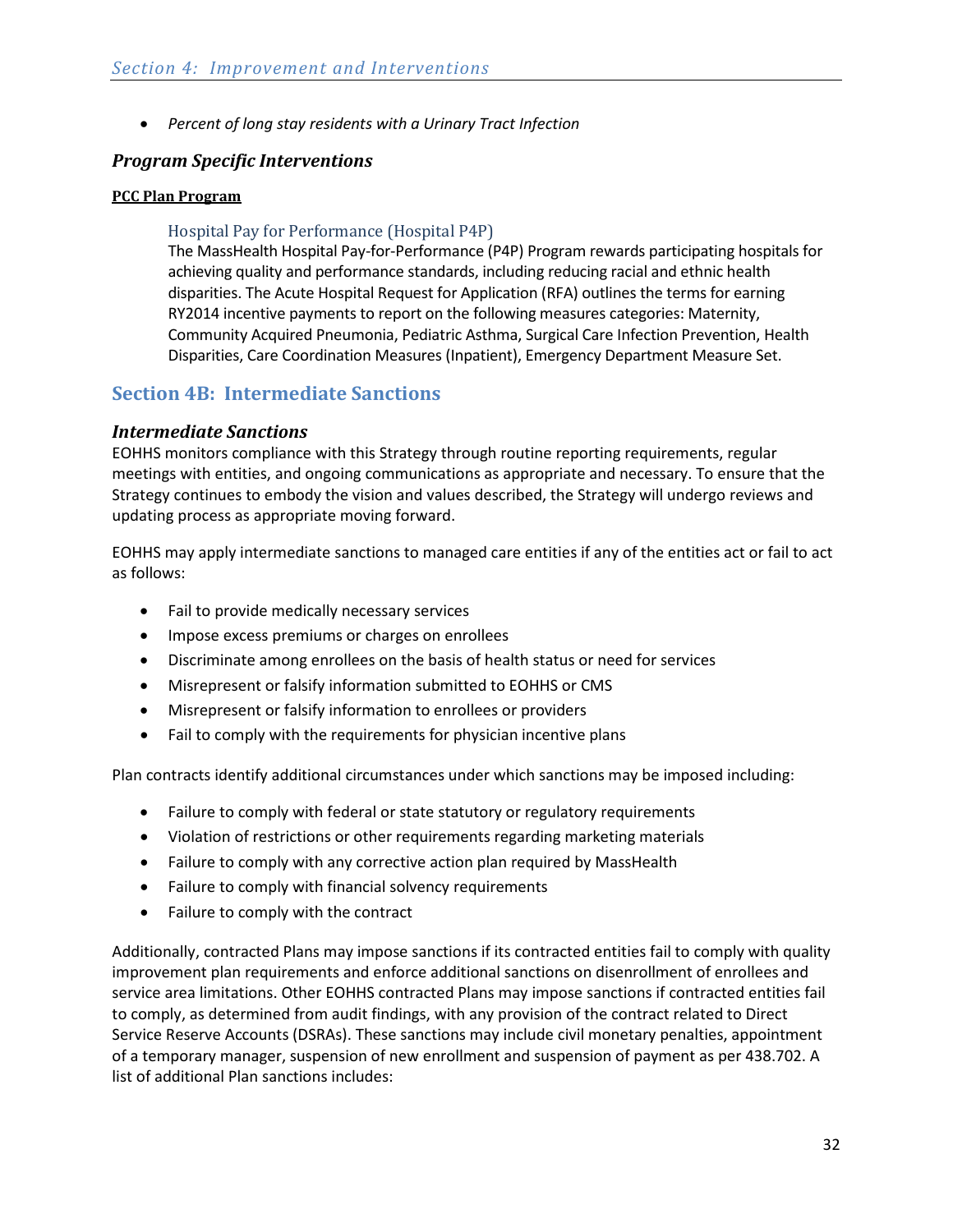- o Withholding of administrative payments
- o Withholding of Performance Incentive bonuses
- o Adjusting or withholding of Service Compensation Payments
- o Adjusting or withholding ECPs or other Capitation Rate payments
- o Adjusting or withholding the DMH Administrative Compensation Rate or DMA Administrative Compensation Rate payments and Withholding gain from any risksharing arrangement.

## <span id="page-32-0"></span>*Termination of Contract*

EOHHS may terminate any Plan Contract immediately and without prior written notice. EOHHS shall provide written notice to the Contractor upon such termination.

## <span id="page-32-1"></span>**Section 5: Delivery System Reform**

Massachusetts is embarking on three delivery system reform projects in FY14. The Care Plus Program expands Medicaid under the Affordable Care Act (ACA). The other two initiatives change the payment mechanism for participating providers. The One Care Program offers managed care for dually eligible individuals while the Primary Care Payment Reform initiative offers a bundled payment to PCC Plan providers who historically have been paid on a fee-for-service basis.

Because the One Care Program was new in the Fall of 2013 and contractual details have already been negotiated and signed, many of the programmatic aspects have been woven into previous sections of this Strategy. The description below summarizes selected aspects of the Program.

## <span id="page-32-2"></span>**MassHealth Care Plus Program**

The Care Plus Program (CarePlus) will provide comprehensive health care coverage to adults between 21 and 65 years old and with incomes no greater than 133% of the Federal Poverty Level. Coverage began on January 1, 2014.

## **One Care Program**

The One Care demonstration for dual eligible individuals began coverage on October 1, 2013. The demonstration blends Medicare and Medicaid funding to pay participating plans a per-member-permonth capitation. The population covered by the demonstration includes 111,000 individuals aged 21- 64 who are dually eligible for MassHealth and Medicare benefits. Over two-thirds have a behavioral health diagnosis and approximately 50% have a chronic medical diagnosis. The majority of these members currently reside in the community. Covered services in the One Care Program include

- Medicare Services: All Part A, Part B, and Part D services
- Medicaid State Plan Services
- Additional Behavioral Health Diversionary Services: community crisis stabilization, Community Support Program, acute treatment and clinical support services for substance abuse, psychiatric day treatment
- Additional Community Support Services: day services, home care, respite care, peer support, care transitions assistance, Community Health Workers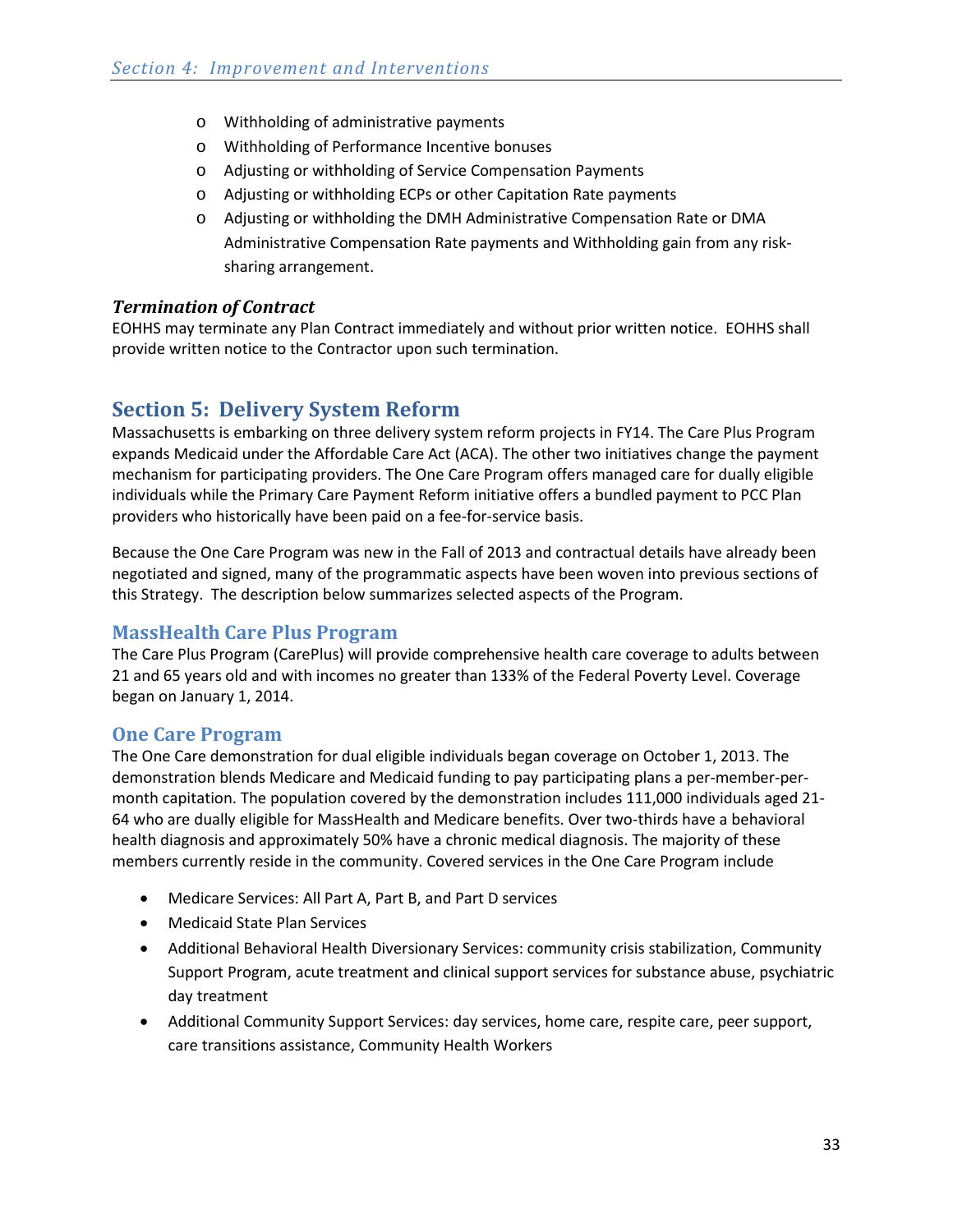• Added services are designed to advance wellness, recovery, self-management of chronic conditions, independent living, and as alternatives to high-cost acute and long-term institutional services

Three Massachusetts plans have three-way contracts between CMS, EOHHS, and the MCE: Commonwealth Care Alliance, Fallon Total Care, and Network Health.

## <span id="page-33-0"></span>*Eligibility for the One Care Program*

To be eligible for enrollment in One Care, an individual must be:

- Age 21 to 64 at the time of enrollment;
- Eligible for MassHealth Standard or CommonHealth;
- Enrolled in Medicare Parts A & B and eligible for Medicare Part D;
- Without other comprehensive insurance;
- Not enrolled in a Home and Community-based Services (HCBS) waiver; and
- Not residing in an Intermediate Care Facility (ICF/MR)
- Not currently enrolled in managed care

Members are being enrolled in three waves. Self-selected enrollment began October 1, 2013 where an eligible individual chose to enroll in the Program. On January 1, 2014, members are being enrolled through auto-assignment, unless they have opted out following the receipt of their enrollment notice in early November. The second wave of auto-assignment will be effective April 1, 2014.

## <span id="page-33-1"></span>*Quality monitoring*

Based on input from CMS, MassHealth, One Care Plans and the community of dually eligible individuals, the quality assessment framework for the One Care Program focuses on monitoring access to care and services (timeliness, appropriateness and adequacy), ensuring that services and care are delivered in accordance with contractual standards and clinical guidelines (preventative care and other HEDIS measures) and assessing outcomes – clinical, quality of life indicators and member satisfaction. The final quality framework for the demonstration included input from CMS, MassHealth, One Care Plans and the community of dually eligible individuals.

Measures to be reported for ongoing One Care Plan performance monitoring and outcomes include:

- HEDIS, HOS, and CAHPS measures consistent with Medicare requirements
- All existing Part D metrics
- Additional MassHealth-proposed metrics pertinent to target population, in such areas as:
	- Care management, appropriate care, follow-up for behavioral health
	- Person-centered care planning, management, transitions
	- Access to care, including LTSS services and ADA compliance

Data sources include claims and utilization data, grievances and appeals, and enrollee and provider surveys conducted by providers and/or One Care Plans, as directed by EOHHS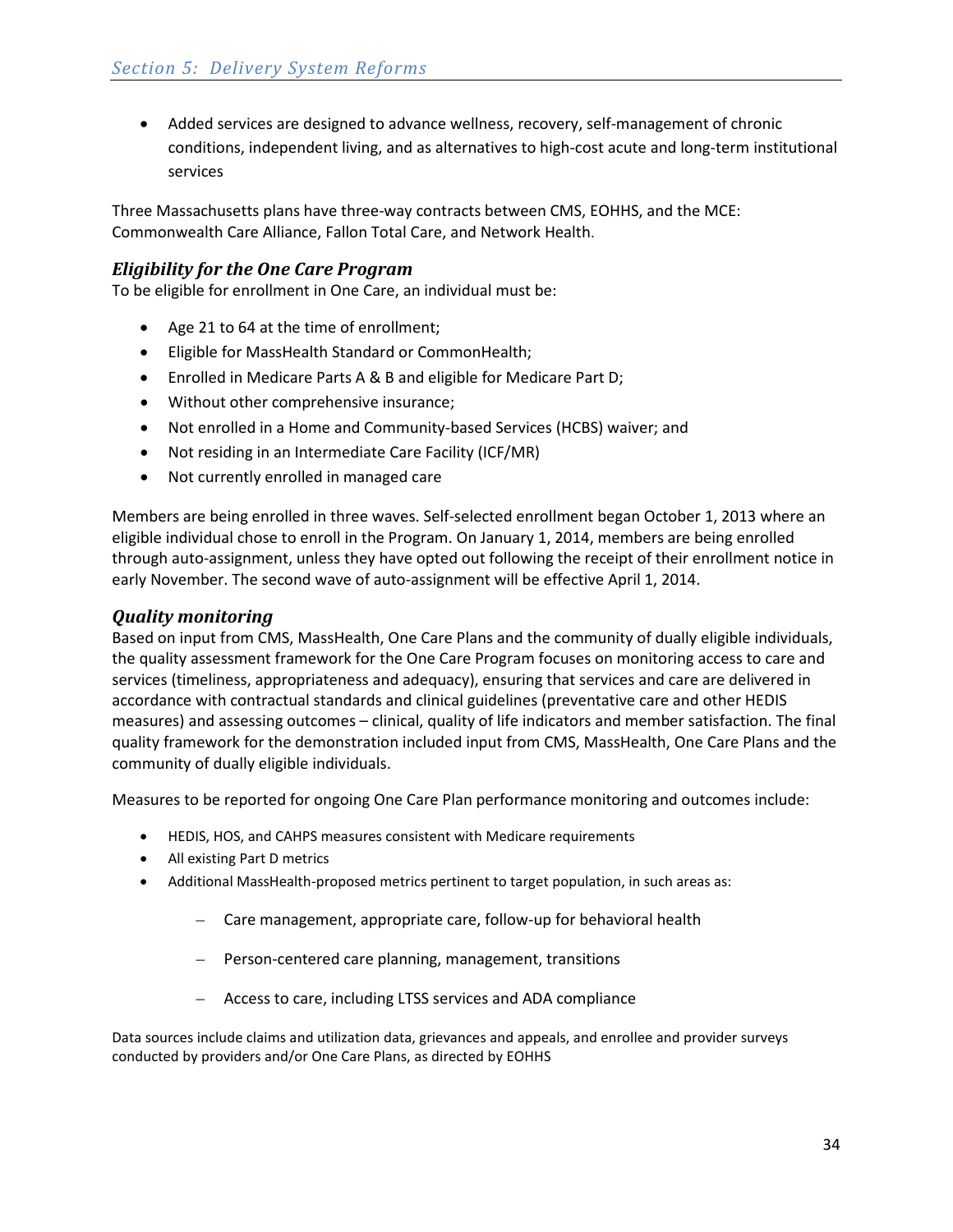## <span id="page-34-0"></span>*Quality improvement*

The One Care program includes three mandated quality improvement projects. The first project seeks to better understand the use of Long-Term Services Coordinators by enrollees. Plans will conduct independent interviews of a sample of enrollees to understand their experience with an LTS Coordinator to identify best practices and implement improvements. The second project focuses on Emergency Department (ED) utilization and the root causes for ED use. A sample of members who have had recent ED visits will be interviewed to better understand reasons for ED utilization and the impact of long term services and supports (LTSS) on such usage.

The final project addresses access to care to determine if enrollees experience barriers to health care and if so, to understand the nature of those barriers. Such barriers may include inaccessible medical equipment, signage, communication from Plan or providers, inadequate access to appropriate physicians for enrollees with intellectual disabilities, incomplete or poor care due to negative attitudes about disability and/or recovery from providers. As with the other two QIPs, One Care Plans will be required to conduct independent interviews with a sample of enrollees to understand their experience with access barriers.

## <span id="page-34-1"></span>**Primary Care Payment Reform (PCPR)**

The Primary Care Payment Reform demonstration seeks to expand access to primary care, improve patient experience, quality, and efficiency through care management and coordination, and to incorporate behavioral health care with primary care. This initiative is designed to support primary care delivery by giving providers flexibility and the resources needed to deliver care and services.

A primary care payment system that combines a shared savings/risk arrangement with quality incentives is currently in development by MassHealth. The proposed model will be designed to support primary care through a patient-centered medical home in collaboration with integrated behavioral health services.

## <span id="page-34-2"></span>*Eligibility for the PCPR*

<span id="page-34-3"></span>MassHealth members enrolled in the PCC Plan or one of the five contracted MCOs and assigned to one of the sites participating in the demonstration will be affected by the PCPR. Implementation will begin March 2014.

## *Quality monitoring*

 $\overline{\phantom{a}}$ 

[Table 9](#page-34-4) presents the quality measures for the PCPR initiative.

## <span id="page-34-4"></span>Table 9: Measures for Comprehensive Primary Care Payment Reform

| # | NOF#<br>Measure Name |                                         | <b>Measure</b><br>Steward | <b>Data</b><br>Collection | Data Submission<br><b>Requirements</b> | Payment         |                 |                  |  |
|---|----------------------|-----------------------------------------|---------------------------|---------------------------|----------------------------------------|-----------------|-----------------|------------------|--|
|   |                      |                                         |                           | <b>Options</b>            |                                        | Yr 1            | Yr <sub>2</sub> | Yr <sub>3</sub>  |  |
|   |                      | <b>Adult Prevention and Screening</b>   |                           |                           |                                        |                 |                 |                  |  |
|   | 421                  | Adult weight screening and<br>follow up | <b>CMS</b>                | Medical<br>record         | <b>EOHHS Data</b><br>Portal            | P <sub>4R</sub> | P <sub>4R</sub> | P <sub>4</sub> Q |  |

<span id="page-34-5"></span> $6$  No Quality Measure will be used in pay-for-quality or Shared Savings / Risk until it has been reported for two years and until EOHHS has determined that the results are valid and available for the majority of Participants. In general, EOHHS will only use measures in P4Q if the variation in performance is clinically meaningful and statistically significant.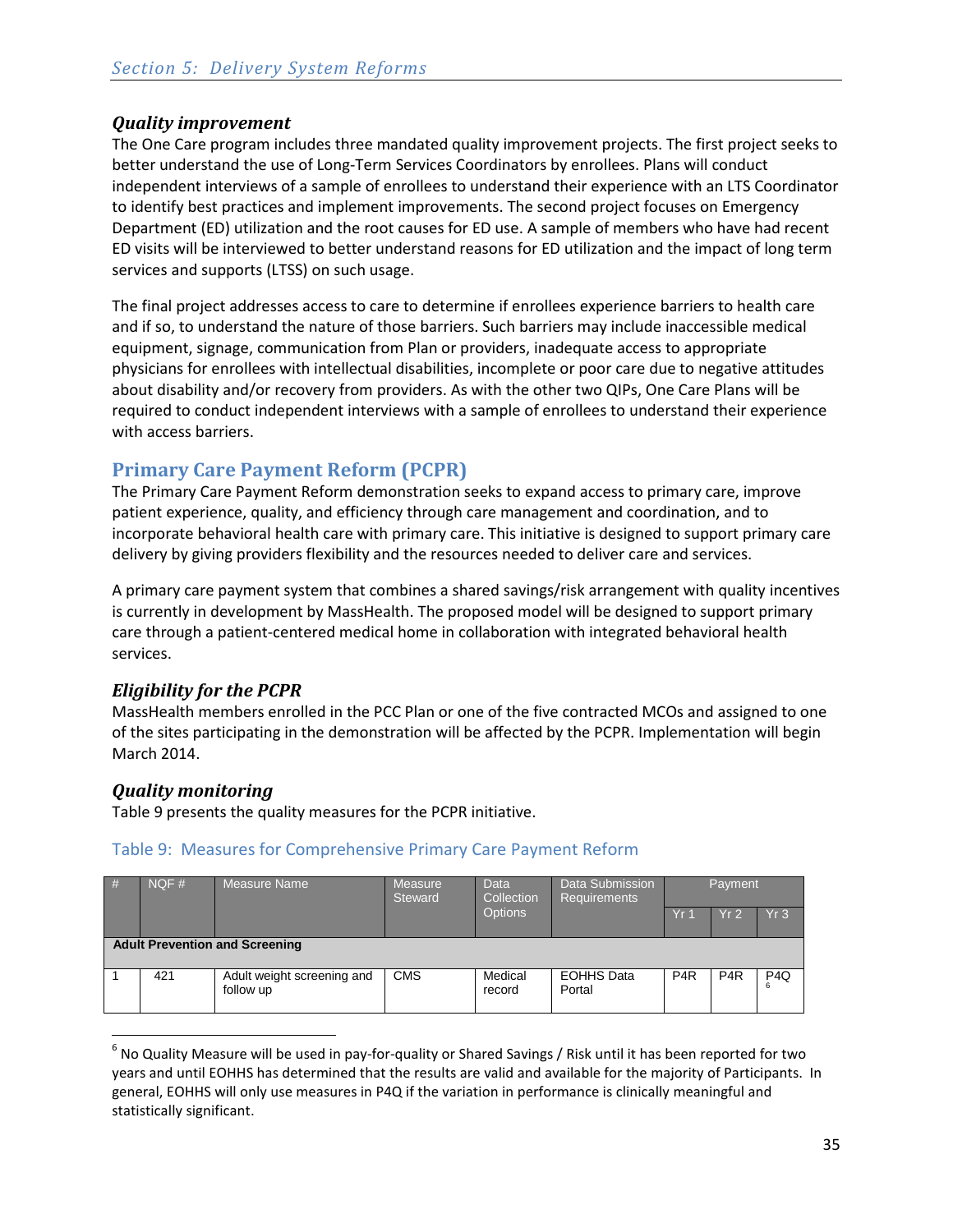## *Section 5: Delivery System Reforms*

| #              | NQF#                            | Measure Name                                                                               | Measure<br><b>Steward</b> | Data<br>Collection | <b>Data Submission</b><br><b>Requirements</b> | Payment          |                  |                        |  |
|----------------|---------------------------------|--------------------------------------------------------------------------------------------|---------------------------|--------------------|-----------------------------------------------|------------------|------------------|------------------------|--|
|                |                                 |                                                                                            |                           | <b>Options</b>     |                                               | Yr <sub>1</sub>  | Yr <sub>2</sub>  | Yr <sub>3</sub>        |  |
| 2              | 28                              | Tobacco use assessment<br>and tobacco cessation<br>intervention                            | <b>CMS</b>                | Medical<br>record  | <b>EOHHS Data</b><br>Portal                   | P <sub>4</sub> R | P <sub>4</sub> R | P <sub>4Q</sub>        |  |
| 3              | 33                              | Chlamydia screening                                                                        | <b>NCQA</b><br>(HEDIS)    | Claims             | None - EOHHS<br>to calculate                  | N/A              | N/A              | P <sub>4Q</sub>        |  |
| $\overline{4}$ | 32                              | Cervical cancer screening                                                                  | <b>NCQA</b><br>(HEDIS)    | Claims             | None - EOHHS<br>to calculate                  | N/A              | P4Q              | $\overline{\text{ss}}$ |  |
| 5              | 31                              | Mammography screening                                                                      | <b>NCQA</b><br>(HEDIS)    | Claims             | None - EOHHS<br>to calculate                  | N/A              | P <sub>4Q</sub>  | $\overline{\text{ss}}$ |  |
|                |                                 | <b>Behavioral Health (Adult and Pediatric)</b>                                             |                           |                    |                                               |                  |                  |                        |  |
| 6              | 418                             | Depression screening                                                                       | $\overline{\text{CMS}}$   | Medical<br>record  | <b>EOHHS Data</b><br>Portal                   | P <sub>4</sub> R | P <sub>4</sub> R | P <sub>4Q</sub>        |  |
| $\overline{7}$ | 4                               | Initiation and engagement<br>of alcohol/drug dependence<br>treatment                       | <b>NCQA</b><br>(HEDIS)    | Claims             | None - EOHHS<br>to calculate                  | N/A              | N/A              | P <sub>4Q</sub>        |  |
| 8              | 576                             | Follow up after<br>hospitalization for mental<br>illness (includes children<br>and adults) | <b>NCQA</b><br>(HEDIS)    | Claims             | None - EOHHS<br>to calculate                  | N/A              | N/A              | P <sub>4Q</sub>        |  |
| 9              | 108                             | <b>ADHD</b> medication<br>management for children                                          | <b>NCQA</b><br>(HEDIS)    | Claims             | None - EOHHS<br>to calculate                  | N/A              | N/A              | P <sub>4Q</sub>        |  |
|                |                                 | Pediatric Health (excluding behavioral health measures)                                    |                           |                    |                                               |                  |                  |                        |  |
| 10             | 36                              | Asthma medication                                                                          | <b>NCQA</b><br>(HEDIS)    | Claims             | None - EOHHS<br>to calculate                  | N/A              | N/A              | P <sub>4Q</sub>        |  |
| 11             | 24                              | BMI assessment and<br>counseling                                                           | <b>NCQA</b><br>(HEDIS)    | Medical<br>record  | <b>EOHHS Data</b><br>Portal                   | P <sub>4</sub> R | P4R              | P4Q                    |  |
| 12             | 1506                            | Adolescent immunization                                                                    | <b>NCQA</b><br>(HEDIS)    | Medical<br>record  | <b>EOHHS Data</b><br>Portal                   | P <sub>4</sub> R | P4R              | P <sub>4Q</sub>        |  |
| 13             | 1448                            | Developmental screening in<br>first three years                                            | <b>CAMHI</b>              | Medical<br>record  | <b>EOHHS Data</b><br>Portal                   | P <sub>4</sub> R | P <sub>4</sub> R | P <sub>4Q</sub>        |  |
| 14             | 1392                            | Well child visits: <15<br>months                                                           | <b>NCQA</b><br>(HEDIS)    | Medical<br>record  | <b>EOHHS Data</b><br>Portal                   | P <sub>4</sub> R | P4Q              | $\overline{\text{ss}}$ |  |
| 15             | 1516                            | Well child visits, 3-6 years,<br>adolescent                                                | <b>NCQA</b><br>(HEDIS)    | Claims             | None - EOHHS<br>to calculate                  | P <sub>4</sub> R | P <sub>4Q</sub>  | SS                     |  |
| 16             |                                 | Adolescent well visits                                                                     | <b>NCQA</b><br>(HEDIS)    | Claims             | None - EOHHS<br>to calculate                  | P <sub>4</sub> R | P <sub>4Q</sub>  | SS                     |  |
| 17             | 38                              | Childhood immunizations                                                                    | <b>NCQA</b><br>(HEDIS)    | Medical<br>record  | <b>EOHHS Data</b><br>Portal                   | P <sub>4</sub> R | P <sub>4</sub> R | P4Q                    |  |
|                | <b>Adult Chronic Conditions</b> |                                                                                            |                           |                    |                                               |                  |                  |                        |  |
| 18             | 731                             | Diabetes composite                                                                         | <b>NCQA</b><br>(HEDIS)    | Medical<br>record  | <b>EOHHS Data</b><br>Portal                   | P4R              | P <sub>4</sub> R | P <sub>4Q</sub>        |  |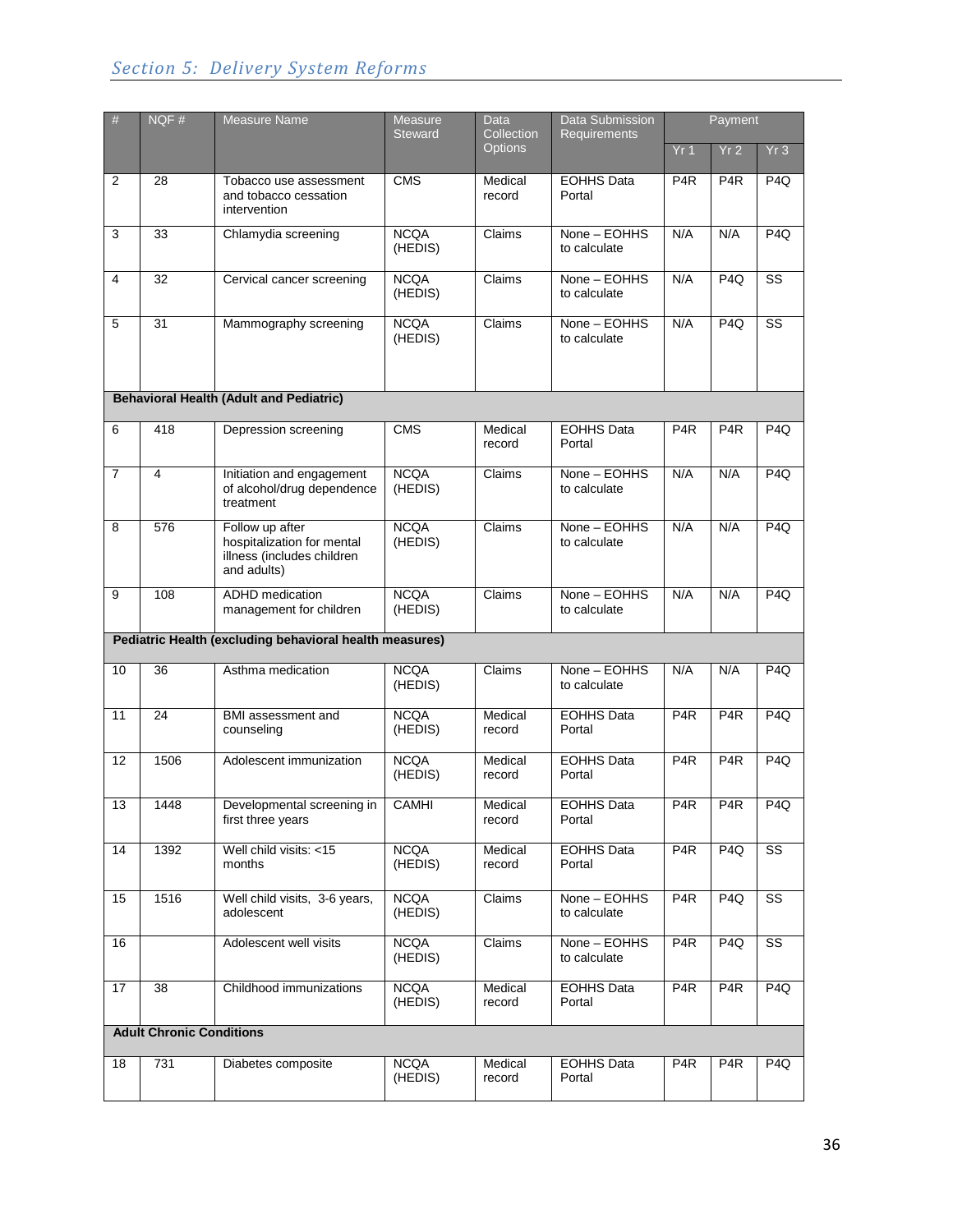## *Section 5: Delivery System Reforms*

| #  | NQF#                                           | <b>Measure Name</b>                                                         | <b>Measure</b><br><b>Steward</b> | Data<br>Collection | Data Submission<br><b>Requirements</b> | Payment          |                  |                 |  |
|----|------------------------------------------------|-----------------------------------------------------------------------------|----------------------------------|--------------------|----------------------------------------|------------------|------------------|-----------------|--|
|    |                                                |                                                                             |                                  | <b>Options</b>     |                                        | Yr <sub>1</sub>  | Yr2              | Yr3             |  |
| 19 | 18                                             | <b>Hypertension: Controlling</b><br>high blood pressure                     | <b>NCQA</b><br>(HEDIS)           | Medical<br>record  | <b>EOHHS Data</b><br>Portal            | P <sub>4R</sub>  | P <sub>4R</sub>  | P <sub>4Q</sub> |  |
|    | <b>Access (Adult and Pediatric)</b>            |                                                                             |                                  |                    |                                        |                  |                  |                 |  |
| 20 | 6                                              | <b>CAHPS</b>                                                                | <b>AHRQ</b>                      | Survey             | None                                   | N/A              | N/A              | P <sub>4Q</sub> |  |
| 21 |                                                | <b>Ambulatory Sensitive</b><br><b>Emergency Department</b><br><b>Visits</b> | Mercer                           | Claims             | None - EOHHS<br>to calculate           | N/A              | N/A              | P <sub>4Q</sub> |  |
|    | <b>Care Coordination (Adult and Pediatric)</b> |                                                                             |                                  |                    |                                        |                  |                  |                 |  |
| 22 | 6                                              | <b>CAHPS</b>                                                                | <b>AHRQ</b>                      | Survey             | None                                   | N/A              | N/A              | P <sub>4Q</sub> |  |
| 23 | 97                                             | Medication reconciliation<br>(all patients, regardless of<br>age)           | <b>NCQA</b><br>(HEDIS)           | Medical<br>record  | <b>EOHHS Data</b><br>Portal            | P <sub>4</sub> R | P <sub>4</sub> R | P <sub>4Q</sub> |  |
|    | N/A: Not applicable                            |                                                                             |                                  |                    |                                        |                  |                  |                 |  |

P4R: Pay for reporting

P4Q: Pay for quality performance SS: Shared savings

## <span id="page-36-0"></span>**State Innovation Model Grant**

In 2013, Massachusetts was one of six states awarded State Innovation Model Grant by CMS to transform Massachusetts' care delivery and payment system. The \$44 million grant seeks to strengthen primary care, reward quality, encourage providers to take accountability for total cost of care, coordinate with community and public health resources, integrate behavioral health, and promote primary care payment reform.

The SIM grant will build on measurement already conducted by MassHealth for other programs such as PCPR and assist with the financing of key aspects of measurement such as patient surveys.

## <span id="page-36-1"></span>**Health Homes Initiative**

Massachusetts is preparing a State Plan Amendment to establish Health Homes for members with either (1) a Serious and Persistent Mental Illness (SPMI) or (2) Serious Emotional Disturbance (SED). Through Health Homes, MassHealth aims to strengthen its mental health centers and Community Service Agency (CSA), providers in order to improve integrated care. Massachusetts Health Home providers will improve coordination of care for individuals with complex needs and high costs, as part of the broader MassHealth initiative to improve care for its population.

Massachusetts is developing a Health Homes approach that is well coordinated and aligned with other health care reform and cost control measures. In particular, there will be strong connections between Health Homes and the Primary Care Payment Reform (PCPR) Initiative.

# <span id="page-36-2"></span>**Section 6: Conclusions and Opportunities**

MassHealth maintains a vigorous quality management program that effectively and efficiently monitors the quality of care for members who are enrolled in managed care programs. It has been able to create and maintain its program with strong leadership support and a drive to embrace the Triple Aim of better health, better healthcare, and lower costs.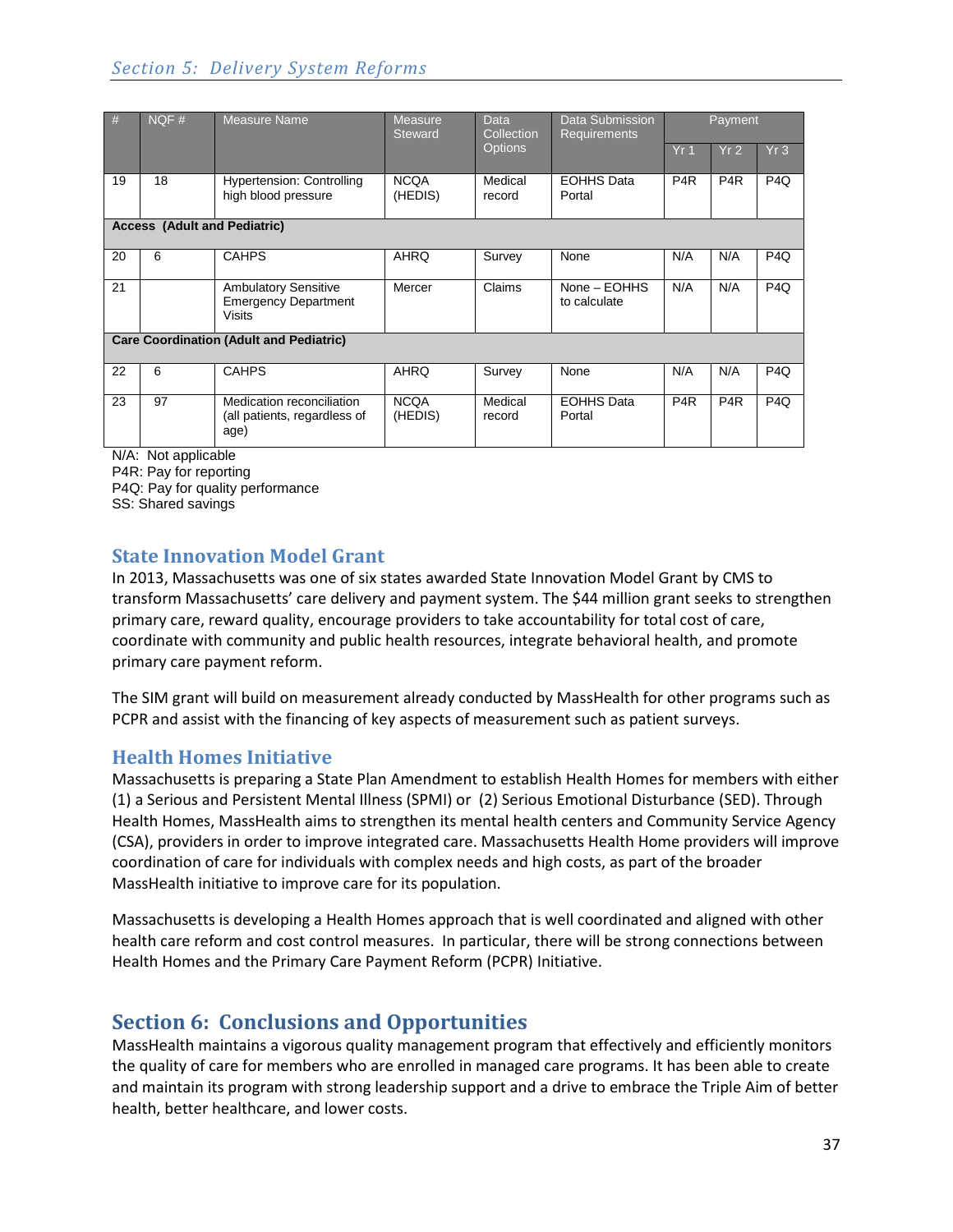The challenges faced by MassHealth in delivering its ambitious agenda are no different than the challenges faced by any organization or state undergoing transformative change. Change is hard. Organization change requires re-defining culture at the staff level and re-designing infrastructure at the organizational level. Change takes time.

The daily commitment of the individuals at all levels in MassHealth ensures the success of MassHealth's Quality Strategy.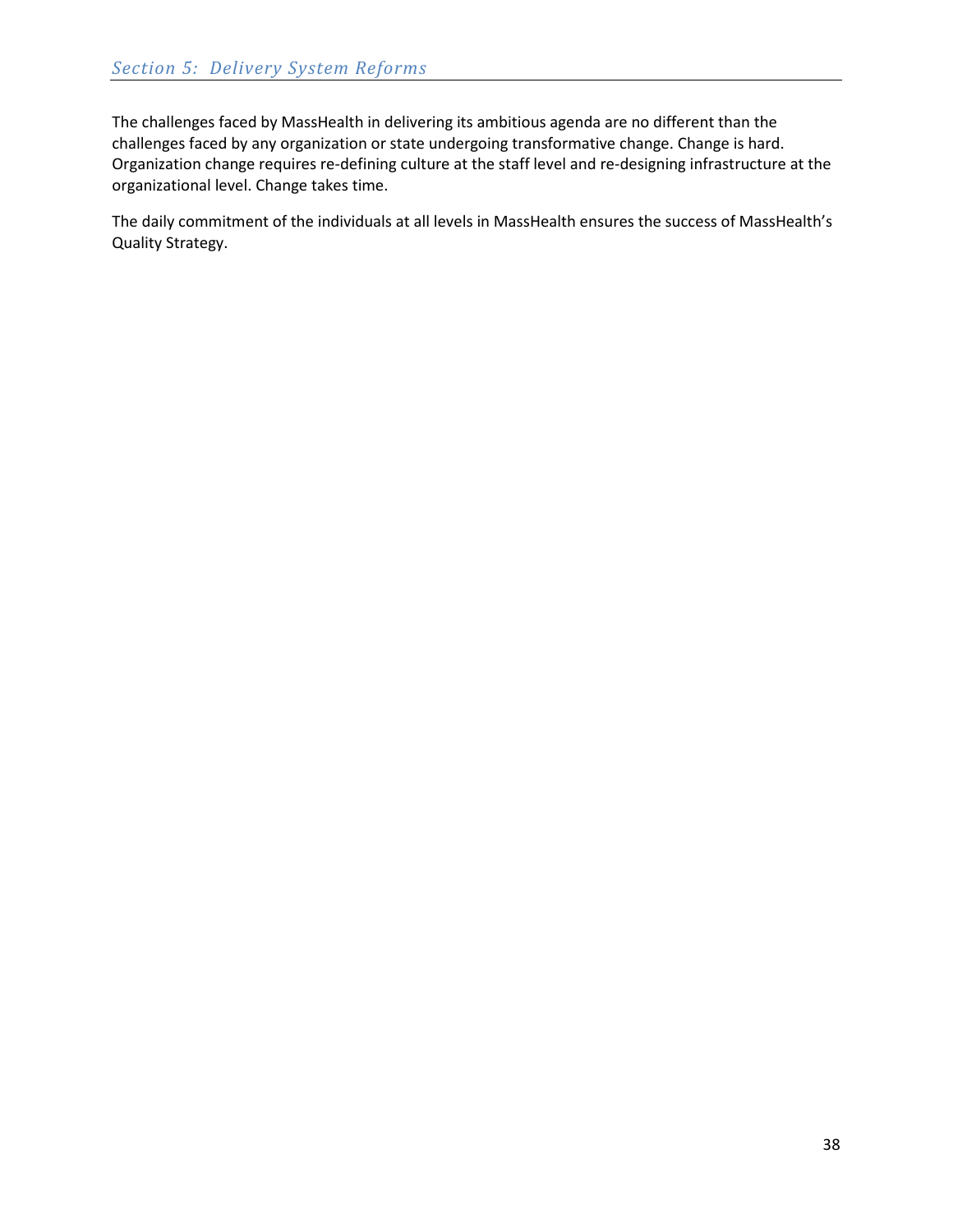# Appendix 1 Managed Care Entity Program Reporting Requirements

This section includes only the reporting requirements for entities covered by the Strategy.

| Program              | <b>Report Title</b>                                                                    | Description                                                                                                                                                                                                                                                                                                                                       |  |
|----------------------|----------------------------------------------------------------------------------------|---------------------------------------------------------------------------------------------------------------------------------------------------------------------------------------------------------------------------------------------------------------------------------------------------------------------------------------------------|--|
| <b>BBA Sections:</b> | <b>Availability of Services: Delivery networks</b>                                     |                                                                                                                                                                                                                                                                                                                                                   |  |
| $\bullet$            | 42 CFR 438.206 - Availability of services                                              |                                                                                                                                                                                                                                                                                                                                                   |  |
| $\bullet$            | 42 CFR 438.207 - Assurances of adequate capacity and services                          |                                                                                                                                                                                                                                                                                                                                                   |  |
| <b>MCO Program</b>   | PCP Geographic-Access<br>Report                                                        | Annual report and geo-access maps of adult and pediatric PCP geographic<br>$\bullet$<br>locations by service area                                                                                                                                                                                                                                 |  |
|                      | PCP-to-Enrollee Ratio Report                                                           | Annual report of open and closed adult, pediatric, family and OB/GYN PCPs<br>$\bullet$<br>per number of enrollees by Service Area (includes data collection<br>methodologies)                                                                                                                                                                     |  |
|                      | Top 5 High Volume Specialists,<br>BH Providers and OB/GYNs<br>Geographic-Access Report | Annual report of geographic access to top 5 high volume specialty types, as<br>$\bullet$<br>defined by EOHHS, BH Providers and OB/GYNs based on MCO-specific<br>utilization                                                                                                                                                                       |  |
|                      | Specialist -to-Enrollee Ratio<br>Report                                                | Annual report of number of specialists by specialty type per number of<br>$\bullet$<br>enrollees by Service Area                                                                                                                                                                                                                                  |  |
|                      | <b>Pharmacy Network</b><br>Geographic-Access Report                                    | Annual geo-access map of pharmacy network by service area<br>٠                                                                                                                                                                                                                                                                                    |  |
|                      | Significant Changes in<br>Provider Network Report                                      | Immediate notice and Annual Summary report of significant changes in<br>$\bullet$<br>provider network that will affect the adequacy and capacity of services                                                                                                                                                                                      |  |
|                      | PCP Database                                                                           | Monthly complete database of all network PCPs including unique physician<br>$\bullet$<br>identifiers                                                                                                                                                                                                                                              |  |
|                      | PCP Network Turnover Rate                                                              | Annual PCP turnover w/in MCO network (considering voluntary turnover<br>$\bullet$<br>and terminations)                                                                                                                                                                                                                                            |  |
|                      | PCP Assignment Accuracy<br>Report                                                      | Annual report of number/percentage of enrollees not having an assigned<br>$\bullet$<br>PCP or w/ incorrect PCP assignment at any point > 15 days of effective<br>enrollment (includes auditing/ monitoring activities, data sources, and<br>methodologies)                                                                                        |  |
|                      | Enrollee Change of PCP<br>Report                                                       | Annual report of voluntary Enrollee change of PCPs, with components<br>$\bullet$<br>including Enrollees with multiple/frequent PCP changes, PCPs with higher<br>relative rates of Enrollee disenrollments, and summary of top 10 reasons<br>for PCP changes                                                                                       |  |
|                      | Summary Access and<br>Availability Analysis Report                                     | Annual report of key findings from all access reports and data sources(e.g.<br>$\bullet$<br>grievance system, telephone contacts with access /availability associated<br>reason codes, provider site visits, use of out of network alternatives due to<br>access/availability, care management staff experiences with scheduling<br>appointments) |  |
|                      | Non-Compliant Pharmacies<br>Report                                                     | Annual, if applicable list of pharmacies that demonstrate a pattern of<br>$\bullet$<br>inappropriately denying prescriptions to Enrollees, and steps taken to<br>resolve the situations                                                                                                                                                           |  |
|                      | Mail Order Pharmacy Program<br>Report                                                  | Annual, if applicable summary of Mail Order Pharmacy Program including,<br>$\bullet$<br>number of Enrollees, enrollments/ disenrollments, top 10 utilized drugs,                                                                                                                                                                                  |  |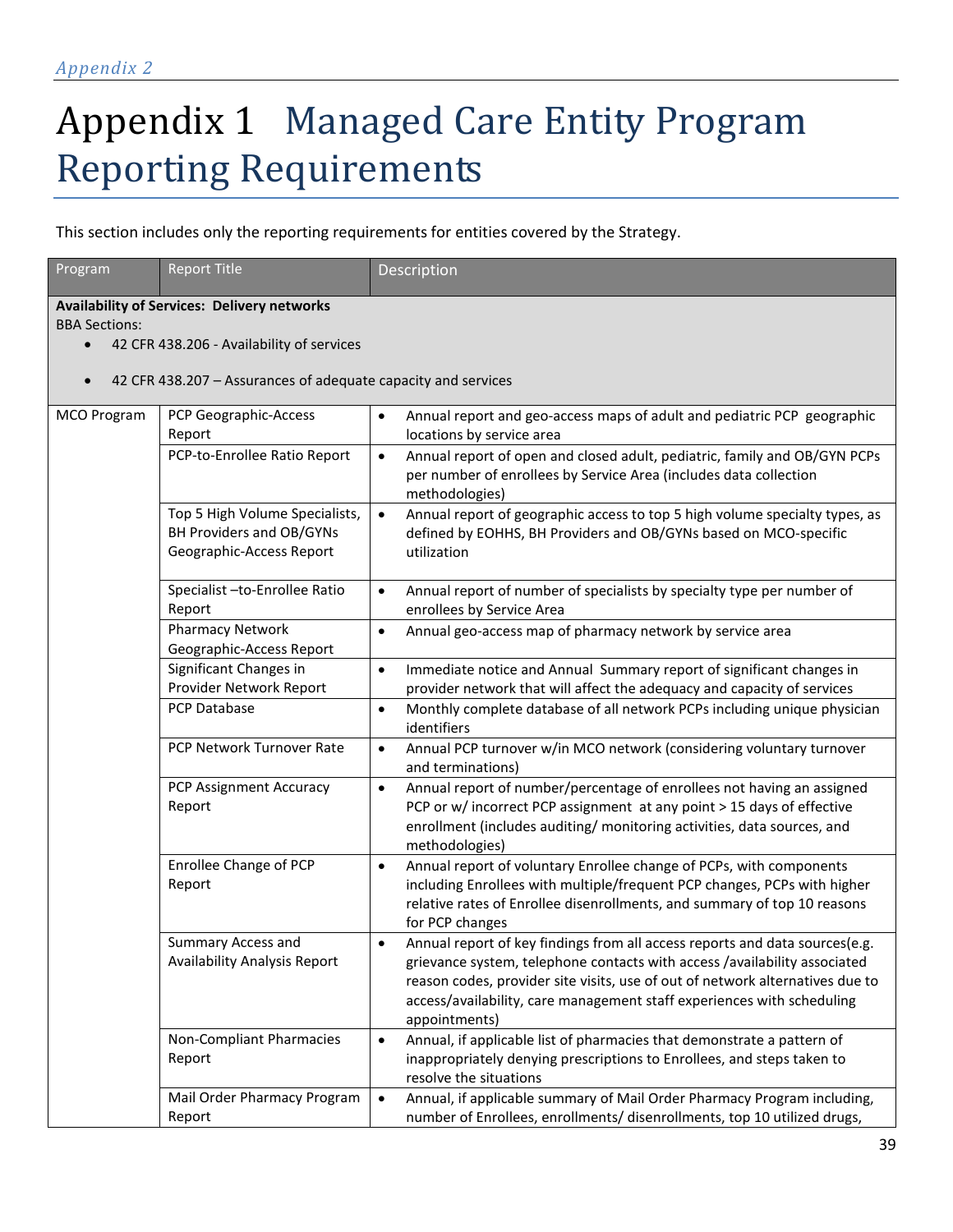| Program                | <b>Report Title</b>                                                                                 | Description                                                                                                                                                                                                                                                                                                                                                                                                                                             |
|------------------------|-----------------------------------------------------------------------------------------------------|---------------------------------------------------------------------------------------------------------------------------------------------------------------------------------------------------------------------------------------------------------------------------------------------------------------------------------------------------------------------------------------------------------------------------------------------------------|
|                        |                                                                                                     | requests for drugs not included in Program, % of early refills requested, #<br>and method of refills, medication compliance rate.                                                                                                                                                                                                                                                                                                                       |
|                        | <b>Credentialing Policy</b>                                                                         | Annual changes to credentialing policies and procedures<br>$\bullet$                                                                                                                                                                                                                                                                                                                                                                                    |
|                        | Provider Suspensions and<br><b>Termination Notification</b>                                         | Immediate notice of any independent action taken by the MCO to suspend<br>$\bullet$<br>or terminate network provider;                                                                                                                                                                                                                                                                                                                                   |
|                        | Provider Suspensions and<br><b>Termination Report</b>                                               | Annual list of providers that MCO suspended or terminated upon notice of<br>$\bullet$<br>suspension or termination by MassHealth, and list of provides suspended or<br>terminated by MCO independently.                                                                                                                                                                                                                                                 |
|                        | Provider Policies and<br>Procedures                                                                 | Prospective for review and prior approval, for new and MassHealth covered<br>$\bullet$<br>benefits/services or changes in eligibility information, semi-annual for<br>copies of all final products, recent printed and electronic versions of policies<br>and procedures which affect the process by which enrollees receive care as<br>well as any updates to the MCO's internal grievance and appeals policies<br>and internal authorization policies |
|                        | <b>Provider Manual</b>                                                                              | Annual, provider manual which includes specific information about MCO<br>$\bullet$<br>covered services, non MCO covered services, and other requirements<br>relevant to provider responsibilities.                                                                                                                                                                                                                                                      |
| <b>SCO Program</b>     | Report of members of<br>Provider Network by Zip Code<br>and capacity for accepting<br>new enrollees | Annual report of the number of PCPs and those with closed practices<br>$\bullet$<br>Upon event: Provider network changes must be reported to State and CMS<br>$\bullet$<br>within 5 business days                                                                                                                                                                                                                                                       |
| PCC PLAN BH<br>Program | Network Provider Geographic<br><b>Access Report</b>                                                 | $\bullet$<br>Annual                                                                                                                                                                                                                                                                                                                                                                                                                                     |
|                        | Provider Network Semiannual<br>Report                                                               | Annual report of provider sites, credentials and covered services<br>$\bullet$                                                                                                                                                                                                                                                                                                                                                                          |
|                        | Provider Changes Report                                                                             | Quarterly report of network changes<br>$\bullet$                                                                                                                                                                                                                                                                                                                                                                                                        |
|                        | Significant Changes in<br>Provider Network                                                          | Daily report of significant changes ink provider network<br>$\bullet$                                                                                                                                                                                                                                                                                                                                                                                   |
|                        | Provider Expertise/Specialty<br>Report                                                              | Semi-annual report listing providers and their areas of expertise<br>$\bullet$                                                                                                                                                                                                                                                                                                                                                                          |
|                        | <b>Emergency Services Program</b><br>Activity                                                       | Semi-annual report of utilization and follow-up of ESP encounters<br>$\bullet$                                                                                                                                                                                                                                                                                                                                                                          |
|                        | <b>DMH Daily Admission</b>                                                                          | $\bullet$<br>Daily report on inpatient admissions of DMH clients.                                                                                                                                                                                                                                                                                                                                                                                       |
|                        | <b>Inpatient Cases Awaiting</b><br>Resolution and Discharge<br>(CARD) Census Report                 | Weekly report on covered individuals who do not meet the Inpatient or<br>$\bullet$<br>CBAT Services Level of Care criteria but remain in an inpatient setting<br>awaiting discharge or members previously met one of these criteria and<br>were discharged during the reporting month                                                                                                                                                                   |
|                        | CANS                                                                                                | Monthly report of the number of Children and Adolescent Needs<br>$\bullet$<br>Assessments (CANS) completed.                                                                                                                                                                                                                                                                                                                                             |

#### **Availability of Services: Timely access** BBA Sections:

• 42 CFR 438.206 - Availability of services

• 42 CFR 438.207 – Assurances of adequate capacity and services

| <b>MCO</b> Program     | Telephone Statistics Report        | Monthly report of telephone answer statistics including, number of calls<br>received, number /percentage of calls abandoned, number/ percentage<br>calls answered w/in 30 seconds, average speed of answer |
|------------------------|------------------------------------|------------------------------------------------------------------------------------------------------------------------------------------------------------------------------------------------------------|
| PCC PLAN BH<br>Program | <b>Clinical Access Line Report</b> | Quarterly report of telephone answering statistics                                                                                                                                                         |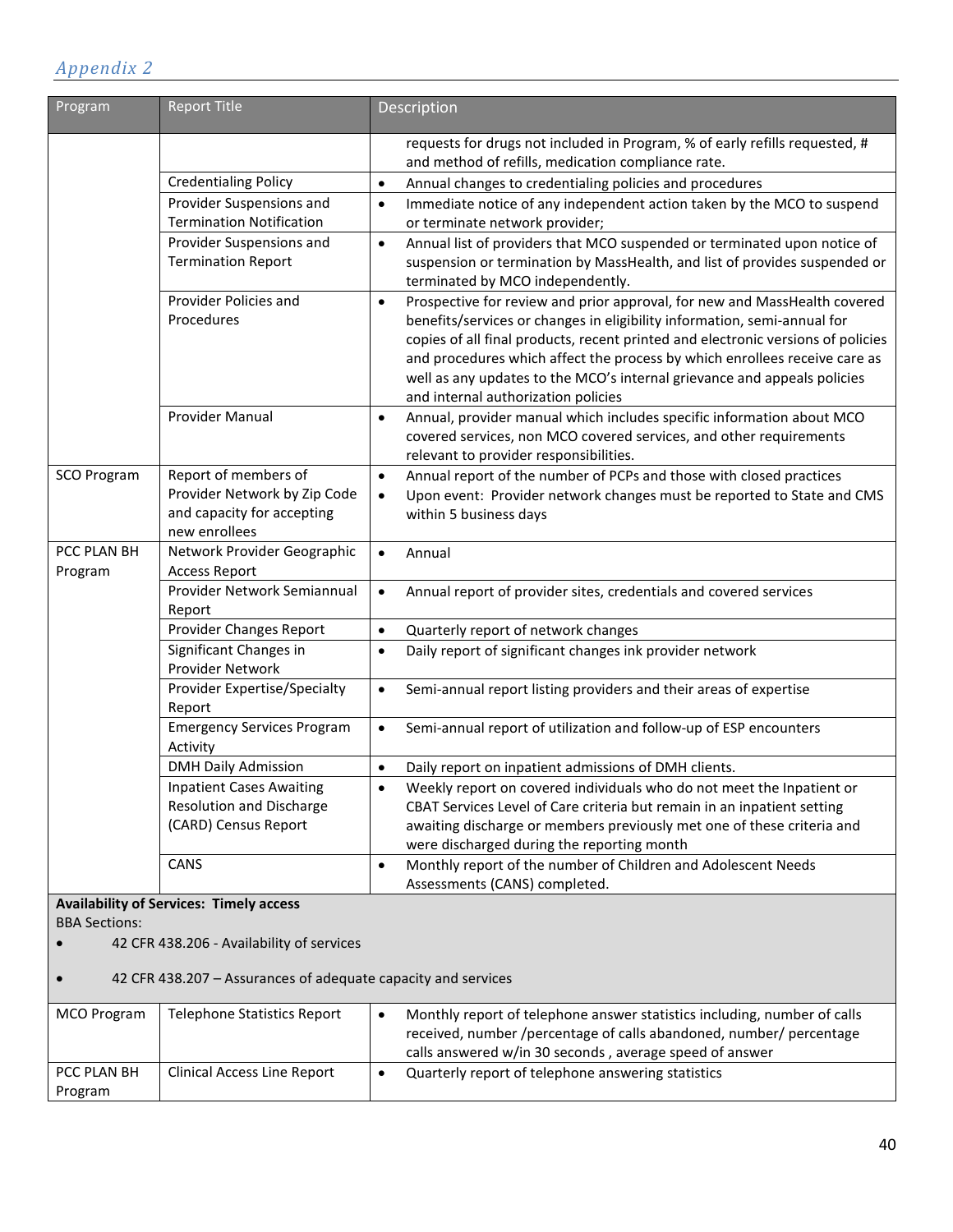<span id="page-40-0"></span> $\overline{\phantom{a}}$ 

| Program                                          | <b>Report Title</b>                                                                                             | Description                                                                                                                                                                                                                                                                                                                  |
|--------------------------------------------------|-----------------------------------------------------------------------------------------------------------------|------------------------------------------------------------------------------------------------------------------------------------------------------------------------------------------------------------------------------------------------------------------------------------------------------------------------------|
| PCC PLAN BH<br>Program                           | <b>Telephone Statistics Report</b>                                                                              | Quarterly report including a separate section for clinical calls, provider and<br>$\bullet$<br>member services calls, and PCC hotline calls that include the number of<br>calls, received, answered/abandoned as well as the measures of<br>performance standards on calls within 30 seconds, and average speed of<br>answer |
|                                                  | Coordination and continuity of care                                                                             |                                                                                                                                                                                                                                                                                                                              |
| <b>BBA Section:</b>                              |                                                                                                                 |                                                                                                                                                                                                                                                                                                                              |
|                                                  | 42 CFR 438.208 - Coordination and continuity of care                                                            |                                                                                                                                                                                                                                                                                                                              |
| <b>MCO Program</b>                               | PCP Assignment Accuracy<br>Report                                                                               | Annual report of number/percentage of enrollees not having an assigned<br>$\bullet$<br>PCP or w/ incorrect PCP assignment at any point > 15 days of effective<br>enrollment (includes auditing/ monitoring activities, data sources, and<br>methodologies)                                                                   |
|                                                  | <b>Medical and Behavioral</b><br><b>Health Organizational</b><br>Chart/Management Level<br><b>Staff Changes</b> | Annual organizational chart detailing individuals in each position and<br>$\bullet$<br>management level vacancies, staff changes, restructuring, and status of<br>filling vacancies.                                                                                                                                         |
|                                                  | Changes to Key Personnel                                                                                        | As relevant, notice of new personnel, including resume and job description<br>$\bullet$<br>for specified positions                                                                                                                                                                                                           |
| PCC PLAN BH<br>Program                           | Service Access and Continuity<br>of Care Measures Report                                                        | Semi-Annual report, stratified by level of care and age with data on<br>$\bullet$<br>readmissions, inpatients diversions, follow-up after hospitalization and<br>medication monitoring following discharge                                                                                                                   |
|                                                  | Care Management Referrals<br>Report<br>Care Management Utilization<br>and Cost Report                           | Semi-Annual reports of referrals to and utilization of care management<br>$\bullet$                                                                                                                                                                                                                                          |
|                                                  | <b>Special Services for Pregnant</b><br>Women                                                                   | Semi-Annual<br>$\bullet$                                                                                                                                                                                                                                                                                                     |
|                                                  | <b>Inpatient Treatment Planning</b>                                                                             | $\bullet$<br>Semi-Annual                                                                                                                                                                                                                                                                                                     |
| SCO Program                                      | <b>Health Outcome Survey</b>                                                                                    | Annual Health Outcomes Survey (HOS) per CMS requirements<br>$\bullet$                                                                                                                                                                                                                                                        |
|                                                  | Coverage and authorization of services                                                                          |                                                                                                                                                                                                                                                                                                                              |
| <b>BBA Section:</b>                              |                                                                                                                 |                                                                                                                                                                                                                                                                                                                              |
|                                                  | 42 CFR 438.210 - Coverage and authorization of services                                                         |                                                                                                                                                                                                                                                                                                                              |
| PCC PLAN BH                                      | Service Authorization and                                                                                       | Semi-Annual report regarding services authorized and denied<br>٠                                                                                                                                                                                                                                                             |
| Program                                          | <b>Utilization Review Report</b>                                                                                |                                                                                                                                                                                                                                                                                                                              |
|                                                  | <b>CBHI Authorizations</b>                                                                                      | Monthly report of CBHI service authorizations<br>$\bullet$                                                                                                                                                                                                                                                                   |
| <b>MCO Program</b>                               | Accident/Trauma Report                                                                                          | Semi-Annual report of members identified as having medical services as a<br>$\bullet$<br>result of an accident or other loss                                                                                                                                                                                                 |
|                                                  | Data Matching                                                                                                   | Monthly enrollment files of Commercial membership<br>$\bullet$                                                                                                                                                                                                                                                               |
|                                                  | <b>TPL Form</b>                                                                                                 | Same day notice of Enrollee receiving TPL<br>$\bullet$                                                                                                                                                                                                                                                                       |
|                                                  | <b>Benefit Coordination Plan</b>                                                                                | As relevant, benefit coordination plan and proposed changes submitted for<br>$\bullet$<br>review and approval                                                                                                                                                                                                                |
| <b>Enrollment and disenrollment</b> <sup>7</sup> |                                                                                                                 |                                                                                                                                                                                                                                                                                                                              |
| <b>BBA Section:</b>                              |                                                                                                                 |                                                                                                                                                                                                                                                                                                                              |
|                                                  | 42 CFR 438.226 - Enrollment and disenrollment                                                                   |                                                                                                                                                                                                                                                                                                                              |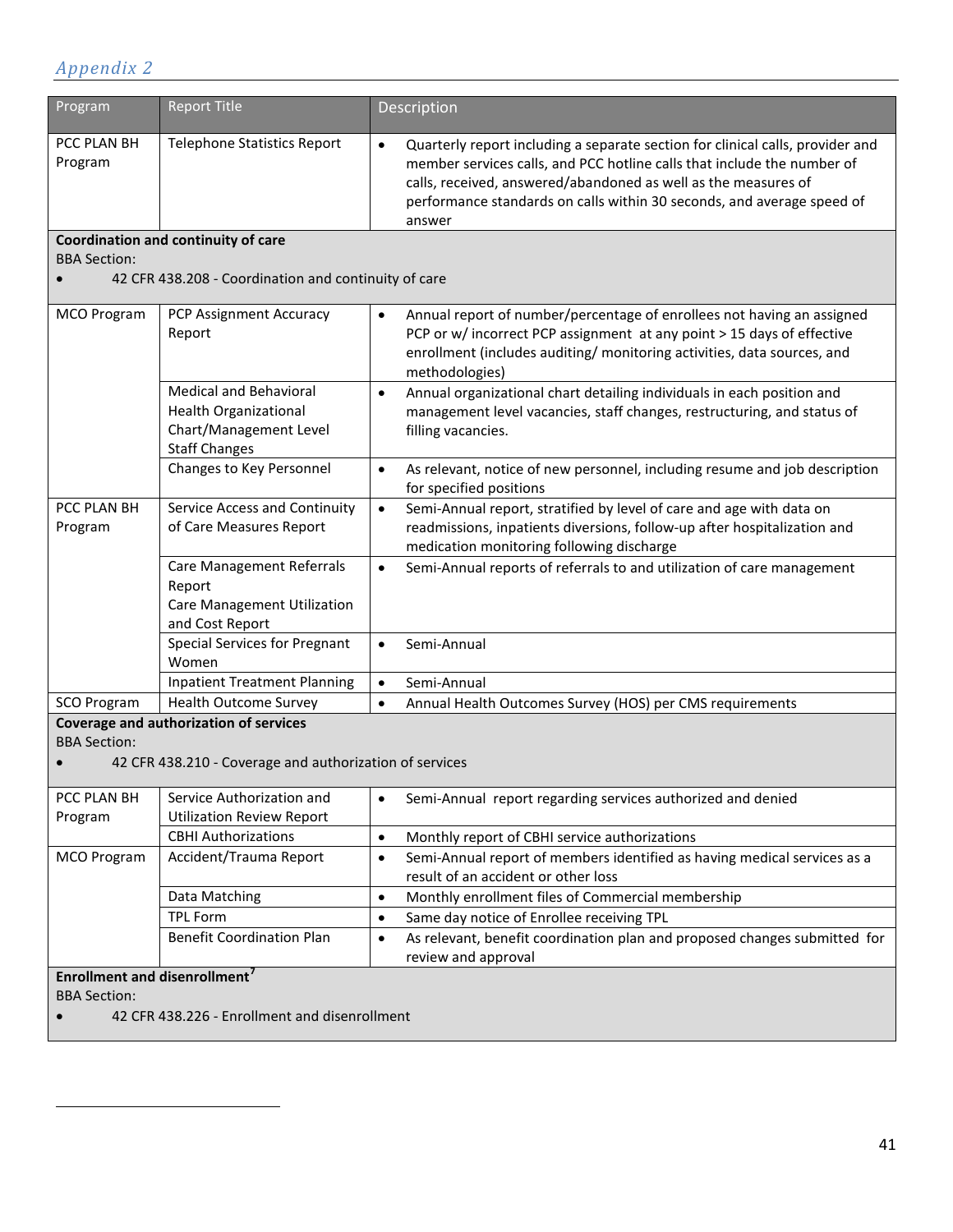| Program                          | <b>Report Title</b>                                                                                         | Description                                                                                                                                                                                                                                                                                                                                                          |
|----------------------------------|-------------------------------------------------------------------------------------------------------------|----------------------------------------------------------------------------------------------------------------------------------------------------------------------------------------------------------------------------------------------------------------------------------------------------------------------------------------------------------------------|
| <b>MCO Program</b>               | Membership Discrepancy<br>Report<br>Unreachable Enrollees<br>PCP Assignment Report                          | Monthly report of enrollees identified on EOHHS's file but not enrolled in<br>$\bullet$<br>MCE's plan, enrollees not identified on EOHHS's file but enrolled in the<br>MCE's plan, and enrollee changes of address.                                                                                                                                                  |
| <b>SCO Program</b>               | Enrollees medically eligible for<br>nursing facility services                                               | Quarterly report on enrollees who are medically eligible for nursing facility<br>$\bullet$<br>service                                                                                                                                                                                                                                                                |
|                                  | Disenrollment reasons                                                                                       | Annual reports of disenrollments by reason<br>$\bullet$<br>Annual report of mortality data<br>$\bullet$                                                                                                                                                                                                                                                              |
| <b>Grievance systems</b>         |                                                                                                             |                                                                                                                                                                                                                                                                                                                                                                      |
| <b>BBA Section:</b>              |                                                                                                             |                                                                                                                                                                                                                                                                                                                                                                      |
|                                  | 42 CFR 438.228 - Grievance systems                                                                          |                                                                                                                                                                                                                                                                                                                                                                      |
| <b>MCO Program</b>               | <b>Enrollee Inquiries</b>                                                                                   | Annual report identifying the number and type of the top 10 inquiries<br>$\bullet$<br>received                                                                                                                                                                                                                                                                       |
|                                  | <b>Enrollee Grievances</b>                                                                                  | Annual report identifying the number and type of administrative grievances<br>$\bullet$<br>received from an enrollee or his/her appeal representative (quality of care,<br>access, attitude/service, billing/finance), the action taken for the<br>grievances for which trends are observed, the average time frame for<br>resolution of grievances in each category |
|                                  | <b>Enrollee Appeals</b>                                                                                     | Annual report identifying the number and type of each internal appeal<br>$\bullet$<br>(level I and II) received from an Enrollee or his/her designee, the action<br>taken for each such internal appeal, whether the internal appeal is<br>expedited (in which case there is only one level), the time frame for<br>resolution of each internal appeal.              |
|                                  | Notifications of Upheld<br><b>Internal Appeals Decisions</b>                                                | Within 1 business day, the case summaries of all final internal appeal<br>$\bullet$<br>decisions, including upheld second level appeals, upheld expedited appeals<br>and those upheld during first level appeals, when MCO knows that enrollee<br>will skip to second level appeal for BOH appeal                                                                    |
|                                  | Grievance and Internal<br>Appeals Policies and<br>Procedures                                                | Within 30 days, copies of amendments to Grievance and Appeals policies<br>$\bullet$<br>and procedures                                                                                                                                                                                                                                                                |
|                                  | Board of Hearings (BOH)<br>Appeals Report                                                                   | Annual report of number and type of BOH appeals received from an<br>$\bullet$<br>enrollee or his/her designee                                                                                                                                                                                                                                                        |
|                                  | Notification of BOH hearings                                                                                | Immediate notice of date of BOH appeal and any identifying information<br>$\bullet$<br>linking hearing to prior State notice                                                                                                                                                                                                                                         |
|                                  | Implementation of BOH<br>Decision                                                                           | Within 30 calendar days, report that MCO acted upon BOH decision<br>$\bullet$<br>including list of actions.                                                                                                                                                                                                                                                          |
| <b>SCO Program</b>               | Report of number and types<br>of complaints and appeals<br>filed by enrollees                               | Monthly report of complaints, and appeals, including reporting on how and<br>$\bullet$<br>in what time frame the complaints were resolved                                                                                                                                                                                                                            |
| PCC PLAN BH                      | Appeals report                                                                                              | Annual report of clinical and administrative appeals<br>$\bullet$                                                                                                                                                                                                                                                                                                    |
| Program                          | Adverse Reportable Incidents                                                                                | Same day and annual reports<br>$\bullet$                                                                                                                                                                                                                                                                                                                             |
|                                  | Grievance and Appeals Report                                                                                | Semi-Annual report of grievances and internal appeals including the type of<br>$\bullet$<br>grievance or internal appeal, type of resolution, and timeframes for<br>resolution                                                                                                                                                                                       |
| <b>BBA Section:</b><br>$\bullet$ | Subcontractual relationships and delegation<br>42 CFR 438.230 - Subcontractual relationships and delegation |                                                                                                                                                                                                                                                                                                                                                                      |

| MCO Program<br>Notification of Termination | Within three business days, notice of MCO's termination of any material |
|--------------------------------------------|-------------------------------------------------------------------------|
|--------------------------------------------|-------------------------------------------------------------------------|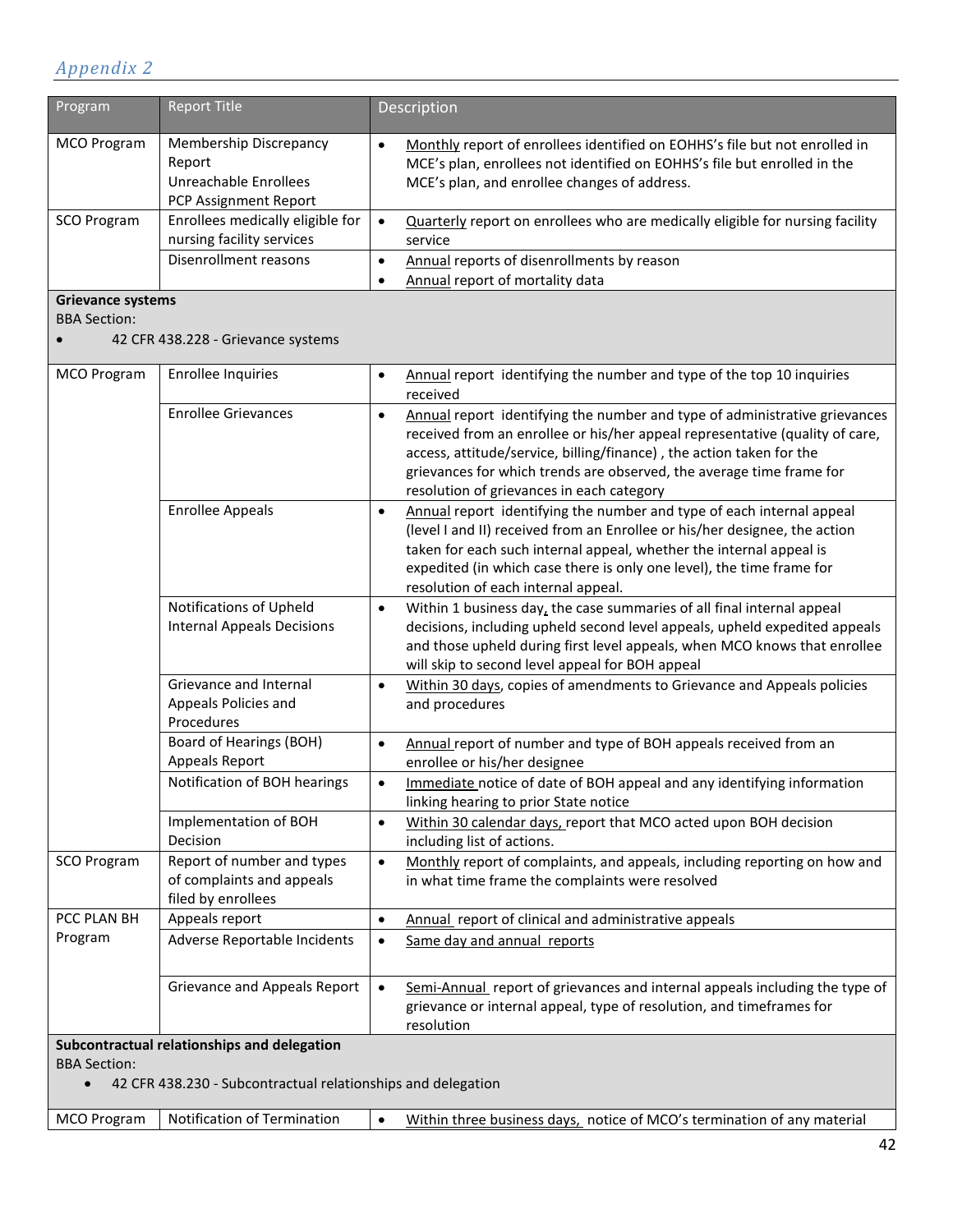| Program                                                    | <b>Report Title</b>                                                                 |           | Description                                                                                    |  |
|------------------------------------------------------------|-------------------------------------------------------------------------------------|-----------|------------------------------------------------------------------------------------------------|--|
|                                                            |                                                                                     |           | subcontractor, or notice by any material subcontractor of intention to<br>terminate a contract |  |
|                                                            | Procurement and re-<br>procurement of Service from<br><b>Material Subcontractor</b> | $\bullet$ | At least 60 days prior, notice of reprocurement or reprocurement of<br>material subcontractor. |  |
| <b>Quality assessment</b><br><b>BBA Section:</b>           |                                                                                     |           |                                                                                                |  |
|                                                            | 42 CFR 438.240 -- Quality assessment and performance improvement program            |           |                                                                                                |  |
| <b>MCO Program</b>                                         | <b>HEDIS</b>                                                                        | $\bullet$ | Annual report, prepared by an external contractor of performance<br>measurement                |  |
| <b>SCO Program</b>                                         | HEDIS and other geriatric<br>clinical indicators                                    | $\bullet$ | Annual report of performance measurement                                                       |  |
| PCC PLAN BH<br>Program                                     | <b>HEDIS</b><br>Satisfaction survey                                                 | $\bullet$ | Annual reports, prepared by external contractors of performance<br>measurement                 |  |
|                                                            | BH Screening and well-child<br>visits                                               | $\bullet$ | Quarterly report of the number of behavioral health screenings and well<br>child visits.       |  |
|                                                            | Psychotropic medications for<br>child                                               | $\bullet$ | Quarterly report of volume and types of psychotropic medications<br>prescribed for children.   |  |
|                                                            | <b>CBHI ICC Key Indicators</b>                                                      | $\bullet$ | Monthly report on key indicators of the Intensive Care Coordination<br>program                 |  |
|                                                            | <b>CBHI Cost and Utilization</b>                                                    | $\bullet$ | Monthly report on the cost and utilization of CBHI related services                            |  |
|                                                            | <b>BH Cost and Utilization</b>                                                      | $\bullet$ | Quarterly report of overall cost and utilization of behavioral health services                 |  |
|                                                            | <b>CANS Compliance</b>                                                              | $\bullet$ | <b>Quarterly report CANS compliance</b>                                                        |  |
| Performance improvement                                    |                                                                                     |           |                                                                                                |  |
| <b>BBA Section:</b><br>$\bullet$                           | 42 CFR 438.240 -- Quality assessment and performance improvement program            |           |                                                                                                |  |
| <b>MCO Program</b>                                         | Quality improvement goal<br>reports                                                 | $\bullet$ | Semi-Annual reports of progress toward QI goals.                                               |  |
| <b>SCO Program</b>                                         | Quality management goal<br>reports                                                  | $\bullet$ | Annual reports of progress towards QM goals                                                    |  |
| PCC PLAN BH                                                | <b>QM Activities Report</b>                                                         | $\bullet$ | Annual summary of MCE's quality management activities for the year                             |  |
| Program                                                    | Performance specifications<br>and clinical criteria                                 | $\bullet$ | Annual submission of clinical criteria and performance specifications.                         |  |
|                                                            | Medical record review                                                               | $\bullet$ | Annual review of medical records                                                               |  |
| <b>Information systems</b><br><b>BBA Section:</b>          |                                                                                     |           |                                                                                                |  |
| $\bullet$                                                  | 42 CFR 438.242 - Health information systems                                         |           |                                                                                                |  |
| <b>MCO Program</b>                                         | Encounter data                                                                      | $\bullet$ | Monthly submission of encounter data                                                           |  |
| <b>SCO Program</b>                                         | <b>Utilization reports</b>                                                          | $\bullet$ | Annual reports in key areas of hospital, nursing facility, and community<br>service            |  |
| PCC PLAN BH<br>Program                                     | Encounter data                                                                      | $\bullet$ | Quarterly submission of encounter data                                                         |  |
| <b>EQRO</b> activities                                     |                                                                                     |           |                                                                                                |  |
| <b>BBA Section:</b>                                        |                                                                                     |           |                                                                                                |  |
| External oversight - 42 CFR 438.310 - 438.370<br>$\bullet$ |                                                                                     |           |                                                                                                |  |